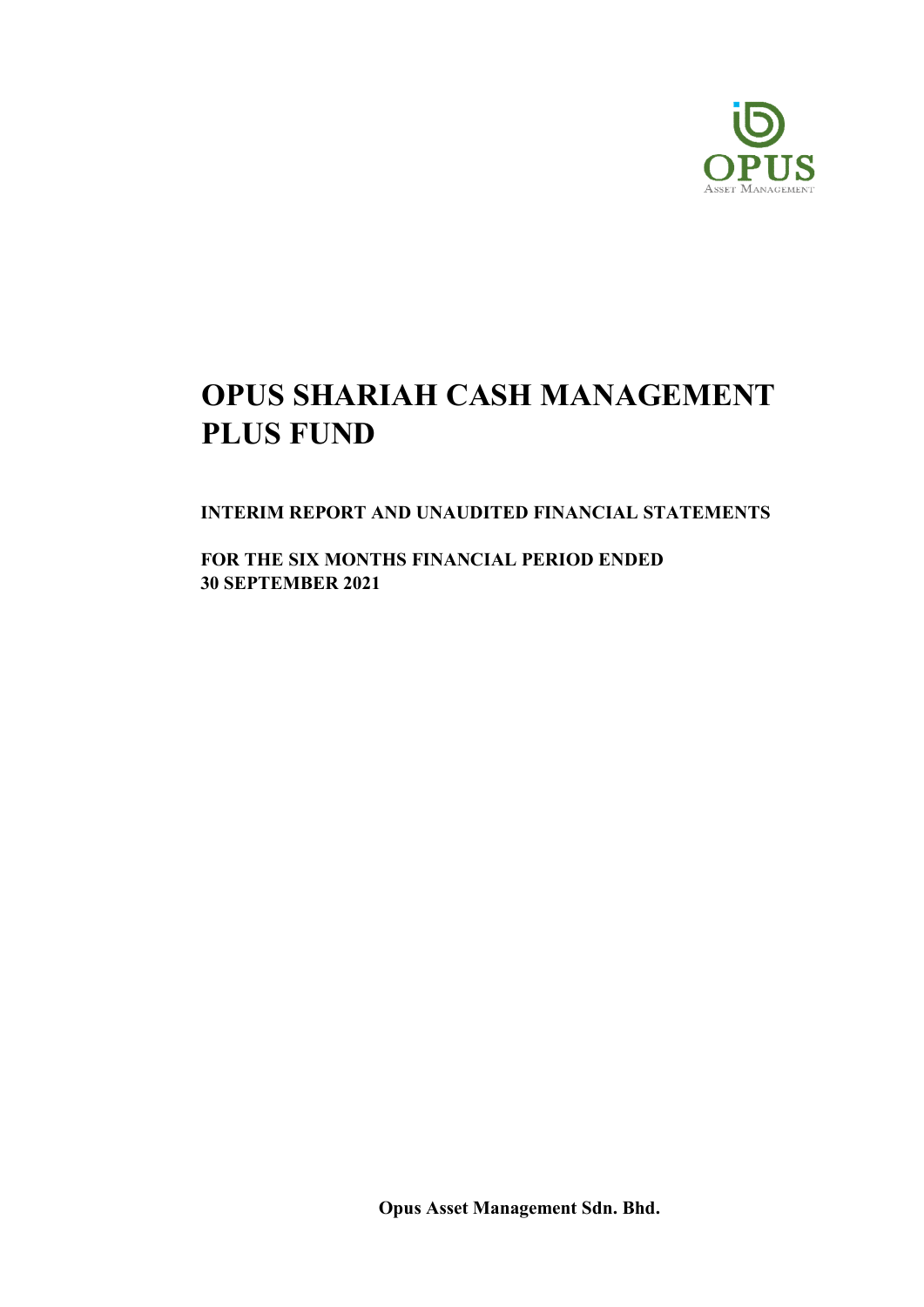| <b>CONTENTS</b>                                   | <b>PAGE</b> |
|---------------------------------------------------|-------------|
|                                                   |             |
| Fund Information                                  |             |
| <b>Fund Performance Data</b>                      | 3           |
| Manager's Report                                  | 6           |
| Statement by the Manager                          | 10          |
| Trustee's Report                                  | 11          |
| Shariah Adviser's Report                          | 12          |
| <b>Unaudited Financial Statements</b>             |             |
| Unaudited Statement of Financial Position         | 13          |
| Unaudited Statement of Comprehensive Income       | 14          |
| Unaudited Statement of Changes in Net Asset Value | 15          |
| Unaudited Statement of Cash Flows                 | 16          |
| <b>Summary of Significant Accounting Policies</b> | 17          |
| <b>Notes to Financial Statements</b>              | 26          |
| Corporate Information                             | 40          |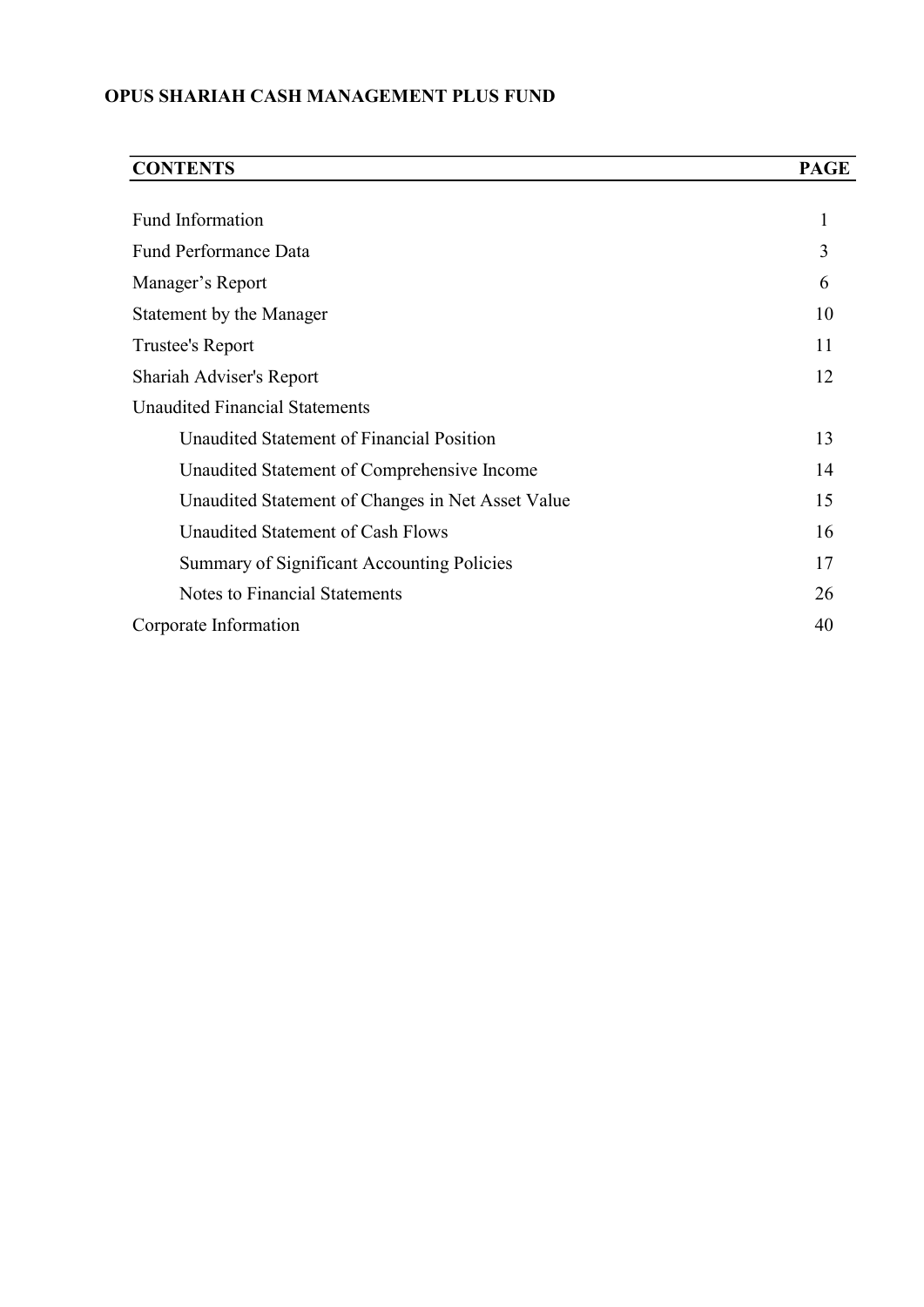## FUND INFORMATION

| Fund name                                         | Opus Shariah Cash Management Plus Fund |                                                                                                                                                                                                                                                             |                   |  |  |  |  |  |  |
|---------------------------------------------------|----------------------------------------|-------------------------------------------------------------------------------------------------------------------------------------------------------------------------------------------------------------------------------------------------------------|-------------------|--|--|--|--|--|--|
| Type (Category)                                   |                                        | Money Market (Islamic)                                                                                                                                                                                                                                      |                   |  |  |  |  |  |  |
| <b>Fund's Launch Date</b>                         | Class                                  | <b>Currency Denomination</b>                                                                                                                                                                                                                                | Launch Date       |  |  |  |  |  |  |
|                                                   | A                                      | Malaysian Ringgit (MYR)                                                                                                                                                                                                                                     | 18 September 2020 |  |  |  |  |  |  |
|                                                   | B                                      | Malaysian Ringgit (MYR)                                                                                                                                                                                                                                     | 18 September 2020 |  |  |  |  |  |  |
|                                                   | $\mathbf C$                            | Malaysian Ringgit (MYR)                                                                                                                                                                                                                                     | 6 January 2021    |  |  |  |  |  |  |
| <b>Financial Year End</b><br>Investment Objective | 31 March                               | The Fund aims to provide liquidity and regular income stream by investing<br>in Islamic deposits with financial institutions in Malaysia.<br>* Opus Shariah Cash Management Plus Fund is neither a capital<br>guaranteed fund nor a capital protected fund. |                   |  |  |  |  |  |  |
| Benchmark                                         | Maybank Islamic Overnight rate.        |                                                                                                                                                                                                                                                             |                   |  |  |  |  |  |  |
| <b>Distribution Policy</b>                        |                                        | The Fund intends to distribute income, if any, at least once a month.                                                                                                                                                                                       |                   |  |  |  |  |  |  |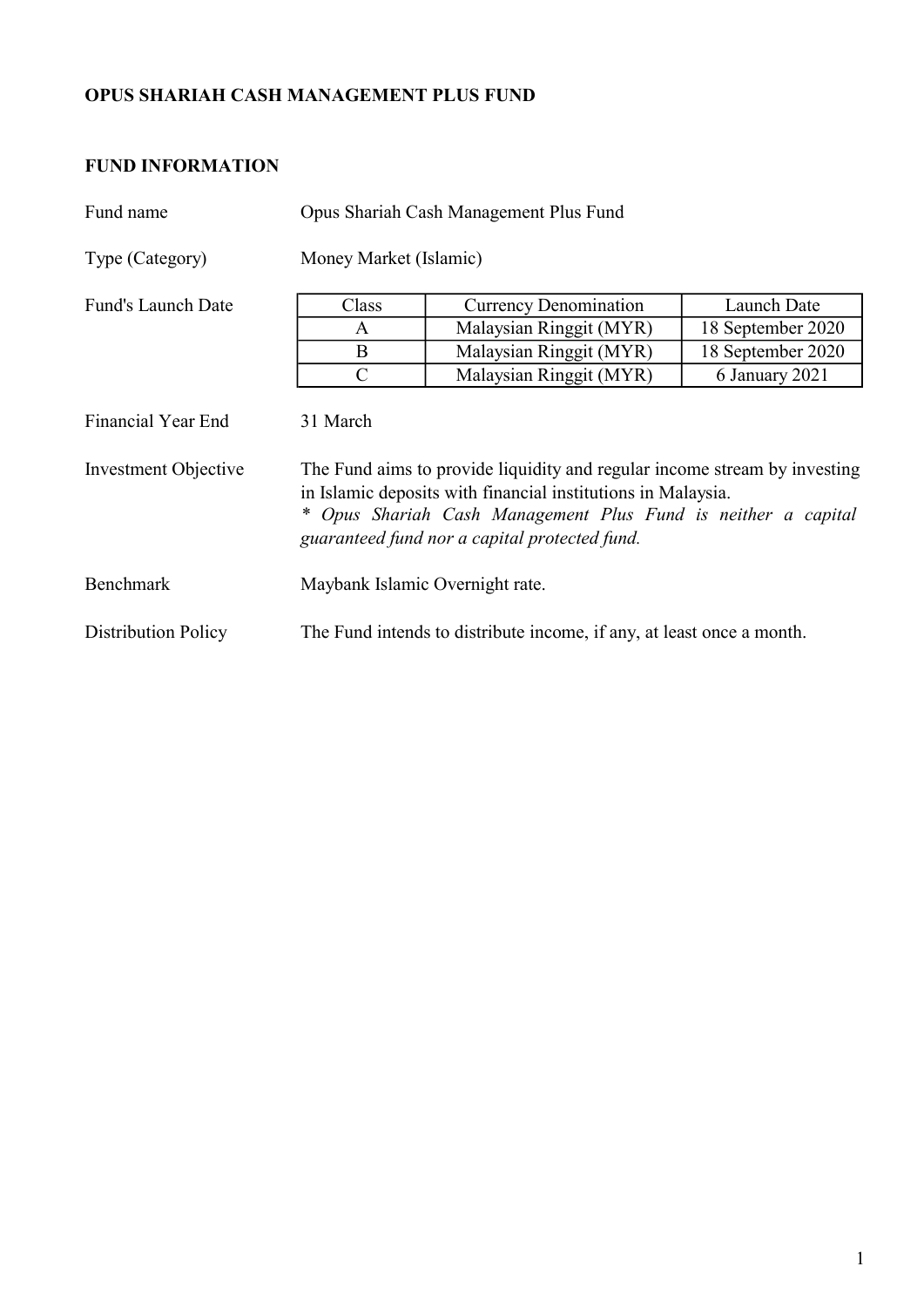## FUND INFORMATION (CONTINUED)

Breakdown of unit holdings by size as at 30 September 2021.

Class A

| Size of holdings (units) | No. of unit | Percentage of | No. of units             | <b>Percentage of units</b> |
|--------------------------|-------------|---------------|--------------------------|----------------------------|
| $ 0-5,000 $              |             | $0.00\%$      | ۰                        | $0.00\%$                   |
| $5,001-10,000$           |             | $0.00\%$      |                          | $0.00\%$                   |
| $ 10,001 - 50,000 $      |             | $0.00\%$      | ۰                        | $0.00\%$                   |
| $50,001-500,000$         |             | $0.00\%$      |                          | $0.00\%$                   |
| $500,001$ and above      |             | $0.00\%$      |                          | $0.00\%$                   |
| Total                    | -           | $0.00\%$      | $\overline{\phantom{0}}$ | $0.00\%$                   |

Class B

| <b>Size of holdings (units)</b> | No. of unit | Percentage of | No. of units | <b>Percentage of units</b> |
|---------------------------------|-------------|---------------|--------------|----------------------------|
| $0 - 5,000$                     |             | $0.00\%$      |              | $0.00\%$                   |
| $5,001-10,000$                  |             | $0.00\%$      | -            | $0.00\%$                   |
| $ 10,001 - 50,000 $             |             | $0.00\%$      | -            | $0.00\%$                   |
| 50,001-500,000                  |             | $0.00\%$      | -            | $0.00\%$                   |
| $\vert 500,001 \vert$ and above |             | $0.00\%$      | -            | $0.00\%$                   |
| <b>Total</b>                    |             | $0.00\%$      | ۰            | $0.00\%$                   |

Class C

| <b>Size of holdings (units)</b> | No. of unit | Percentage of | No. of units | <b>Percentage of units</b> |
|---------------------------------|-------------|---------------|--------------|----------------------------|
| $ 0-5,000 $                     |             | $0.00\%$      | -            | $0.00\%$                   |
| $5,001-10,000$                  |             | $0.00\%$      | ۰.           | $0.00\%$                   |
| $ 10,001 - 50,000 $             |             | $0.00\%$      | -            | $0.00\%$                   |
| $50,001-500,000$                |             | $0.00\%$      | -            | $0.00\%$                   |
| $\vert 500,001 \vert$ and above |             | 100.00%       | 12,388,869   | $100.00\%$                 |
| Total                           |             | $100.00\%$    | 12,388,869   | $100.00\%$                 |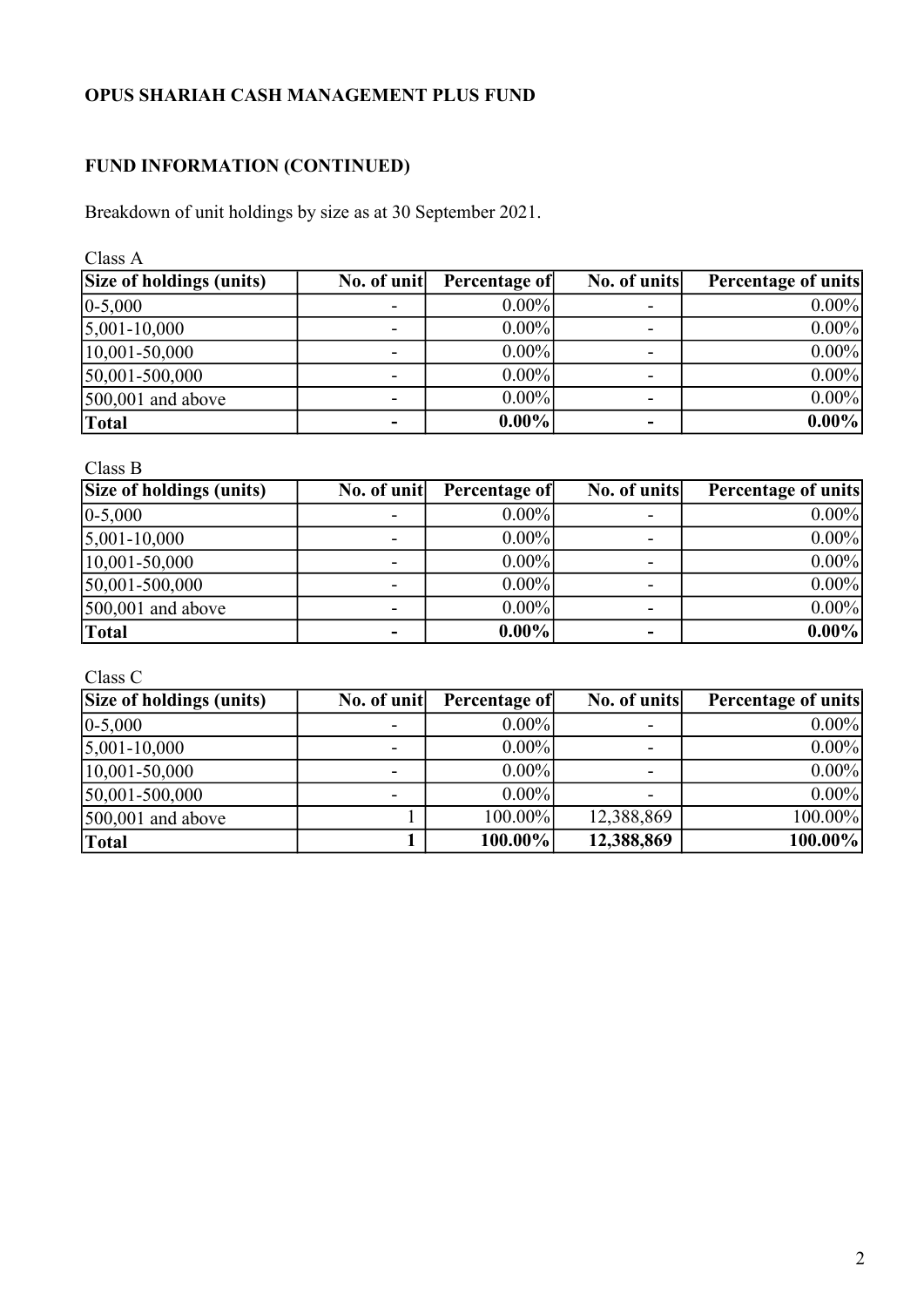## FUND PERFORMANCE DATA

## Fund Performance Data

|                           | As at<br>30-Sep-21<br><b>Unaudited</b><br>% of NAV | As at<br>31-Mar-21<br><b>Audited</b><br>% of NAV |
|---------------------------|----------------------------------------------------|--------------------------------------------------|
| Portfolio Composition:    |                                                    |                                                  |
| Islamic Deposits          | 100.00                                             | 100.00                                           |
| Cash and other net assets | $\overline{\phantom{0}}$                           | -                                                |
|                           | 100.00                                             | 100.00                                           |

to

|                                   |                  |                  | 30.09.2021       |
|-----------------------------------|------------------|------------------|------------------|
|                                   | <b>Unaudited</b> | <b>Unaudited</b> | <b>Unaudited</b> |
|                                   | <b>Class A</b>   | <b>Class B</b>   | <b>Class C</b>   |
| <b>NAV</b>                        |                  |                  | 1,244,230,060    |
| Units in Circulation              |                  |                  | 12,388,869       |
| NAV per unit (RM)                 |                  |                  | 100.4313         |
| Highest NAV per unit $(RM)^*$     |                  |                  | 100.6490         |
| Lowest NAV per unit $(RM)^*$      |                  |                  | 100.3757         |
| Return of the Fund $(\% )$        |                  |                  | 0.84             |
| - Capital growth $(\%)$           |                  |                  | (0.09)           |
| - Income return $(\% )$           |                  |                  | 0.93             |
| Gross distribution per Unit (sen) |                  |                  | 93.06            |
| Net distribution per Unit (sen)   |                  |                  | 93.06            |
| Management Expense Ratio (%)      |                  |                  | 0.04             |
| Portfolio Turnover Ratio (times)  |                  |                  | 13.00            |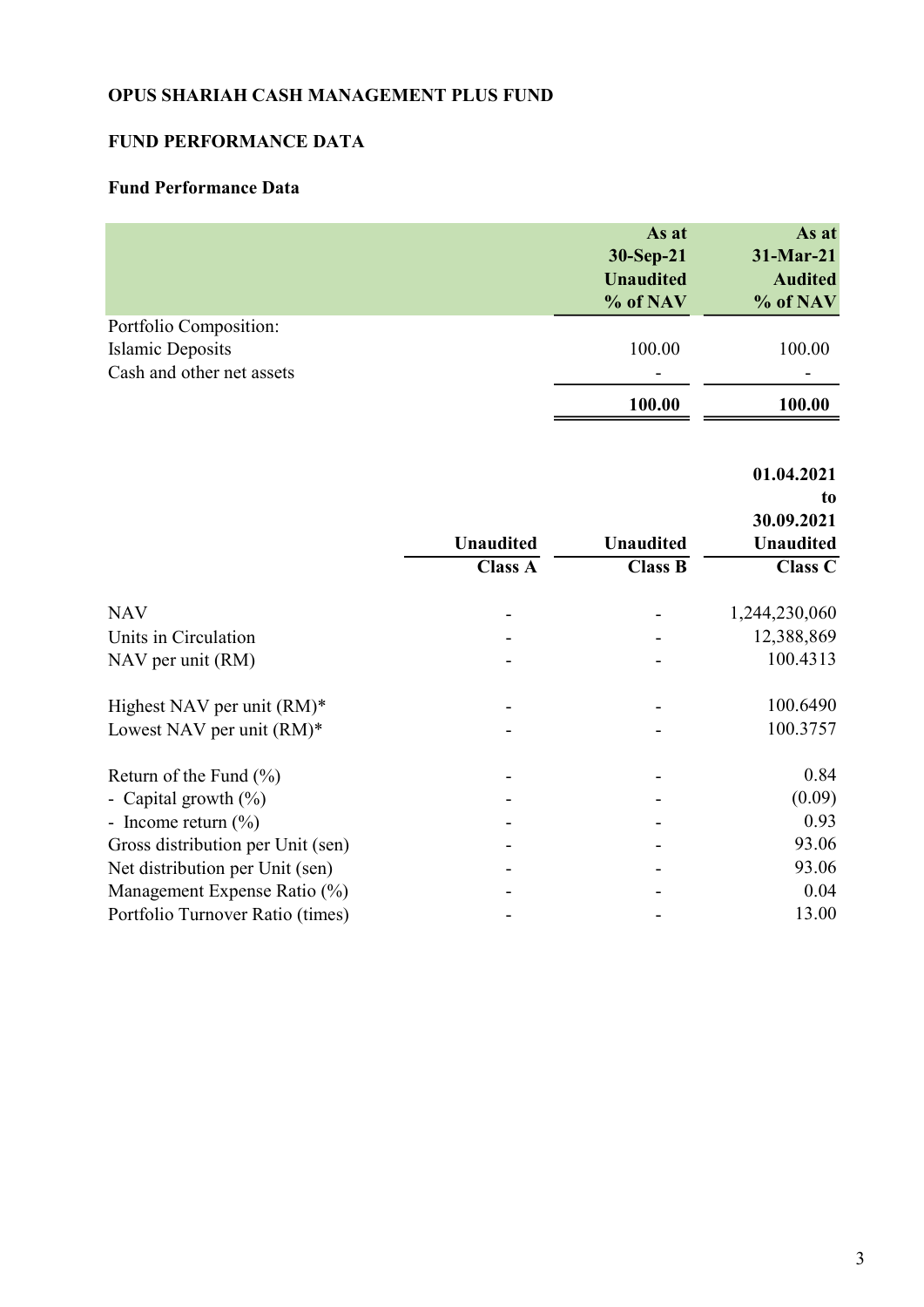#### FUND PERFORMANCE DATA

|                                   |                | 09.11.2020     | 07.01.2021     |
|-----------------------------------|----------------|----------------|----------------|
|                                   |                | to             | to             |
|                                   |                | 31.03.2021     | 31.03.2021     |
|                                   | <b>Audited</b> | <b>Audited</b> | <b>Audited</b> |
|                                   | <b>Class A</b> | <b>Class B</b> | <b>Class C</b> |
| <b>NAV</b>                        |                |                | 2,893,912,087  |
| Units in Circulation              |                |                | 28,789,808     |
| NAV per unit (RM)                 |                | 1.0000         | 100.5186       |
| Highest NAV per unit $(RM)^*$     |                | 1.0018         | 100.6869       |
| Lowest NAV per unit $(RM)^*$      |                | 1.0000         | 100.0000       |
| Return of the Fund $(\% )$        |                | 0.13           | 0.72           |
| - Capital growth $(\%)$           |                |                | 0.52           |
| - Income return $(\%)$            |                | 0.13           | 0.20           |
| Gross distribution per Unit (sen) |                | 0.13           | 20.06          |
| Net distribution per Unit (sen)   |                | 0.13           | 20.06          |
| Management Expense Ratio (%)      |                | 0.01           | 0.02           |
| Portfolio Turnover Ratio (times)  |                | 2.43           | 4.09           |

\* ex-distribution

\*\* Given that Class A has not been incepted as of 31 March 2021 and therefore, no performance track record is available.

#### Basis of calculation and assumption made in calculating the returns:

Capital return = (End NAV price per Unit / Beginning NAV price per unit) - 1 Income return = Income distribution per Unit / NAV per Unit ex-date Total return =  $(1 +$ Capital return) x  $(1 +$ Income return) - 1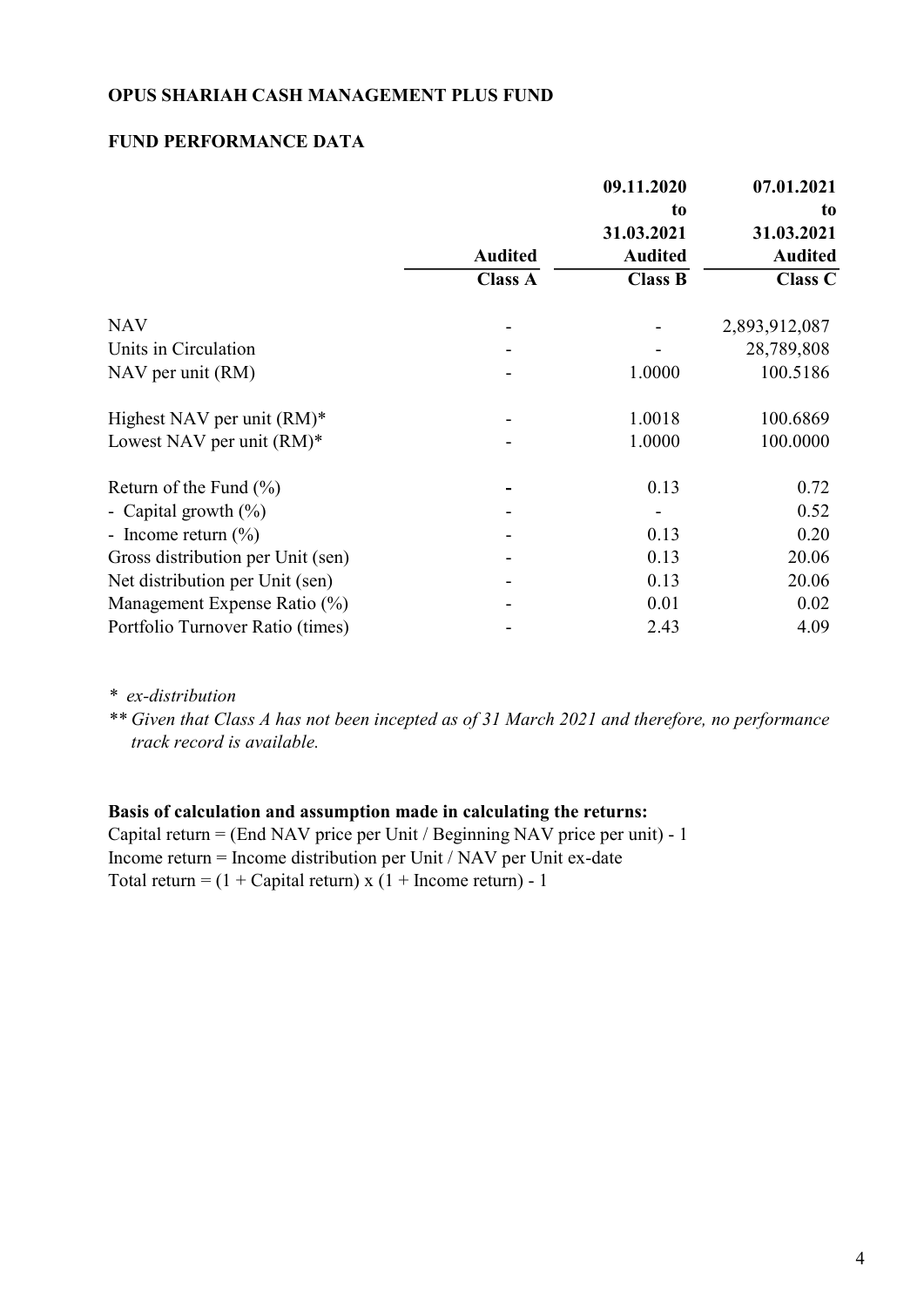## FUND PERFORMANCE DATA

#### Fund Performance Data (continued) Performance of the Fund as at 30 September 2021

|                         | <b>Financial period from</b><br>01.04.2021 to 30.09.2021 |                          |                |                    | <b>Since Inception Date</b><br>07.01.2021 to 30.09.2021 |                |
|-------------------------|----------------------------------------------------------|--------------------------|----------------|--------------------|---------------------------------------------------------|----------------|
|                         | Class $A^{\wedge}$                                       | <b>Class B</b>           | <b>Class C</b> | Class $A^{\wedge}$ | <b>Class B</b>                                          | <b>Class C</b> |
| Opus Shariah Cash       |                                                          |                          |                |                    |                                                         |                |
| Management Plus Fund    |                                                          | $\overline{\phantom{a}}$ | $0.84\%$       | -                  | 0.13%                                                   | $1.57\%$       |
| Benchmark               |                                                          | $\blacksquare$           | $0.13\%$       | -                  | $0.10\%$                                                | 0.18%          |
| Out/(under)-performance |                                                          | $\blacksquare$           | $0.71\%$       |                    | $0.03\%$                                                | 1.39%          |

#### Annual Total Return as at 30 September 2021

|                         | <b>Financial period from</b><br>01.04.2021 to 30.09.2021 |                          |                |                    | <b>Financial Period 2021</b><br>07.01.2021 to 31.03.2021 |                |
|-------------------------|----------------------------------------------------------|--------------------------|----------------|--------------------|----------------------------------------------------------|----------------|
|                         | Class $A^{\wedge}$                                       | <b>Class B</b>           | <b>Class C</b> | Class $A^{\wedge}$ | <b>Class B</b>                                           | <b>Class C</b> |
| Opus Shariah Cash       |                                                          |                          |                |                    |                                                          |                |
| Management Plus Fund    |                                                          | $\blacksquare$           | $0.84\%$       | $\blacksquare$     | $0.13\%$                                                 | 0.72%          |
| Benchmark               |                                                          |                          | 0.13%          | $\sim$             | $0.10\%$                                                 | 0.06%          |
| Out/(under)-performance |                                                          | $\overline{\phantom{a}}$ | $0.71\%$       |                    | $0.03\%$                                                 | $0.66\%$       |

#### Average Total Return as at 30 September 2021

|                         | <b>Financial period from</b><br>01.04.2021 to 30.09.2021 |                          |          |                    | <b>Since Inception Date</b><br>07.01.2021 to 30.09.2021 |                |
|-------------------------|----------------------------------------------------------|--------------------------|----------|--------------------|---------------------------------------------------------|----------------|
|                         | Class $A^{\wedge}$                                       | <b>Class B</b>           | Class C  | Class $A^{\wedge}$ | <b>Class B</b>                                          | <b>Class C</b> |
| Opus Shariah Cash       |                                                          |                          |          |                    |                                                         |                |
| Management Plus Fund    | -                                                        | $\sim$                   | 0.84%    | ۰.                 | 0.13%                                                   | $1.57\%$       |
| Benchmark               |                                                          | $\overline{\phantom{a}}$ | 0.13%    | ۰.                 | $0.10\%$                                                | 0.18%          |
| Out/(under)-performance |                                                          |                          | $0.71\%$ |                    | $0.03\%$                                                | 1.39%          |

- Note : \* Source: Bloomberg, Opus Asset Management Sdn Bhd
	- : # Source: Malayan Banking Berhad
	- : @ The returns of the various classes of units were calculated from their respective inception dates (i.e. the date in which client's first subscription of units in a particular class).
	- :  $\wedge$  Given that Class A has not been incepted as of 30 September 2021 and therefore, no performance track record is available.

Past performance is not necessarily indicative of future performance and that unit prices and investment returns may go down, as well as up.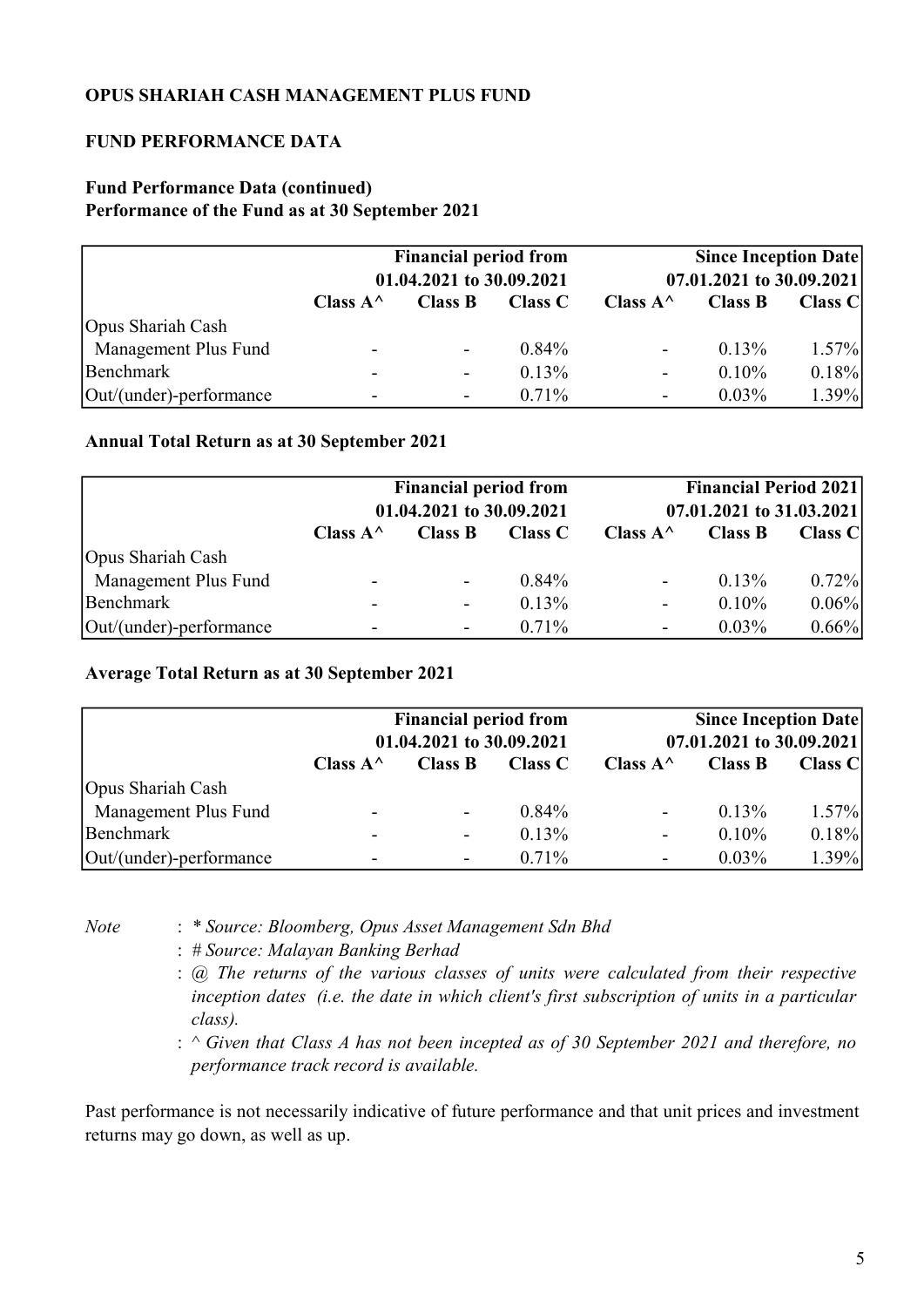## MANAGER'S REPORT

#### Performance Review

As at 30 September 2021, the Fund was almost fully invested in Islamic deposits with licensed financial institutions. Since its inception, the Fund's Class C had registered a return of 1.57% compared to the benchmark of 0.18%, which is the accreted value since inception of Maybank 1-Month Islamic Fixed Deposit Rate. Hence, the Fund outperformed the benchmark by 1.39%.

The Fund has declared a total distribution of RM0.9306 during the financial year. With a cumulative return of 1.57% since its inception and periodic income distributions declared, we believe the Fund has met its objective of preserving capital and providing an opportunity for income.



#### Market Review

Despite the continuing recovery, economic and market risks remained salient. The spread of the COVID-19 delta-variant and the risks of future virus mutations, systemic risks stemming from China's property sector, waning of earlier stimulus measures, and indications from developed economies of less accommodative monetary policy continues to overshadow the global recovery.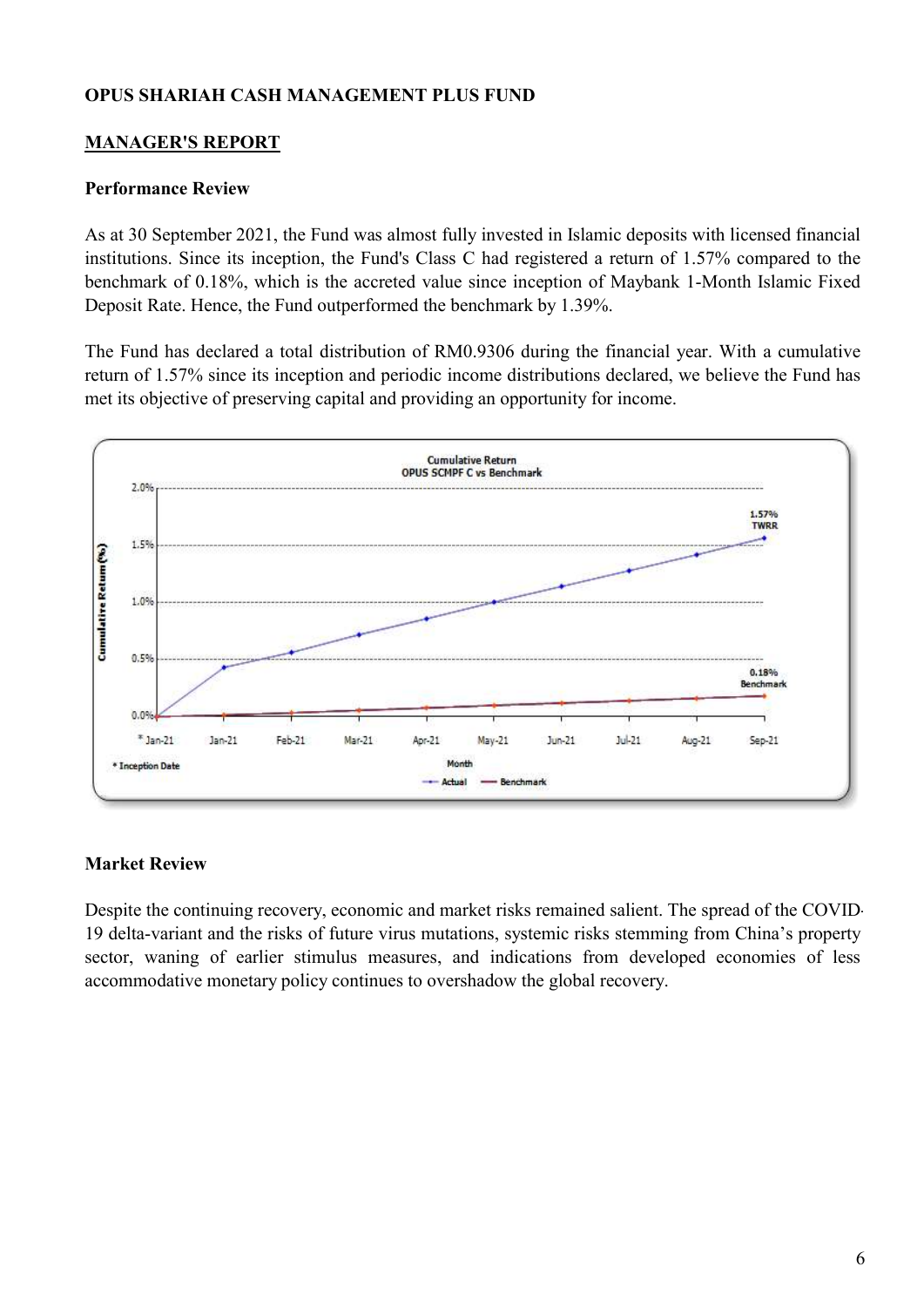#### MANAGER'S REPORT (continued)

#### Market Review (continued)

Growth drivers remain hampered, at least into the foreseeable time horizon. For example, the Purchasing Managers Index (PMI) numbers from the US and Eurozone persist towards deceleration while strict lockdowns in China muted its initially strong growth trajectory. Furthermore, ongoing brinkmanship among US policymakers in relation to the debt ceiling and spending bills coupled with the expiration of federal unemployment benefits at the beginning of Sep'21 may limit a quicker

The US Federal Reserve highlighted its tapering intentions but continued to retain flexibility over the exact schedule and size of taper. Inflationary pressures continued to moderate with headline inflation levelling off as prices normalise and base effects dissipate. Nonetheless, US core inflation has held above 3% for 4 consecutive months while the 12-month average stood at 2.1%, suggesting that inflation is already "modestly" above the US Federal Reserve's average target. As such, the Federal Reserve has indicated that it may begin scaling back its asset purchase program as soon as Nov'21. On the other hand, given still elevated unemployment numbers, the Federal Reserve has indicated that the test for hiking interest rates has yet to be reached.

Domestic economic conditions are improving but recovery will likely be prolonged. Growth forecasts for 2021 have been cut to reflect ongoing downside risks. Bank Negara Malaysia (BNM) reduced its GDP forecast for 2021 to 3% to 4% from the initial 6% to 7.5% amid the imposition of movement control measures.

Monetary and fiscal measures remained forthcoming to support the economic recovery. BNM maintained its Overnight Policy Rate (OPR) at 1.75%, viewing current policy to be appropriate given the gradual reopening of economic activity, supported by the rapid pace of vaccinations. Development expenditure as part of the 12th Malaysia Plan will serve to reinvigorate economic prospects while moderating bond supply expectations in 2022 will keep the bond market well supported in the near term. Nonetheless, the outlook remains fragile as the degree of economic scarring and uncertainties surrounding the pandemic will temper a quick return to normalcy.

Volatility in financial markets persist. US Treasury (UST) yields saw a strong performance at the beginning of the quarter, mainly driven lower by concerns of the rising spread of the COVID-19 deltavariant and slowing recovery prospects. Nonetheless, yields subsequently reversed course, ending the quarter 2-12bps higher as the Federal Reserve hints at the possibility of asset purchase tapering's announcement in Nov'21.

Malaysian Government Securities (MGS) tracked rising UST and global yields amid the hawkish tilt from the Federal Reserve and BNM's decision to maintain its position on the OPR. Overall, the yield curve flattened throughout the quarter, as MGS' between the short end and the belly of the curve (3Y-15Y) saw yields climb between 18-41bps while longer end notes stood largely unchanged.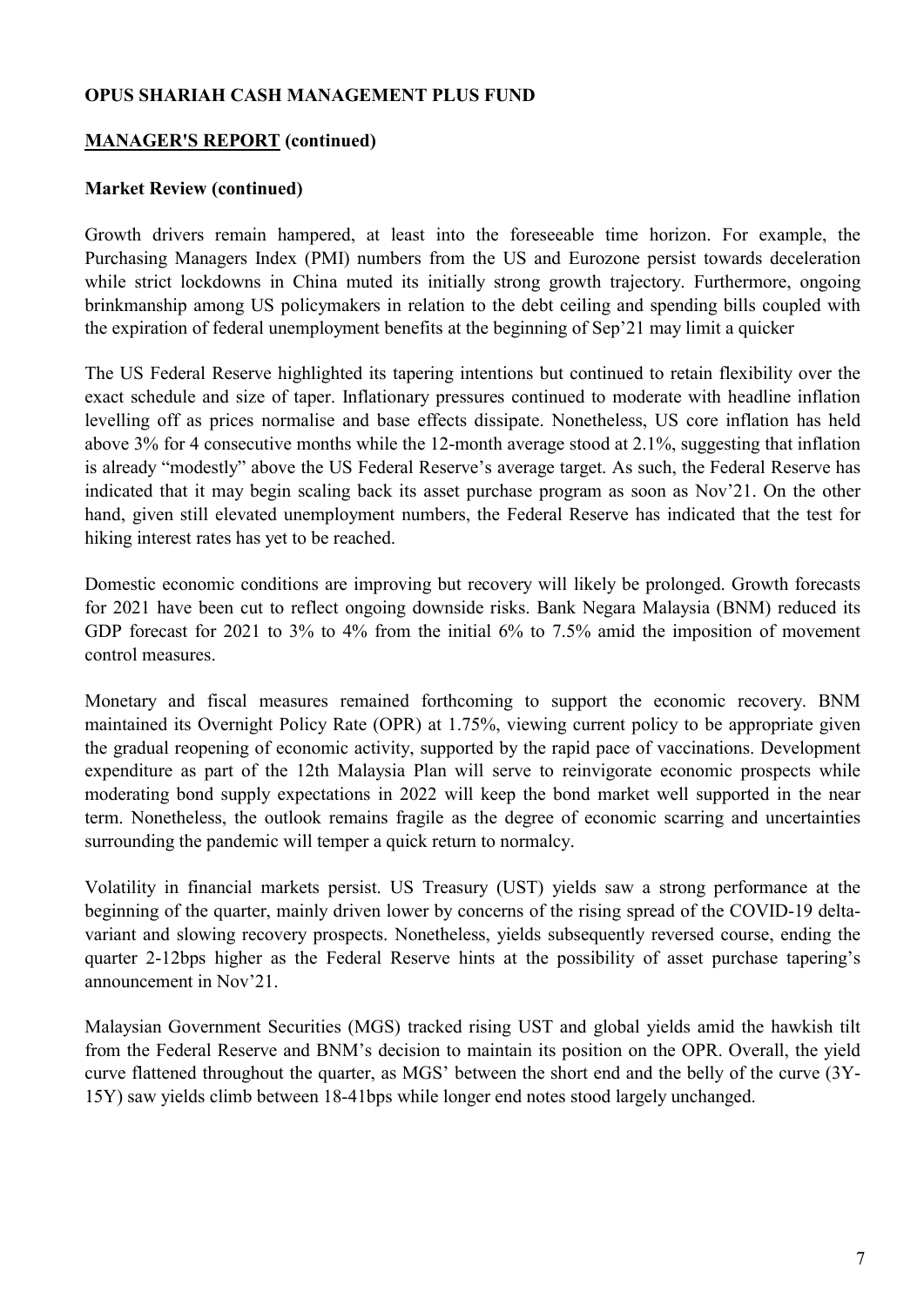## MANAGER'S REPORT (continued)

#### Market Outlook

Overall, the global path to recovery remains fragile with leading indicators pointing towards a decelerating trend. Elevated financial market volatility would persist with delicate risk sentiment, brought about by contagion risks stemming from China's property sector and the Federal Reserve's indication of sooner-than-expected tapering.

Locally, we expect conditions to gradually improve as more states transition through the phases of the National Recovery Plan. However, the path towards a consistent rebound will likely remain a prolonged process. As such, we expect the OPR to remain accommodative at 1.75% for the next 12 months.

We expect government bond supply to remain elevated for 2021, before a gradual moderation in 2022. For the fourth quarter of 2021, we expect a further MYR47 bil in gross issuance (total 2021 estimation: MYR170 bil) with deficit-to-GDP to end the year at 6.9%. Whereas for 2022, a moderation in government bond supply is expected with total gross issuances estimated at MYR150 bil.

#### Strategy

As the fund's focus is on capital preservation and liquidity, we will continue to invest in a diverse spread of Islamic money market deposits.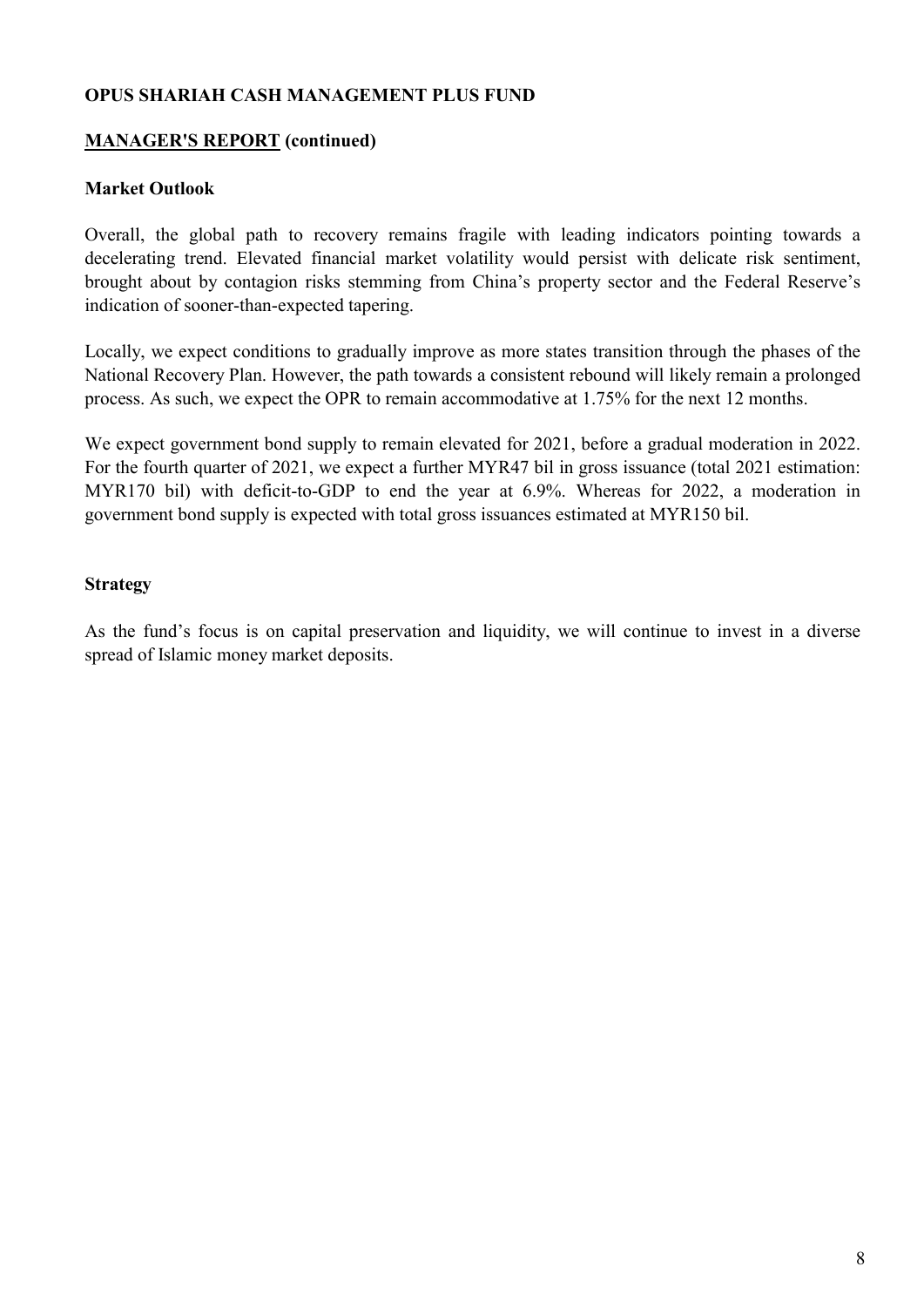## MANAGER'S REPORT (continued)

#### Strategy Employed

The fund will continue to invest in a diverse mix of short term Islamic deposits.

## Soft Commissions and Rebates

No soft commissions or rebates were received from any broker for the period under review.

#### Cross Trade

No cross trade transactions have been carried out during the reported period.

#### State Affairs of the Fund

There is neither any significant change to the state affairs of the Fund nor any circumstances that materially affect any interests of the unit holders during the period under review.

#### Asset Allocation

|                           | $30-Sep-21$              | $31-Mar-21$    |
|---------------------------|--------------------------|----------------|
|                           | % of NAV                 | % of NAV       |
|                           | <b>Unaudited</b>         | <b>Audited</b> |
| Islamic Deposits          | 100.00                   | 100.00         |
| Cash and other net assets | $\overline{\phantom{0}}$ |                |
| <b>Total</b>              | 100.00                   | 100.00         |

#### Income Distribution / Unit Split

The Fund has distributed total gross distribution of RM0.9306 per unit to the unitholders of class C for the period under review.

Class C:

| Ex date          | NAV per unit | Gross          | <b>Net</b>     | NAV per unit       |
|------------------|--------------|----------------|----------------|--------------------|
|                  | before       | distribution   | distribution   | after distribution |
|                  | (RM)         | per unit (Sen) | per unit (Sen) | (RM)               |
|                  |              |                |                |                    |
| $30-Apr-21$      | 100.6490     | 28.27          | 28.27          | 100.3757           |
| $31$ -May-21     | 100.5087     | 10.55          | 10.55          | 100.4170           |
| $30 - Jun - 21$  | 100.5501     | 10.45          | 10.45          | 100.4489           |
| $30 -$ Jul $-21$ | 100.5809     | 12.34          | 12.34          | 100.4620           |
| $30-Aug-21$      | 100.5876     | 15.79          | 15.79          | 100.4433           |
| $30-Sep-21$      | 100.5819     | 15.66          | 15.66          | 100.4313           |

No unit splits were declared for the financial period from 1 April 2021 to 30 September 2021.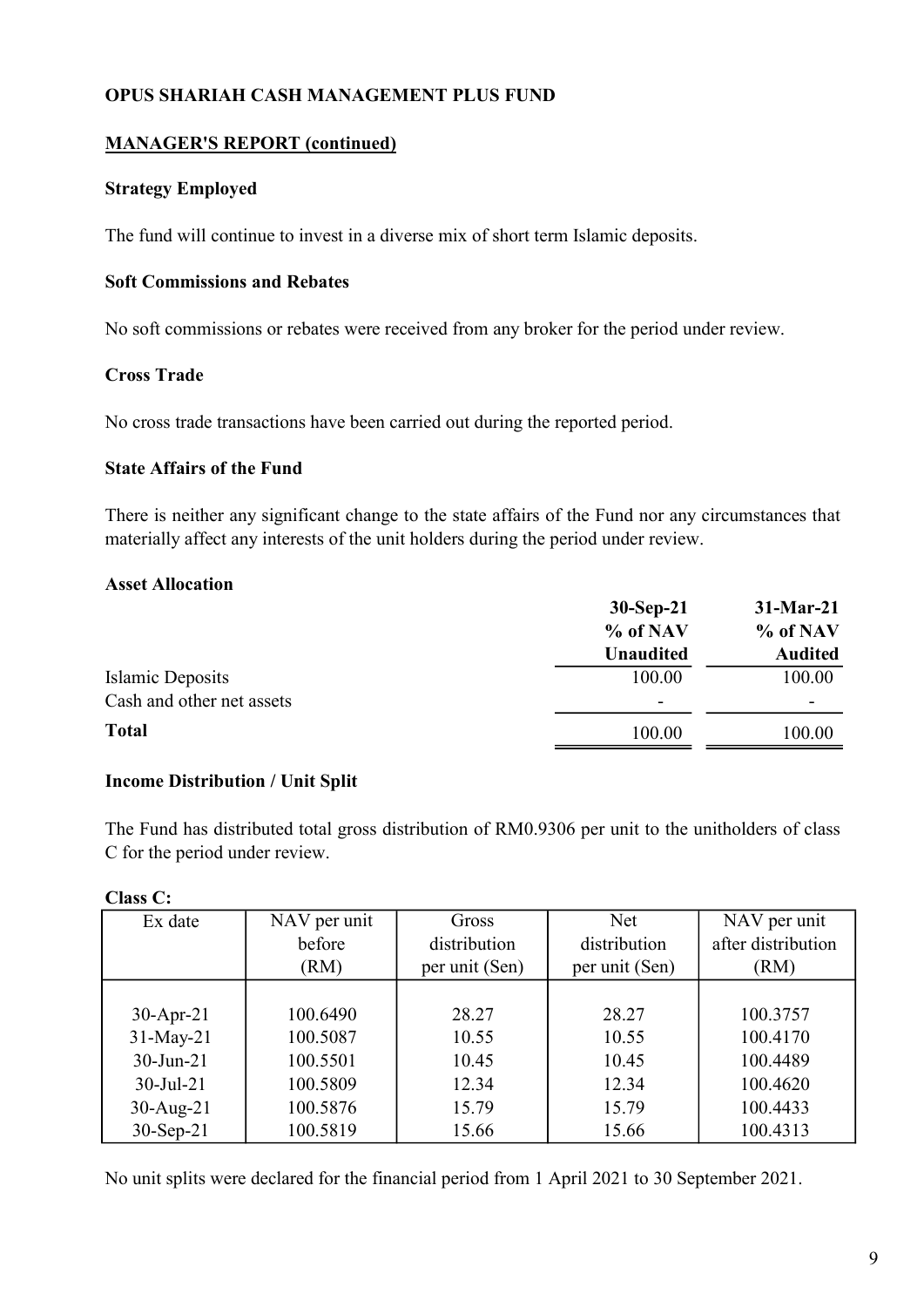## STATEMENT BY MANAGER

I, SIAW WEI TANG being the Managing Director of Opus Asset Management Sdn. Bhd. (the "Manager"), do hereby state that, in the opinion of the Manager, the accompanying financial statements set out on pages 13 to 39 are drawn up in accordance with the provisions of the Deeds and give a true and fair view of the financial position of the Fund as of 30 September 2021 and of its financial performance and cash flows for the financial period then ended in accordance with Malaysian Financial Reporting Standards and International Financial Reporting Standards.

On behalf of the Manager,

SIAW WEI TANG MANAGING DIRECTOR

Kuala Lumpur 25 November 2021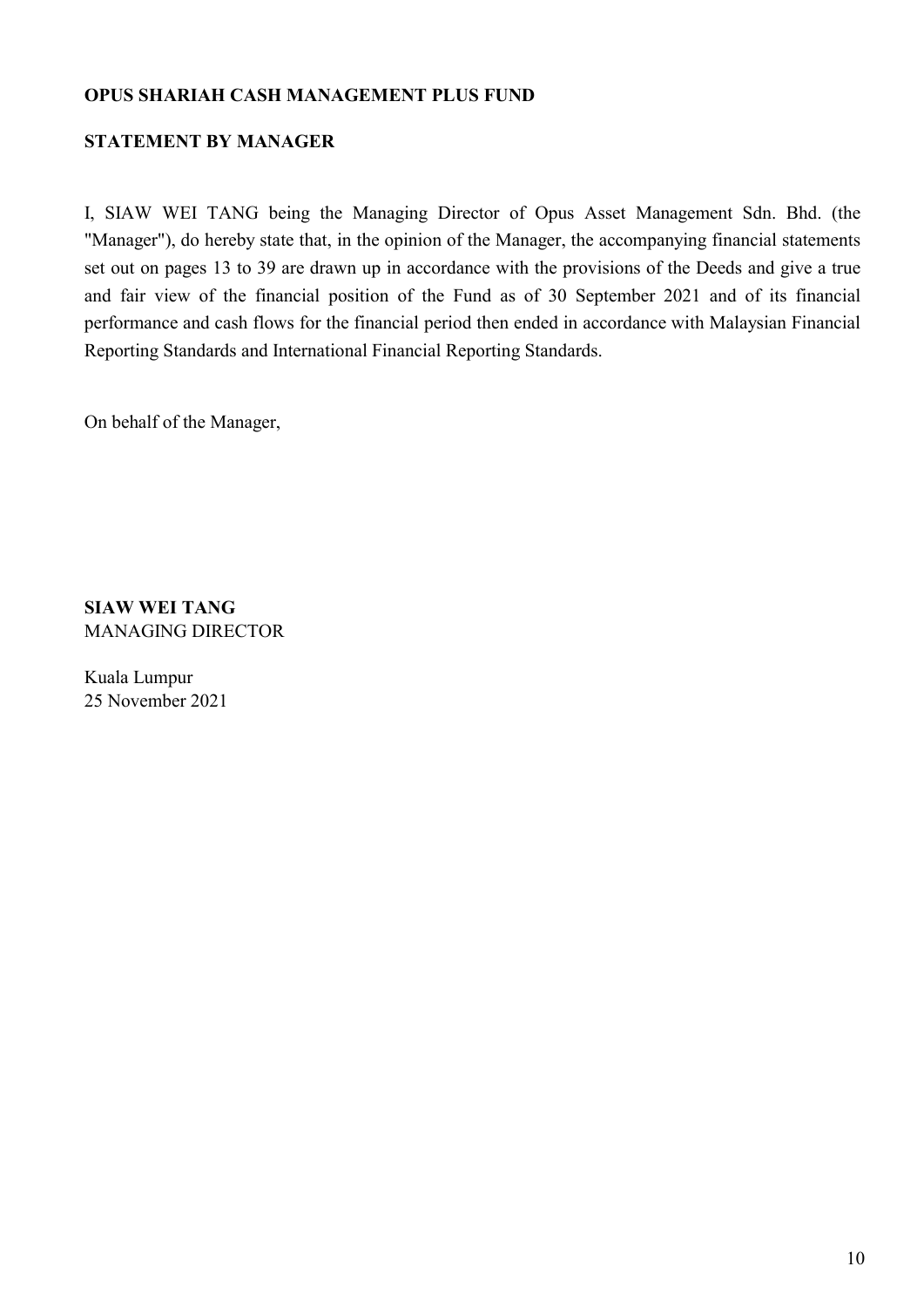### TRUSTEE'S REPORT

#### TO THE UNITHOLDERS OF OPUS SHARIAH CASH MANAGEMENT PLUS FUND

We have acted as Trustee for OPUS SHARIAH CASH MANAGEMENT FUND ("the Fund") for the financial period ended 30 September 2021. To the best of our knowledge, OPUS ASSET MANAGEMENT SDN BHD ("the Manager") has managed the Fund in the said period under review in accordance with the following:

- (a) limitations imposed on the investment powers of the Manager under the deeds, securities laws and Guidelines on Unit Trust Funds;
- (b) valuation and pricing of the Fund are carried out in accordance with the deeds and any regulatory requirement; and
- (c) creation and cancellation of units are carried out in accordance with the deeds and any regulatory requirement.

Total income distributions of 93.06 sen per unit gross have been declared to the unit holders of the Fund for the period ended 30 September 2021.

We are of the view that the distributions are consistent with the objectives and distribution policy of the Fund.

For Maybank Trustees Berhad [Company No. : 196301000109 (5004-P)]

JUANITA BINTI SUHAIMI Head, Operations

Kuala Lumpur, Malaysia 25 November 2021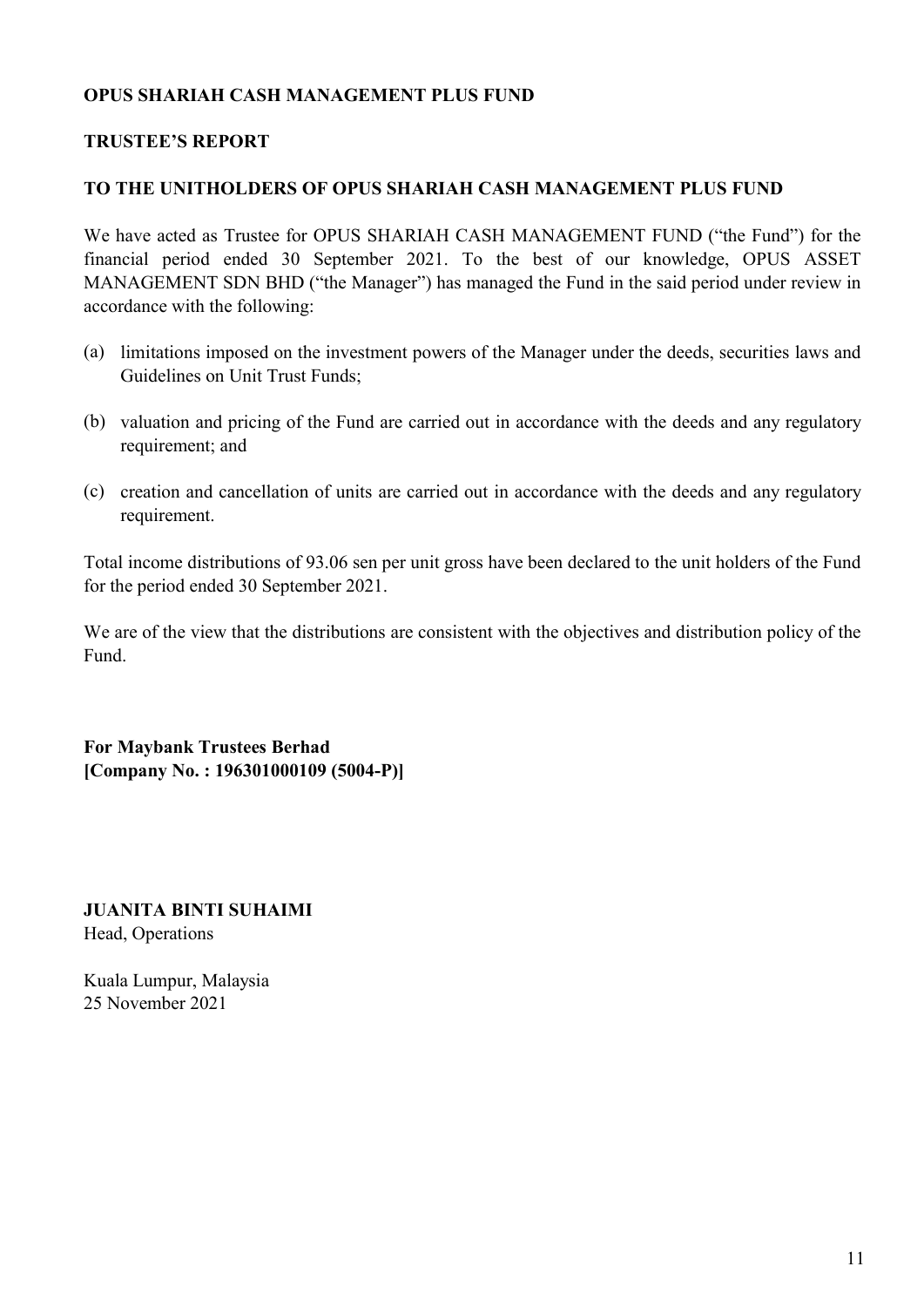## SHARIAH ADVISER'S REPORT

To the Unitholders of OPUS SHARIAH CASH MANAGEMENT PLUS FUND ("Fund"),

We hereby confirm the following:

- 1. To the best of our knowledge, after having made all reasonable enquiries, OPUS ASSET MANAGEMENT SDN. BHD. has operated and managed the Fund during the period covered by these financial statements in accordance with the Shariah principles and complied with the applicable guidelines, rulings or decisions issued by the Securities Commission Malaysia pertaining to Shariah matters; and
- 2. The asset of the Fund comprises of instruments that have been classified as Shariah compliant.

For and on behalf of the Shariah Adviser TAWAFUQ CONSULTANCY SDN BHD

#### MUHAMMAD AIMAN MOHAMAD SALMI, CPIF CSAA

Director/ Principal Consultant

Kuala Lumpur Date: 25 November 2021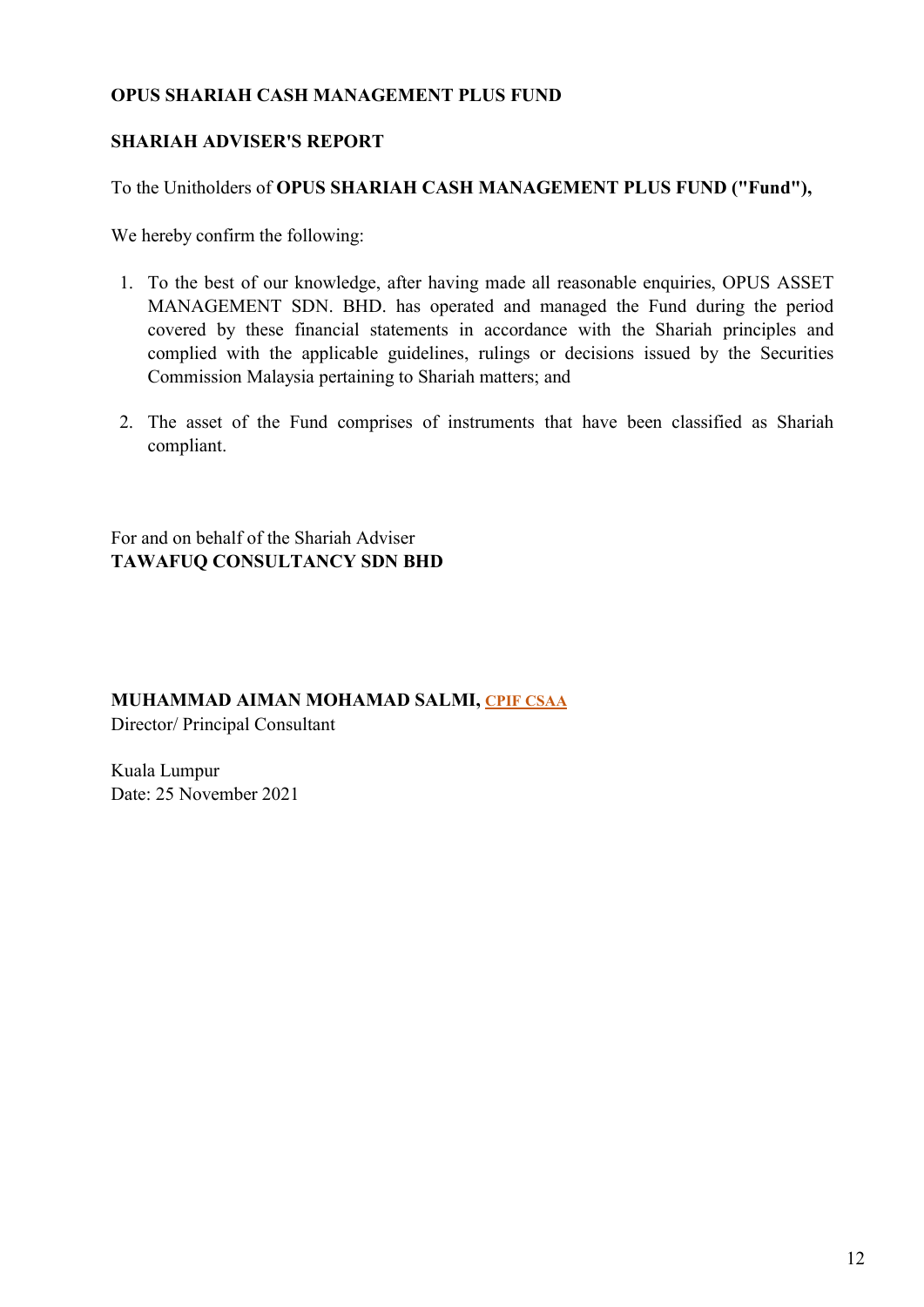## UNAUDITED STATEMENT OF FINANCIAL POSITION AS AT 30 SEPTEMBER 2021

|                                                          | <b>Note</b>    | 30.09.2021<br><b>Unaudited</b><br><b>RM</b> | 31.03.2021<br><b>Audited</b><br><b>RM</b> |
|----------------------------------------------------------|----------------|---------------------------------------------|-------------------------------------------|
| <b>ASSETS</b>                                            |                |                                             |                                           |
| Islamic deposits with licensed<br>financial institutions | $\mathfrak{Z}$ | 1,244,343,425                               | 2,894,222,332                             |
| <b>Bank</b> balance                                      | 3              | 54,432                                      | 50,339                                    |
| <b>TOTAL ASSETS</b>                                      |                | 1,244,397,857                               | 2,894,272,671                             |
| <b>LIABILITIES</b>                                       |                |                                             |                                           |
| Amount due to Manager                                    |                | 95,975                                      | 285,704                                   |
| Amount due to Trustee                                    |                | 71,822                                      | 74,880                                    |
| <b>TOTAL LIABILITIES</b>                                 |                | 167,797                                     | 360,584                                   |
| <b>NET ASSET VALUE</b>                                   |                | 1,244,230,060                               | 2,893,912,087                             |
| <b>UNITHOLDERS' FUNDS</b>                                |                |                                             |                                           |
| Unitholders' capital                                     |                | 1,242,184,683                               | 2,890,392,934                             |
| Retained earnings                                        |                | 2,045,377                                   | 3,519,153                                 |
| <b>NET ASSET ATTRIBUTABLE TO</b><br><b>UNITHOLDERS</b>   |                | 1,244,230,060                               | 2,893,912,087                             |
| <b>NUMBER OF UNITS IN CIRCULATION</b>                    | $\overline{4}$ |                                             |                                           |
| - Class A                                                |                |                                             |                                           |
| - Class B                                                |                |                                             |                                           |
| - Class C                                                |                | 12,388,869                                  | 28,789,808                                |
| <b>NET ASSET VALUE PER UNIT</b>                          |                |                                             |                                           |
| - Class A                                                |                | 1.0000                                      | 1.0000                                    |
| - Class B                                                |                | 1.0000                                      | 1.0000                                    |
| - Class C                                                |                | 100.4313                                    | 100.5186                                  |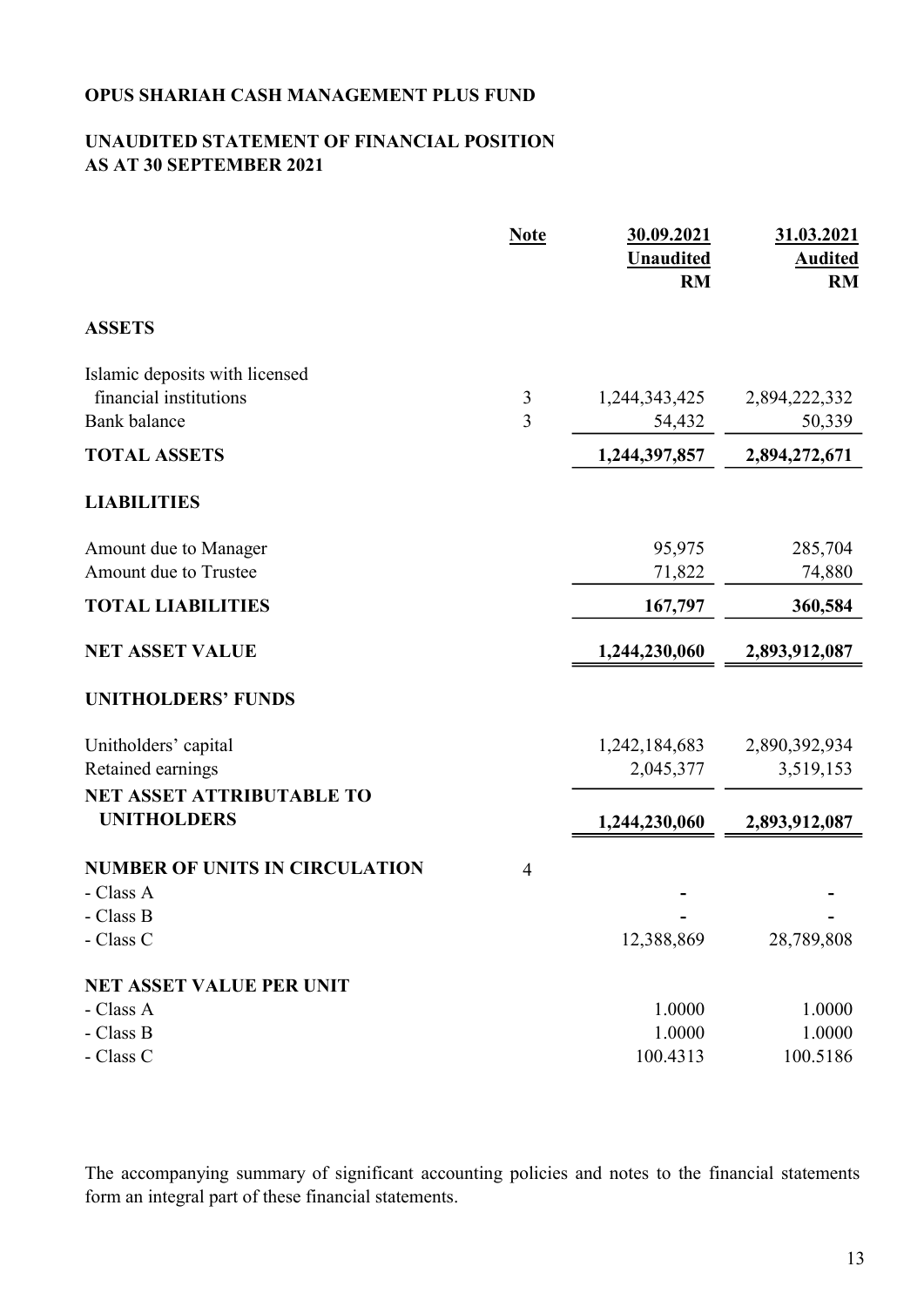## UNAUDITED STATEMENT OF COMPREHENSIVE INCOME FOR THE SIX MONTHS FINANCIAL PERIOD ENDED 30 SEPTEMBER 2021

|                                                                                                   | <b>Note</b>    | <b>Unaudited</b><br><b>6 months</b><br>financial<br>period ended<br>30.09.2021<br><b>RM</b> | <b>Audited</b><br><b>Financial period</b><br>from 18.09.2020<br>(date of launch)<br>to 31.03.2021<br><b>RM</b> |
|---------------------------------------------------------------------------------------------------|----------------|---------------------------------------------------------------------------------------------|----------------------------------------------------------------------------------------------------------------|
| <b>INVESTMENT INCOME</b>                                                                          |                |                                                                                             |                                                                                                                |
| Profit income                                                                                     |                | 10,787,976                                                                                  | 9,306,856                                                                                                      |
|                                                                                                   |                | 10,787,976                                                                                  | 9,306,856                                                                                                      |
| <b>EXPENSES</b>                                                                                   |                |                                                                                             |                                                                                                                |
| Management fee                                                                                    | 5              | (371, 833)                                                                                  | (319,890)                                                                                                      |
| Trustee's fee                                                                                     | 6              | (98,170)                                                                                    | (74,880)                                                                                                       |
| Audit and tax agent's fees                                                                        | $\overline{7}$ |                                                                                             |                                                                                                                |
|                                                                                                   |                | (470,003)                                                                                   | (394,770)                                                                                                      |
| PROFIT BEFORE TAXATION                                                                            |                | 10,317,973                                                                                  | 8,912,086                                                                                                      |
| <b>TAXATION</b>                                                                                   | 8              |                                                                                             |                                                                                                                |
| PROFIT AFTER TAXATION AND TOTAL<br><b>COMPREHENSIVE INCOME FOR THE</b><br><b>FINANCIAL PERIOD</b> |                | 10,317,973                                                                                  | 8,912,086                                                                                                      |
| Profit after taxation is made up as follows:                                                      |                |                                                                                             |                                                                                                                |
| Realised amount                                                                                   |                | 10,317,973                                                                                  | 8,912,086                                                                                                      |
| Unrealised amount                                                                                 |                |                                                                                             |                                                                                                                |
|                                                                                                   |                | 10,317,973                                                                                  | 8,912,086                                                                                                      |
| Total distributions for the financial period                                                      |                |                                                                                             |                                                                                                                |
| Class A                                                                                           | 9              |                                                                                             |                                                                                                                |
| Class B                                                                                           | 9              |                                                                                             | 1,918                                                                                                          |
| Class C                                                                                           | 9              | 11,791,749                                                                                  | 5,391,015                                                                                                      |
| Gross and net distribution per unit (sen)                                                         |                |                                                                                             |                                                                                                                |
| Class A                                                                                           | 9              |                                                                                             |                                                                                                                |
| Class B                                                                                           | 9              |                                                                                             | 0.13                                                                                                           |
| Class C                                                                                           | 9              | 93.06                                                                                       | 20.06                                                                                                          |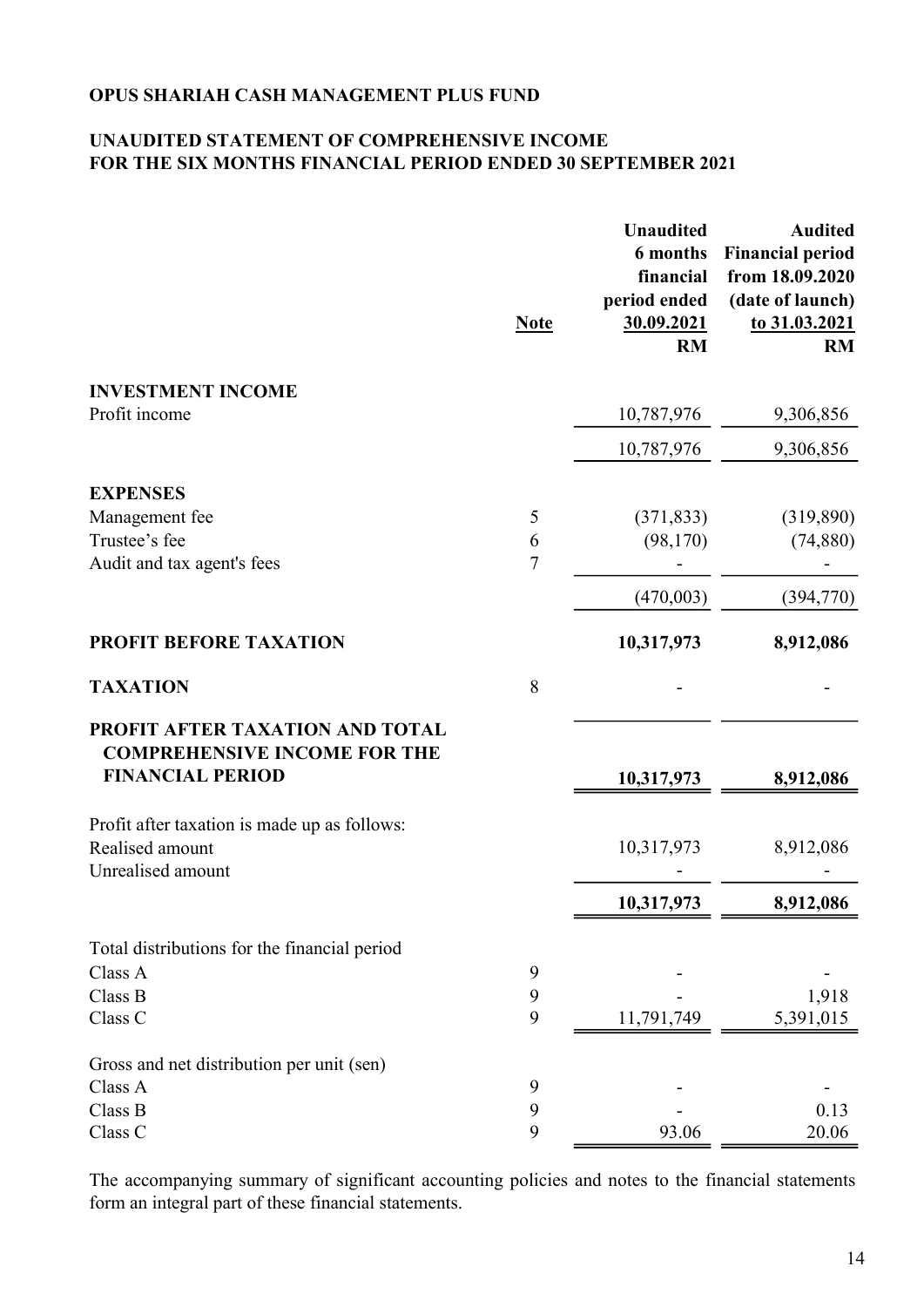## UNAUDITED STATEMENT OF CHANGES IN NET ASSET VALUE FOR THE SIX MONTHS FINANCIAL PERIOD ENDED 30 SEPTEMBER 2021

|                                                                    | <b>Unaudited</b><br>Unitholders'<br>capital<br><b>RM</b> | <b>Unaudited</b><br><b>Retained</b><br>earnings<br><b>RM</b> | <b>Unaudited</b><br><b>Total</b><br><b>RM</b> |
|--------------------------------------------------------------------|----------------------------------------------------------|--------------------------------------------------------------|-----------------------------------------------|
| Balance as at 1 April 2021                                         | 2,890,392,934                                            | 3,519,153                                                    | 2,893,912,087                                 |
| Movement in net asset value:<br>Total comprehensive income for the |                                                          |                                                              |                                               |
| financial period                                                   |                                                          | 10,317,973                                                   | 10,317,973                                    |
| Creation of units from applications                                | 10,035,000,000                                           |                                                              | 10,035,000,000                                |
| Creation of units from distributions                               | 11,791,749                                               |                                                              | 11,791,749                                    |
| Cancellation of units                                              | (11,695,000,000)                                         |                                                              | (11,695,000,000)                              |
| Distribution (Note 9)                                              |                                                          | (11, 791, 749)                                               | (11, 791, 749)                                |
| Balance as at 30 September 2021                                    | 1,242,184,683                                            | 2,045,377                                                    | 1,244,230,060                                 |
|                                                                    | <b>Audited</b><br>Unitholders'<br>capital<br><b>RM</b>   | <b>Audited</b><br><b>Retained</b><br>earnings<br><b>RM</b>   | <b>Audited</b><br><b>Total</b><br><b>RM</b>   |
| Balance as at 18 September 2020                                    |                                                          |                                                              |                                               |
| (date of launch)                                                   |                                                          |                                                              |                                               |
| Movement in net asset value:<br>Total comprehensive income for the |                                                          |                                                              |                                               |
| financial period                                                   |                                                          | 8,912,086                                                    | 8,912,086                                     |
| Creation of units from applications                                | 6,396,478,146                                            |                                                              | 6,396,478,146                                 |
| Creation of units from distributions                               | 5,392,934                                                |                                                              | 5,392,934                                     |
| Cancellation of units                                              | (3,511,478,146)                                          |                                                              | (3,511,478,146)                               |
| Distribution (Note 9)                                              |                                                          | (5,392,933)                                                  | (5,392,933)                                   |
|                                                                    |                                                          |                                                              |                                               |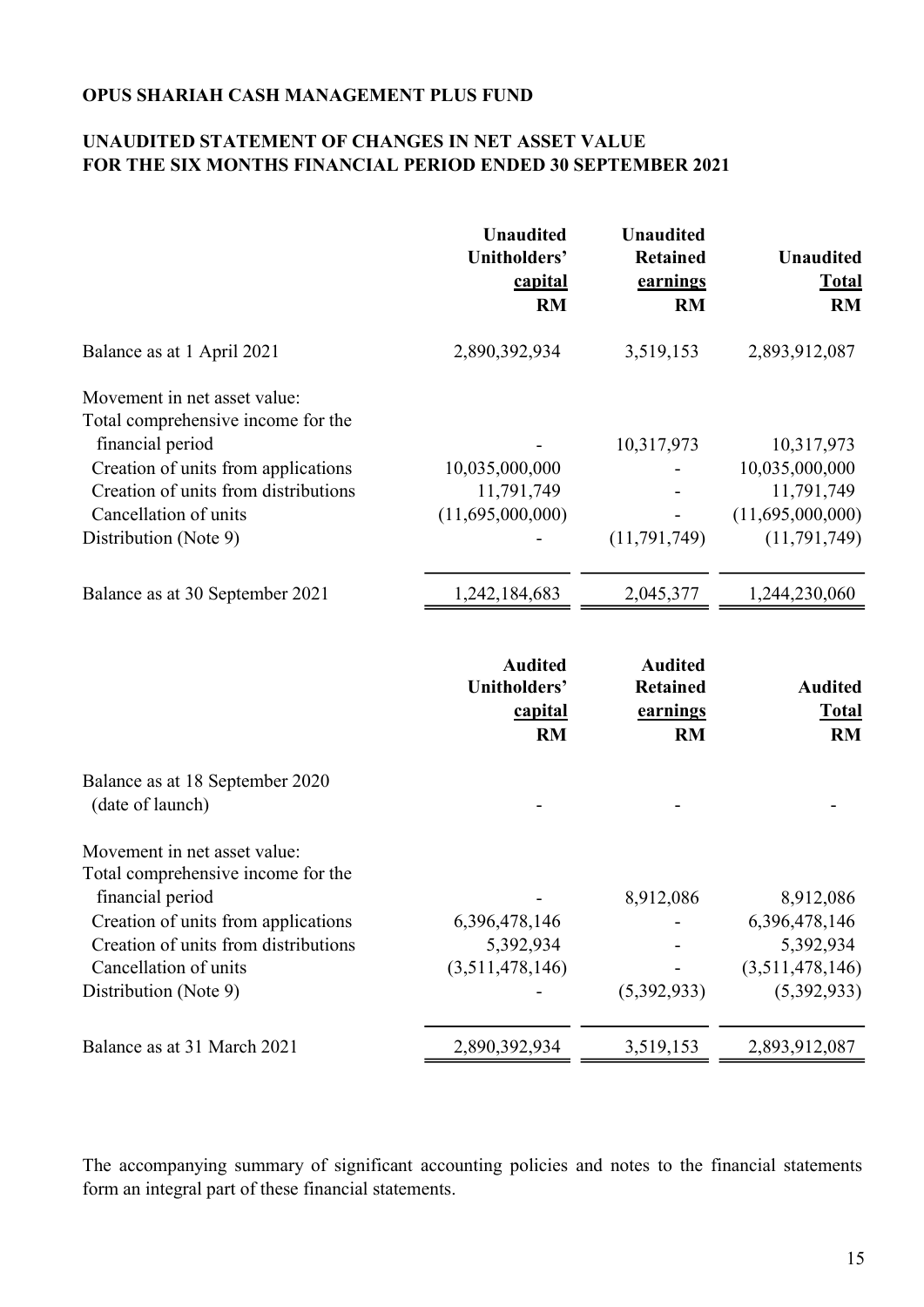## UNAUDITED STATEMENT OF CASH FLOWS FOR THE SIX MONTHS FINANCIAL PERIOD ENDED 30 SEPTEMBER 2021

|                                                                              | <b>Unaudited</b><br>6 months<br>financial<br>period ended<br>30.09.2021<br><b>RM</b> | <b>Audited</b><br><b>Financial period</b><br>from 18.09.2020<br>(date of launch)<br>to 31.03.2021<br><b>RM</b> |
|------------------------------------------------------------------------------|--------------------------------------------------------------------------------------|----------------------------------------------------------------------------------------------------------------|
| <b>CASH FLOWS FROM OPERATING AND</b><br><b>INVESTING ACTIVITIES</b>          |                                                                                      |                                                                                                                |
| Profit income received from Islamic deposits with                            |                                                                                      |                                                                                                                |
| licensed financial institutions                                              | 10,787,976                                                                           | 9,306,856                                                                                                      |
| Management fee paid                                                          | (561, 569)                                                                           | (34,520)                                                                                                       |
| Trustee's fee paid                                                           | (101, 228)                                                                           |                                                                                                                |
| Net Injection from the Manager for defraying the fund's expenses             | 7                                                                                    | 334                                                                                                            |
| Net cash from operating and investing activities                             | 10,125,186                                                                           | 9,272,670                                                                                                      |
| <b>CASH FLOWS FROM FINANCING ACTIVITIES</b>                                  |                                                                                      |                                                                                                                |
| Proceeds from creation of units                                              | 10,046,791,749                                                                       | 6,401,871,080                                                                                                  |
| Payments for cancellation of units                                           | (11,695,000,000)                                                                     | (3,511,478,146)                                                                                                |
| Payment for distribution                                                     | (11, 791, 749)                                                                       | (5,392,933)                                                                                                    |
| Net cash (used in)/generated from financing activities                       | (1,660,000,000)                                                                      | 2,885,000,001                                                                                                  |
| NET (DECREASE)/INCREASE IN CASH AND<br><b>CASH EQUIVALENTS</b>               | (1,649,874,814)                                                                      | 2,894,272,671                                                                                                  |
| CASH AND CASH EQUIVALENTS AT THE<br><b>BEGINNING OF THE FINANCIAL PERIOD</b> | 2,894,272,671                                                                        |                                                                                                                |
| CASH AND CASH EQUIVALENTS AT THE END<br>OF THE FINANCIAL PERIOD              | 1,244,397,857                                                                        | 2,894,272,671                                                                                                  |
| Cash and cash equivalents comprise:                                          |                                                                                      |                                                                                                                |
| Islamic deposits with licensed                                               | 1,244,343,425                                                                        | 2,894,222,332                                                                                                  |
| <b>Bank</b> balance                                                          | 54,432                                                                               | 50,339                                                                                                         |
|                                                                              | 1,244,397,857                                                                        | 2,894,272,671                                                                                                  |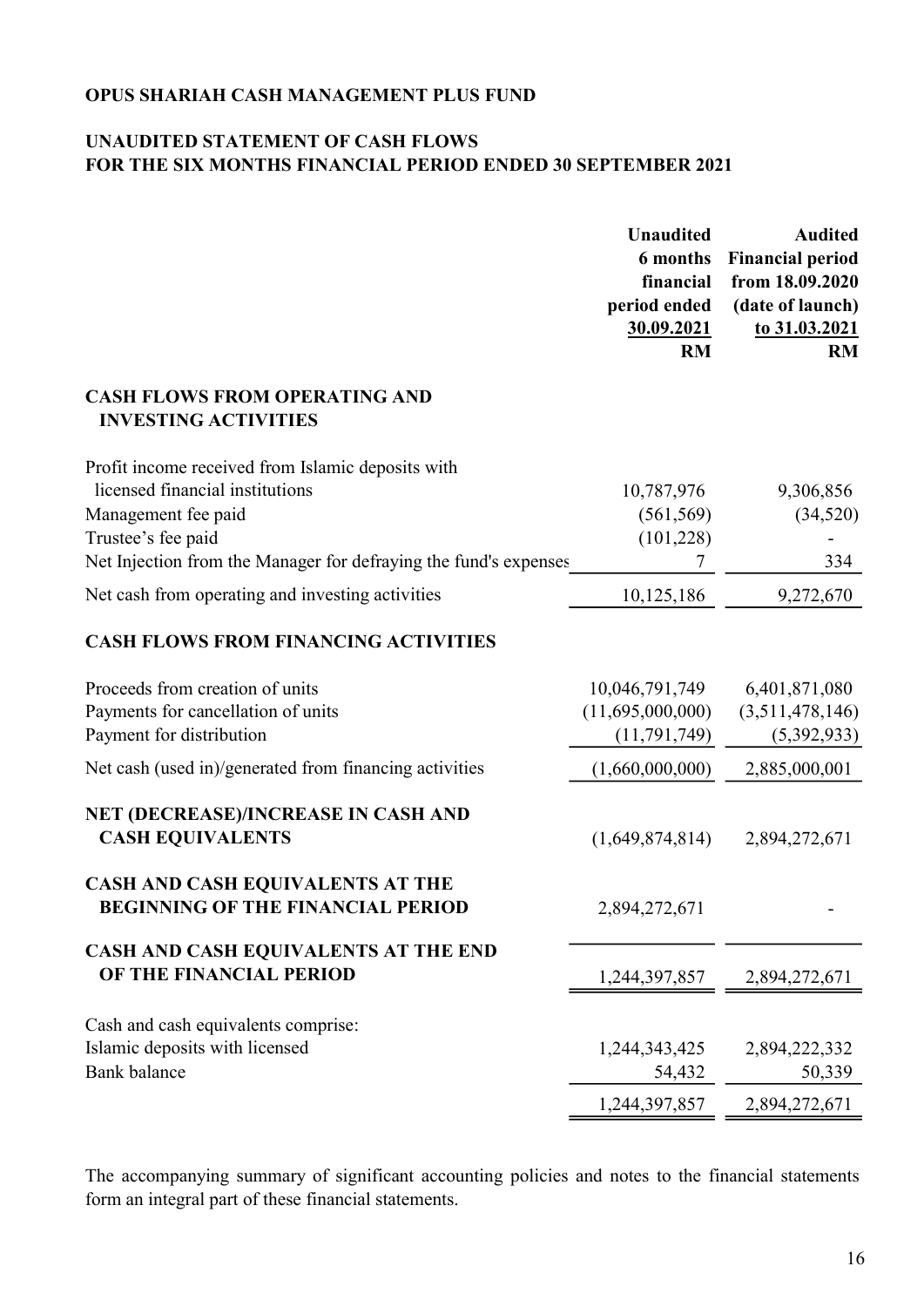## SUMMARY OF SIGNIFICANT ACCOUNTING POLICIES FOR THE SIX MONTHS FINANCIAL PERIOD ENDED 30 SEPTEMBER 2021

The following accounting policies have been used in dealing with items which are considered material in relation to the financial statements.

#### A Basis of preparation of the financial statements

The financial statements of the Fund are prepared under the historical cost convention and modified to include other bases of valuation as disclosed in other sections under significant accounting policies, and in compliance with Malaysian Financial Reporting Standards ("MFRSs") and International Financial Reporting Standards ("IFRSs").

The preparation of financial statements in conformity with MFRS and IFRS requires the use of certain critical accounting estimates and assumptions that affect the reported amounts of assets and liabilities and disclosure of contingent assets and liabilities at the date of the financial statements, and the reported amounts of revenues and expenses during the reported financial period. It also requires the Manager to exercise their judgment in the process of applying the Fund's accounting policies. Although these estimates and judgment are based on the Manager's best knowledge of current events and actions, actual results may differ.

The areas involving a higher degree of judgment or complexity, or areas where assumptions and estimates are significant to the financial statements are disclosed in Note K.

(a) During the current financial year, the Fund has adopted the following amendments to accounting standards (including the consequential amendments, if any):-

## Amendments to MFRS 16: Covid-19-Related Rent Concessions beyond 30 June 2021 Amendments to MFRSs (Including The Consequential Amendments)

The adoption of the above amendments accounting standards (including the consequential amendments, if any) did not have any material impact of the Fund's financial statements.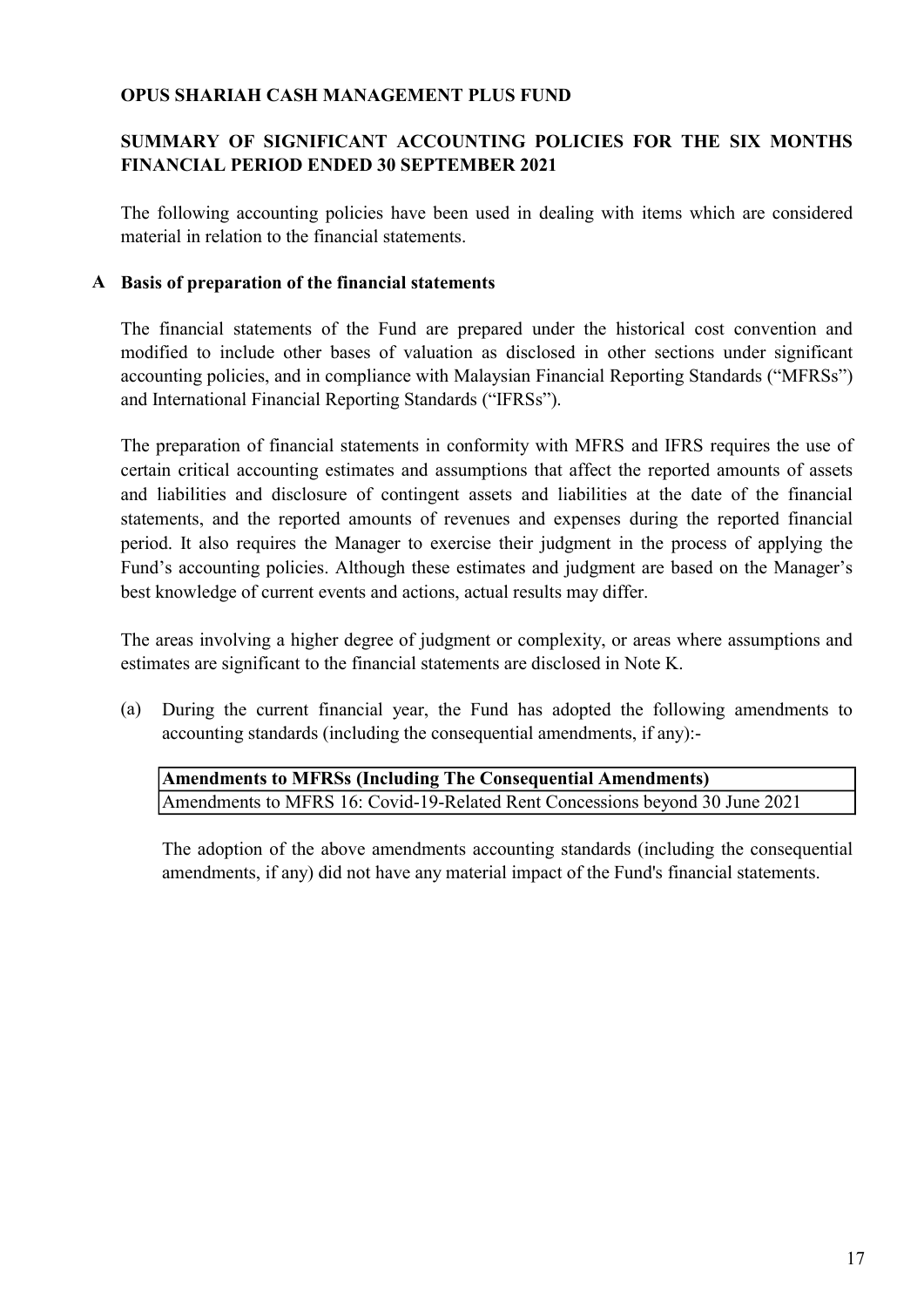## SUMMARY OF SIGNIFICANT ACCOUNTING POLICIES FOR THE SIX MONTHS FINANCIAL PERIOD ENDED 30 SEPTEMBER 2021 (CONTINUED)

#### A Basis of preparation of the financial statements (continued)

(b) The Fund has not applied in advance the following accounting standards (including the consequential amendments, if any) that have been issued by the Malaysian Accounting Standards Board (MASB) but are not yet effective for the current financial period :-

| <b>MFRSs (Including The Consequential Amendments)</b>                  | <b>Effective Date</b> |
|------------------------------------------------------------------------|-----------------------|
| Amendments to MFRS 3: Reference to the Conceptual Framework            | 1 January 2022        |
| Amendments to MFRS 116: Property, Plant and Equipment – Proceeds       |                       |
| before Intended Use                                                    | 1 January 2022        |
| Amendments to MFRS 137: Onerous Contracts – Cost of Fulfilling a       |                       |
| Contract                                                               | 1 January 2022        |
| Annual Improvements to MFRS Standards 2018 - 2020                      | 1 January 2022        |
| <b>MFRS 17: Insurance Contracts</b>                                    | 1 January 2023        |
| Amendments to MFRS 17: Insurance Contracts                             | 1 January 2023        |
| Amendments to MFRS 101: Classification of Liabilities as Current or    |                       |
| Non-current                                                            | 1 January 2023        |
| Amendments to MFRS 101: Disclosure of Accounting Policies              | 1 January 2023        |
| Amendments to MFRS 108: Definition of Accounting Estimates             | 1 January 2023        |
| Amendments to MFRS 112: Deferred Tax related to Assets and Liabilities |                       |
| arising from a Single Transaction                                      | 1 January 2023        |
| Amendments to MFRS 10 and MFRS 128: Sale or Contribution               |                       |
| of Assets between an Investor and its Associate or Joint Venture       | Deferred              |

The adoption of the above accounting standards (including the consequential amendments, if any) is expected to have no material impact on the financial statements of the Fund upon its initial application.

## B Income recognition

Profit income from Islamic deposits with licensed financial institutions are recognised on an accrual basis using the effective profit method.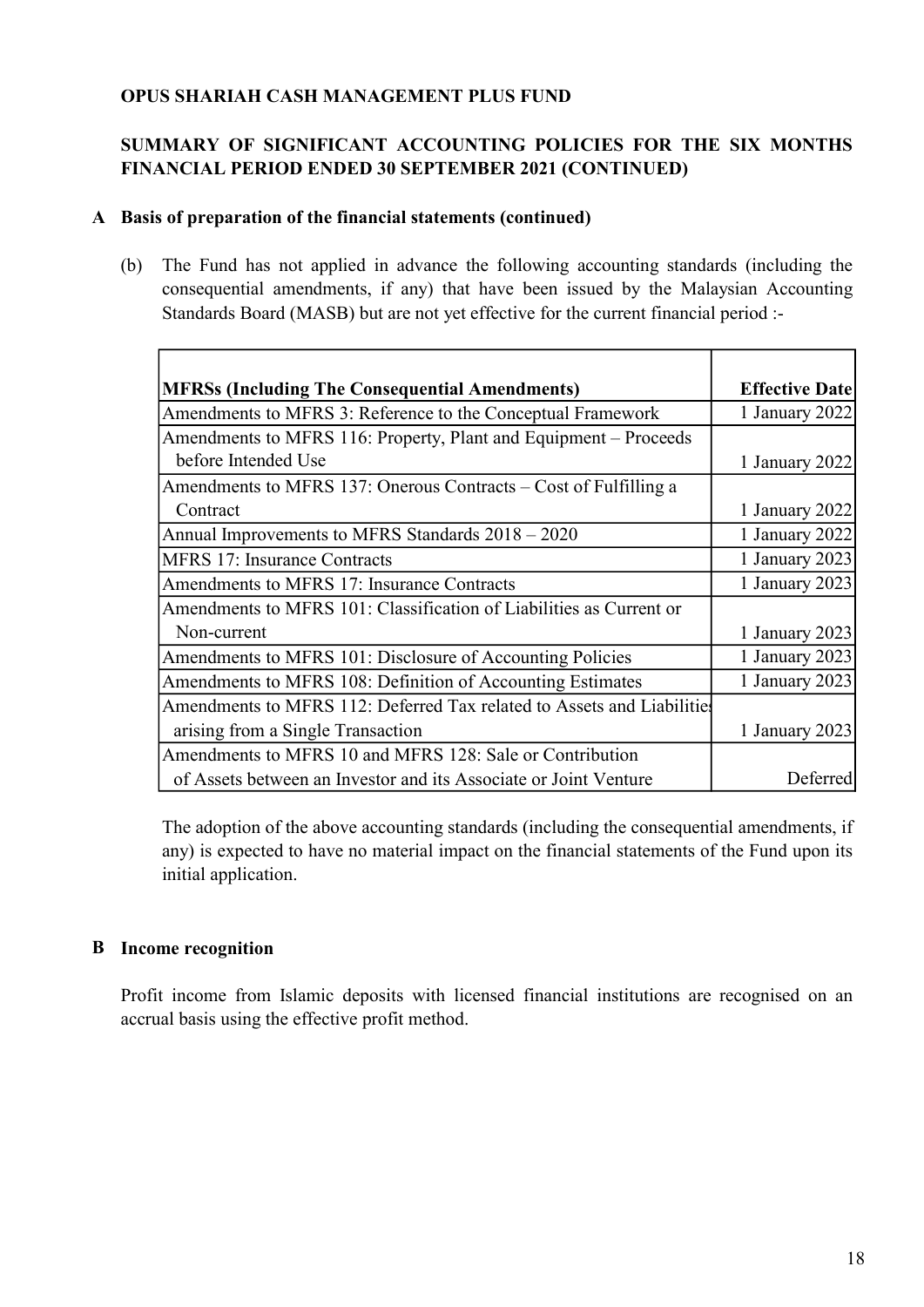## SUMMARY OF SIGNIFICANT ACCOUNTING POLICIES FOR THE SIX MONTHS FINANCIAL PERIOD ENDED 30 SEPTEMBER 2021 (CONTINUED)

#### C Distribution

Distributions are at the discretion of the Fund. A distribution to the Fund's unitholders is accounted for as a deduction from realised reserve. A proposed distribution is recognised as a liability in the period in which it is approved for appropriation.

## D Taxation

Current tax assets and liabilities are expected amount of income tax recoverable or payable to the taxation authorities.

Current taxes are measured using tax rates and tax laws that have been enacted or substantively enacted at the end of the reporting period and are recognised in statement of comprehensive income except to the extent that the tax relates to items recognised outside statement of comprehensive income (either in other comprehensive income or directly in equity).

#### E Presentation and functional currency

Items included in the financial statements of the Fund are measured using the currency of the primary economic environment in which the Fund operates (the "functional currency"). The financial statements are presented in Ringgit Malaysia ("RM"), which is the Fund's presentation and functional currency.

#### F Financial instruments

Financial assets and financial liabilities are recognised in the statement of financial position when the Fund has become a party to the contractual provisions of the instruments.

Financial instruments are classified as financial assets, financial liabilities or equity instruments in accordance with the substance of the contractual arrangement and their definitions in MFRS 132. Interest, dividends, gains and losses relating to a financial instrument classified as a liability are reported as an expense or income. Distributions to holders of financial instruments classified as equity are charged directly to equity.

Financial instruments are offset when the Fund has a legally enforceable right to offset and intends to settle either on a net basis or to realise the asset and settle the liability simultaneously.

A financial instrument is recognised initially at its fair value. Transaction costs that are directly attributable to the acquisition or issue of the financial instrument (other than a financial instrument at fair value through profit or loss) are added to/deducted from the fair value on initial recognition, as appropriate. Transaction costs on the financial instrument at fair value through profit or loss are recognised immediately in profit or loss.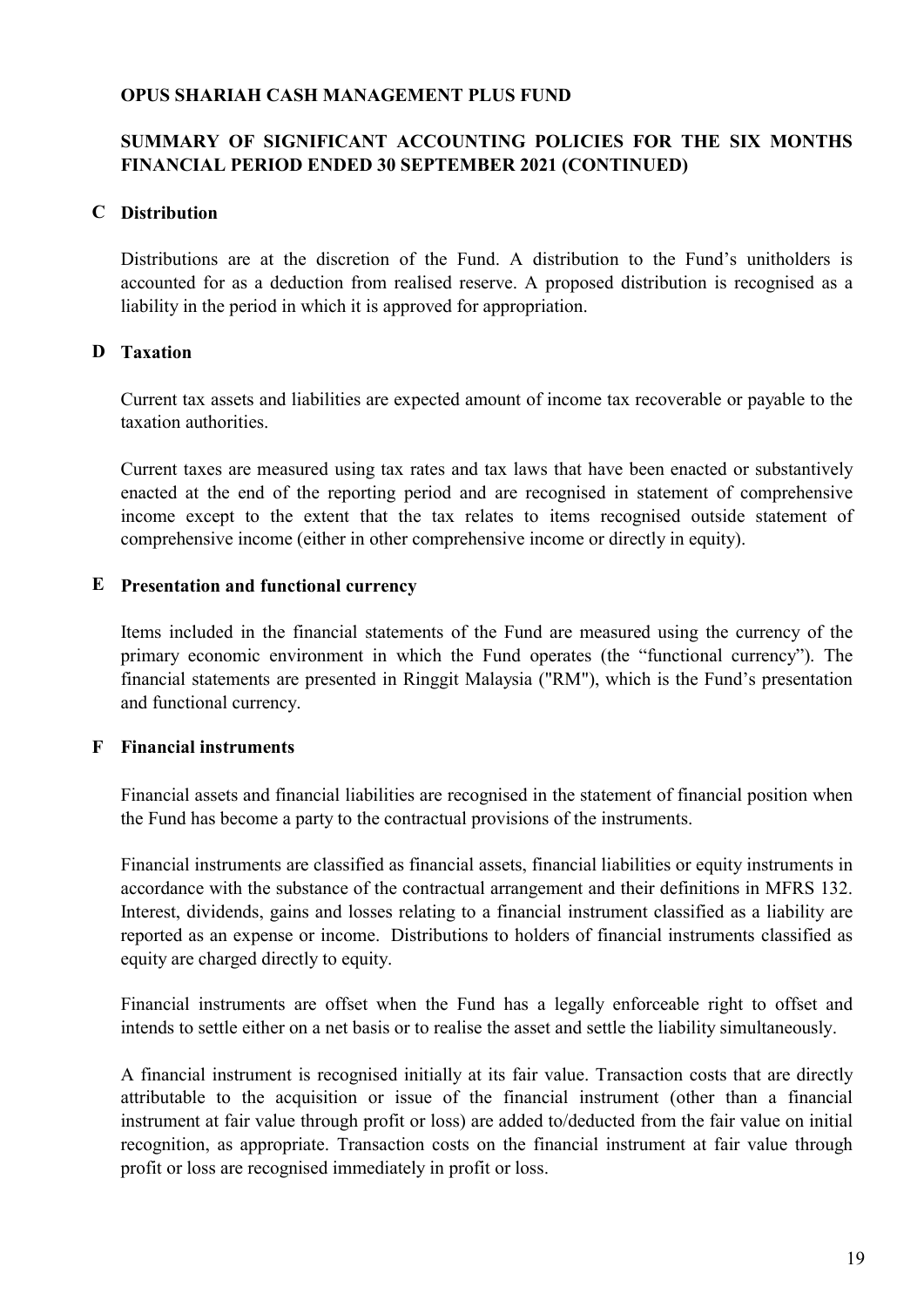## SUMMARY OF SIGNIFICANT ACCOUNTING POLICIES FOR THE SIX MONTHS FINANCIAL PERIOD ENDED 30 SEPTEMBER 2021 (CONTINUED)

#### F Financial instruments (continued)

Financial instruments recognised in the statement of financial position are disclosed in the individual policy statement associated with each item.

#### Financial Assets

All recognised financial assets are measured subsequently in their entirety at either amortised cost or fair value (through profit or loss, or other comprehensive income), depending on the classification of the financial assets.

#### Debt Instruments

(i) Amortised cost

The financial asset is held for collection of contractual cash flows where those cash flows represent solely payments of principal and profit. Profit income is recognised by applying the effective profit rate to the gross carrying amount of the financial asset. When the asset has subsequently become credit-impaired, the profit income is recognised by applying the effective profit rate to the amortised cost of the financial asset.

The effective profit method is a method of calculating the amortised cost of a financial asset and of allocating profit income over the relevant period. The effective profit rate is the rate that discounts estimated future cash receipts (including all fees and points paid or received that form an integral part of the effective profit rate, transaction costs and other premiums or discounts), excluding expected credit losses, through the expected life of the financial asset or a shorter period (where appropriate).

(ii) Fair Value through Other Comprehensive Income

The financial asset is held for both collecting contractual cash flows and selling the financial asset, where the asset's cash flows represent solely payments of principal and profit. Movements in the carrying amount are taken through other comprehensive income and accumulated in the fair value reserve, except for the recognition of impairment, profit income and foreign exchange difference which are recognised directly in profit or loss. Profit income is calculated using the effective profit rate method.

(iii) Fair Value through Profit or Loss

All other financial assets that do not meet the criteria for amortised cost or fair value through other comprehensive income are measured at fair value through profit or loss.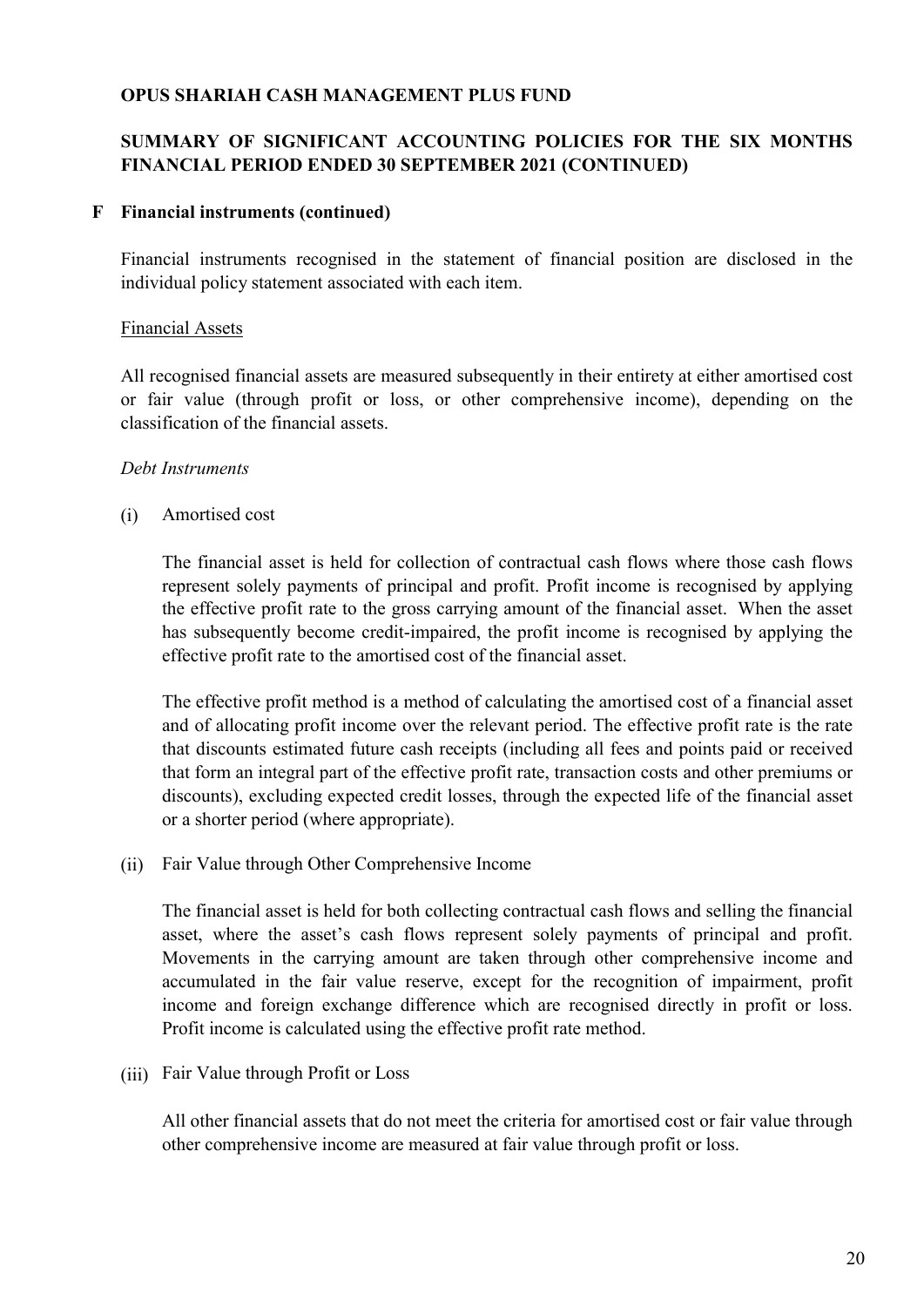## SUMMARY OF SIGNIFICANT ACCOUNTING POLICIES FOR THE SIX MONTHS FINANCIAL PERIOD ENDED 30 SEPTEMBER 2021 (CONTINUED)

## F Financial instruments (continued)

Financial Assets (continued)

#### Debt Instruments (continued)

The Fund reclassifies sukuk when and only when its business model for managing those assets change.

#### Financial Liabilities

(i) Financial Liabilities at Fair Value through Profit or Loss

Fair value through profit or loss category comprises financial liabilities that are either held for trading or are designated to eliminate or significantly reduce a measurement or recognition inconsistency that would otherwise arise. The changes in fair value of these financial liabilities are recognised in profit or loss.

(ii) Other Financial Liabilities

Other financial liabilities are subsequently measured at amortised cost using the effective profit method.

The effective profit method is a method of calculating the amortised cost of a financial liability and of allocating relevant charges over the relevant period. The effective profit rate is the rate that exactly discounts estimated future cash payments (including all fees and points paid or received that form an integral part of the effective profit rate, transaction costs and other premiums or discounts), through the expected life of the financial liability or a shorter period (where appropriate).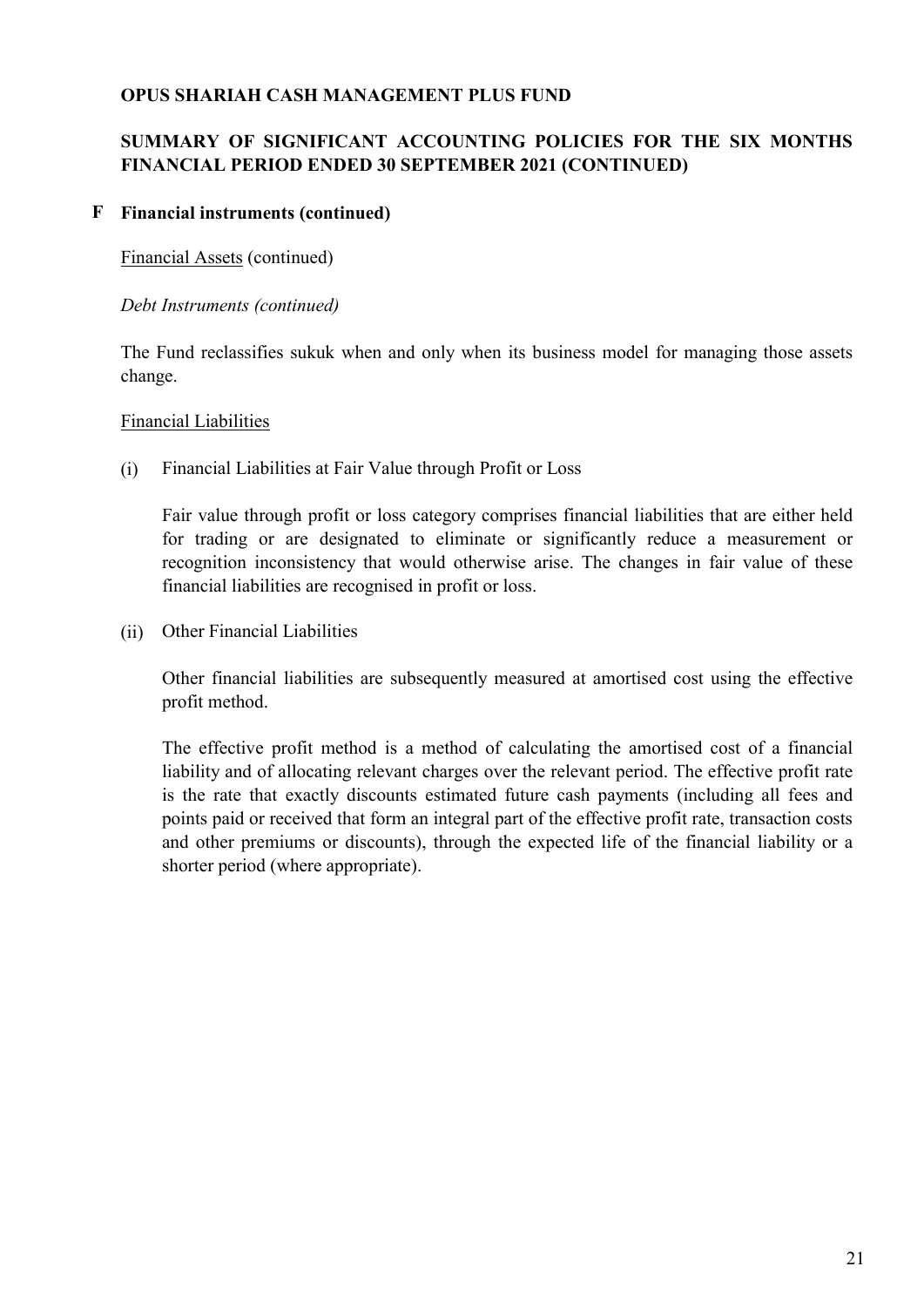## SUMMARY OF SIGNIFICANT ACCOUNTING POLICIES FOR THE SIX MONTHS FINANCIAL PERIOD ENDED 30 SEPTEMBER 2021 (CONTINUED)

#### F Financial instruments (continued)

#### Derecognition

A financial asset or part of it is derecognised when, and only when, the contractual rights to the cash flows from the financial asset expire or when it transfers the financial asset and substantially all risks and rewards of ownership of the asset to another entity. On derecognition of a financial asset measured at amortised cost, the difference between the carrying amount of the assets and the sum of the consideration received and receivable is recognised in profit and loss. In addition, on derecognition of a sukuk classified as fair value through other comprehensive income, the cumulative gain and loss previously accumulated in the fair value reserve is reclassified from equity to profit or loss. In contrast, there is no subsequent reclassification of the fair value reserve to profit or loss following the derecognition of an equity investment.

A financial liability or a part of it is derecognised when, and only when, the obligation specified in the contract is discharged or cancelled or expires. On derecognition of a financial liability, the difference between the carrying amount of the financial liability extinguished or transferred to another party and the consideration paid, including any non-cash assets transferred or liabilities assumed, is recognised in profit or loss.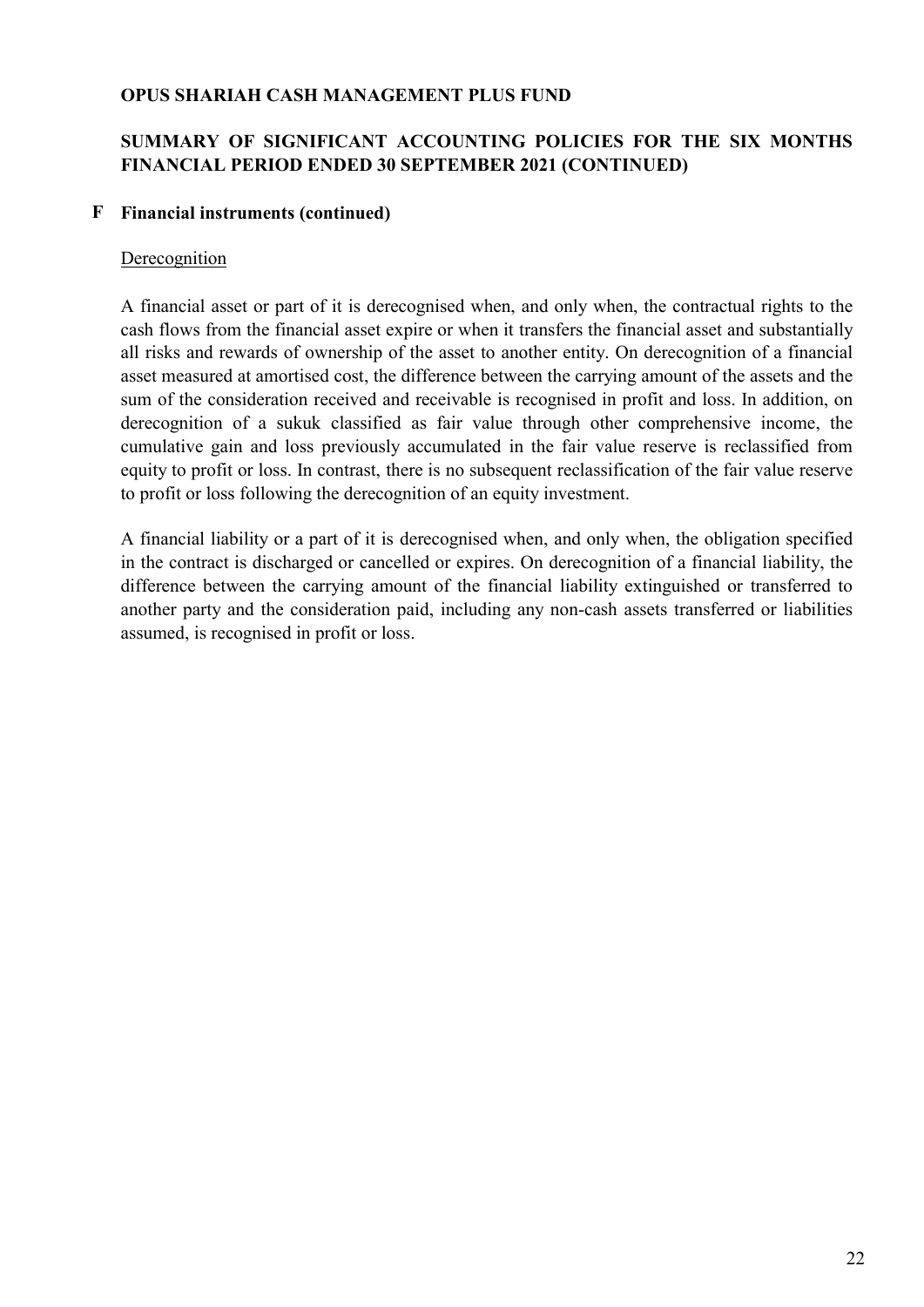## SUMMARY OF SIGNIFICANT ACCOUNTING POLICIES FOR THE SIX MONTHS FINANCIAL PERIOD ENDED 30 SEPTEMBER 2021 (CONTINUED)

#### G Impairment

#### Impairment of financial assets

The Fund recognises a loss allowance for expected credit losses on investments in sukuk that are measured at amortised cost or at fair value through other comprehensive income, the receivables, Islamic deposits with licensed financial institutions and cash at bank.

The expected credit loss is estimated as the difference between all contractual cash flows that are due to the Fund in accordance with the contract and all the cash flows that the Fund expects to receive, discounted at the original effective profit rate.

The amount of expected credit losses is updated at each reporting date to reflect changes in credit risk since initial recognition of the respective financial instrument. The Fund always recognises lifetime expected credit losses for the receivables using the simplified approach. The expected credit losses on these financial assets are estimated using a provision matrix based on the Fund's historical credit loss experience and are adjusted for looking-forward information (including time value of money where appropriate).

For all other financial instruments, the Fund recognises lifetime expected credit losses when there has been a significant increase in credit risk since initial recognition. However, if the credit risk on the financial instrument has not increased significantly since initial recognition, the Fund measures the loss allowance for that financial instrument at an amount equal to 12-month expected credit losses.

The Fund recognises an impairment gain or loss in profit or loss for all financial instruments with a corresponding adjustment to their carrying amount through a loss allowance account, except for investments in sukuk that are measured at fair value through other comprehensive income, for which the loss allowance is recognised in other comprehensive income and accumulated in the fair value reserve, and does not reduce the carrying amount of the financial asset in the statement of financial position.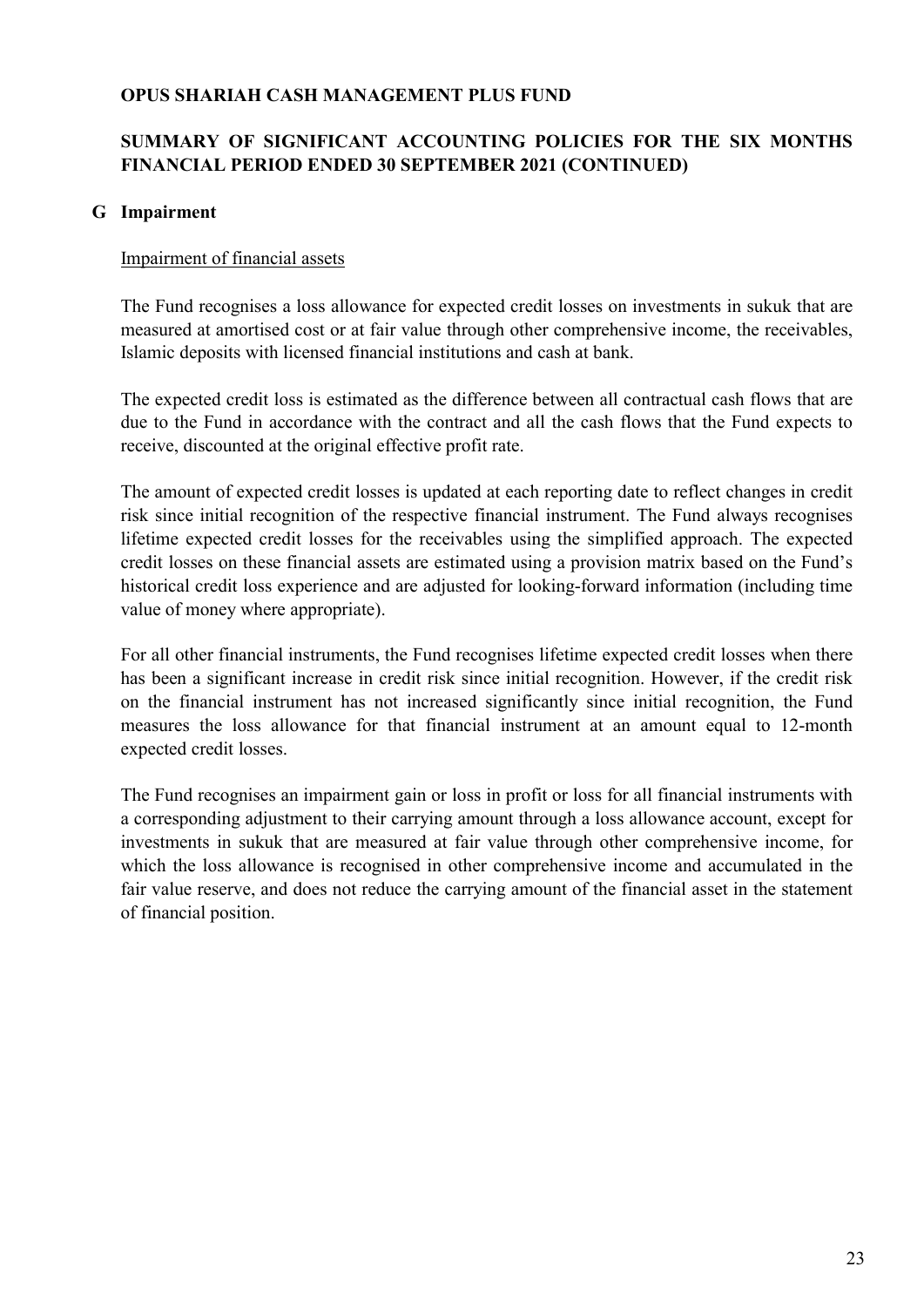## SUMMARY OF SIGNIFICANT ACCOUNTING POLICIES FOR THE SIX MONTHS FINANCIAL PERIOD ENDED 30 SEPTEMBER 2021 (CONTINUED)

#### H Cash and cash equivalents

For the purpose of the statement of cash flows, cash and cash equivalents comprise bank balance, Islamic deposits with licensed financial institutions, and short term, highly liquid investments that are readily convertible to known amounts of cash and which are subject to an insignificant risk of changes in value with original maturity periods of three months or less.

#### I Unitholders' capital

The unitholders' capital is classified as equity.

The Fund issues cancellable units, which are cancelled at the unitholder's option and are classified as equity. Cancellable units can be put back to the Fund at any time for cash equal to a proportionate share of the Fund's Net Asset Value ("NAV"). The outstanding units are carried at the redemption amount that is payable as at the date of the statement of financial position if the unitholder exercises the right to put the unit back to the Fund.

Units are created and cancelled at the unitholder's option at prices based on the Fund's NAV per unit at the time of creation or cancellation. The Fund's NAV is calculated by dividing the net assets attributable to unitholders with the total number of outstanding units.

The units in the Fund are puttable instruments which entitle the unitholders to a pro-rata share of the Net Asset of the Fund. The units are subordinated and have identical features. There is no contractual obligations to deliver cash or another financial asset other that the obligation on the Fund to repurchase the units. The total expected cash flows from the units in the Fund over the life of the units are based on the change in the Net Asset of the Fund.

#### J Segmental information

Operating segments are reported in a manner consistent with the internal reporting used by chief operating decision-maker. The chief operating decision-maker, who is responsible for allocating resources and assessing performance of the operating segments that undertakes strategic decisions for the Fund.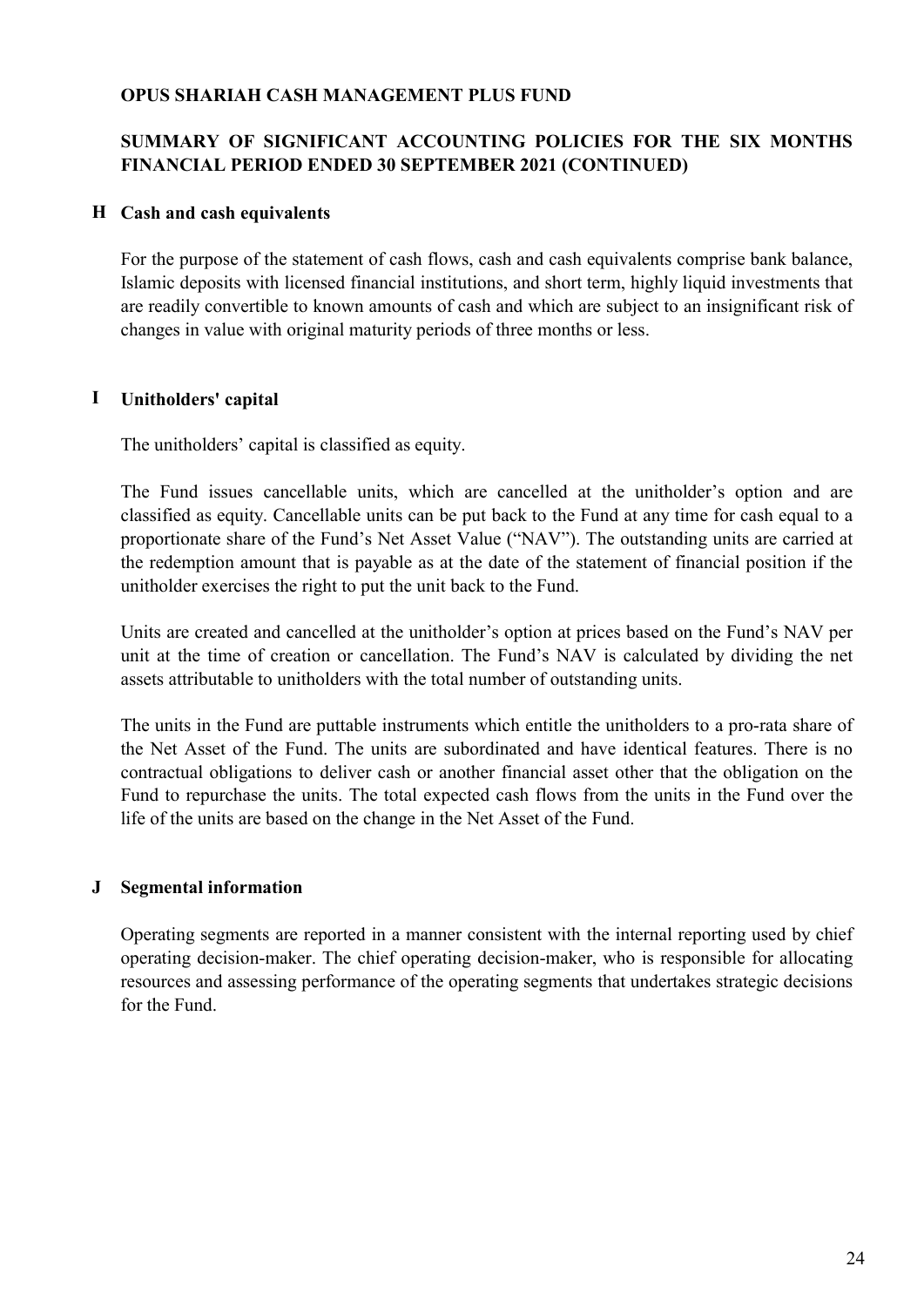## SUMMARY OF SIGNIFICANT ACCOUNTING POLICIES FOR THE SIX MONTHS FINANCIAL PERIOD ENDED 30 SEPTEMBER 2021 (CONTINUED)

#### K Critical accounting estimates and judgements in applying accounting policies

#### Key Sources of Estimation Uncertainty

Manager believes that there are no key assumptions made concerning the future, and other key sources of estimation uncertainty at the reporting date, that have a significant risk of causing a material adjustment to the carrying amounts of assets and liabilities within the next financial year other than as disclosed below:-

#### Income Taxes

There are certain transactions and computations for which the ultimate tax determination may be different from the initial estimate. The Fund recognises tax liabilities based on its understanding of the prevailing tax laws and estimates of whether such taxes will be due in the ordinary course of business. Where the final outcome of these matters is different from the amounts that were initially recognised, such difference will impact the income tax expense and deferred tax balances in the year in which such determination is made.

#### Critical Judgements Made in Applying Accounting Policies

Manager believes that there are no instances of application of critical judgement in applying the Fund's accounting policies which will have a significant effect on the amounts recognised in the financial statements.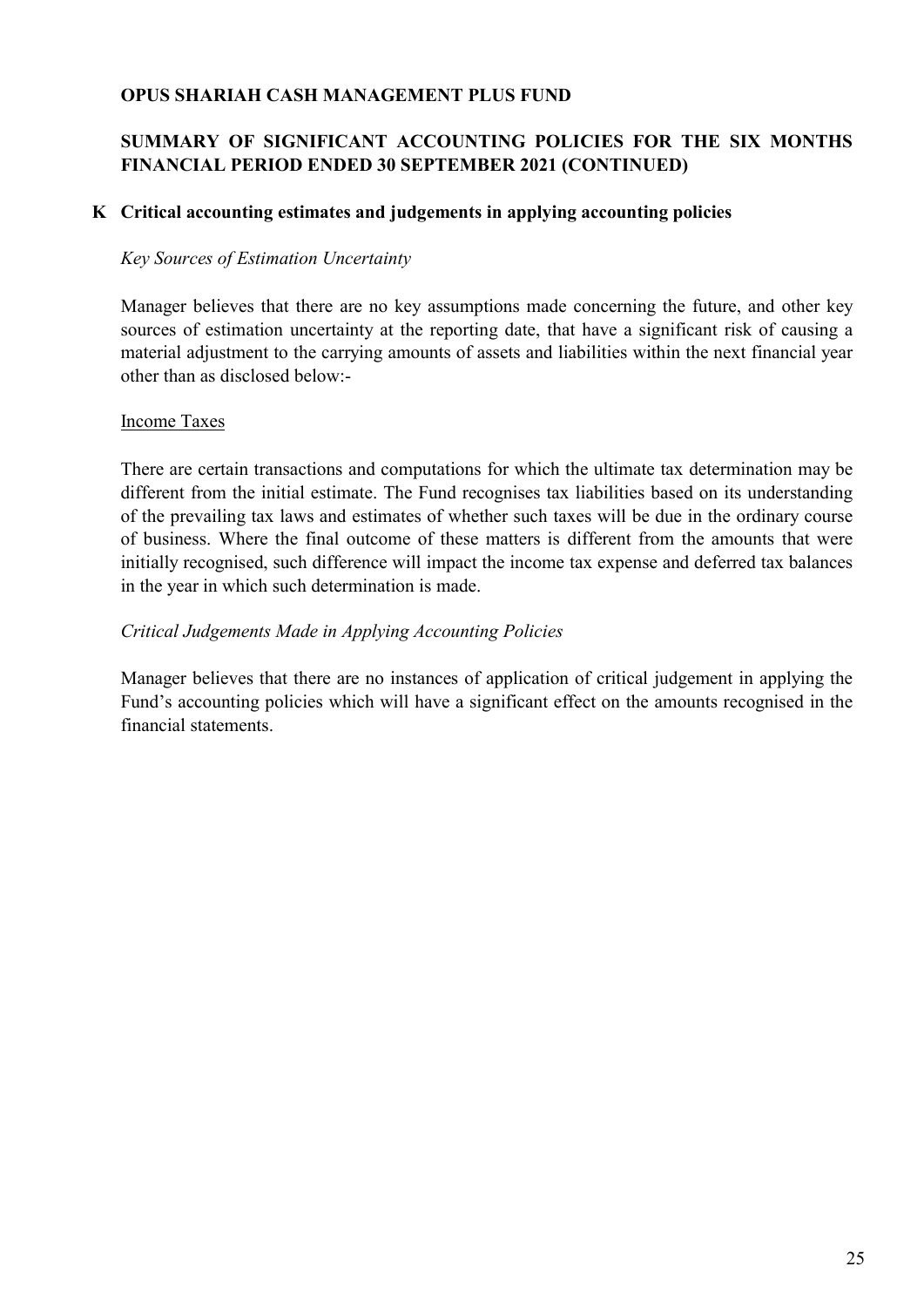## NOTES TO THE FINANCIAL STATEMENTS FOR THE SIX MONTHS FINANCIAL PERIOD ENDED 30 SEPTEMBER 2021

## 1 INFORMATION ON THE FUND

Opus Shariah Cash Management Plus Fund (hereinafter referred to as 'the Fund') was constituted pursuant to the execution of a Deed dated 18 June 2020 as amended by a First Supplemental Deed dated 26 August 2020 and a Second Supplemental Deed dated 14 December 2020 between Opus Asset Management Sdn. Bhd. as the Manager and Maybank Trustees Malaysia Berhad as the Trustee. The Fund was launched on 18 September 2020 and will continue to be in operation until determined otherwise by the Manager or the Trustee as provided under the Deed.

The principal place of business is located at B-19-2, Northpoint Offices, Mid Valley City, No.1, Medan Syed Putra Utara, 59200 Kuala Lumpur.

The principal activity of the Fund is to provide liquidity and regular income stream by investing in Islamic deposits with financial institutions in Malaysia. The objective of the Fund is to achieve higher returns than Maybank Islamic Overnight Rate over the medium to long term, while providing an opportunity for capital stability and growth.

The Manager, Opus Asset Management Sdn. Bhd., a company incorporated in Malaysia, is principally engaged in the business of fund management and the provision of financial advisory services.

The financial statements were authorised for issue by the Manager on 25 November 2021.

#### 2 FINANCIAL RISK MANAGEMENT OBJECTIVES AND POLICIES

The Fund is exposed to a variety of risks which include management risk, market risk (inclusive of interest rate risk), credit risk, liquidity risk, non-compliance risk, Shariah specific risk and capital risk management.

Financial risk management is carried out through internal control processes adopted by the Manager and adherence to the investment restrictions as stipulated in the Fund's Prospectus.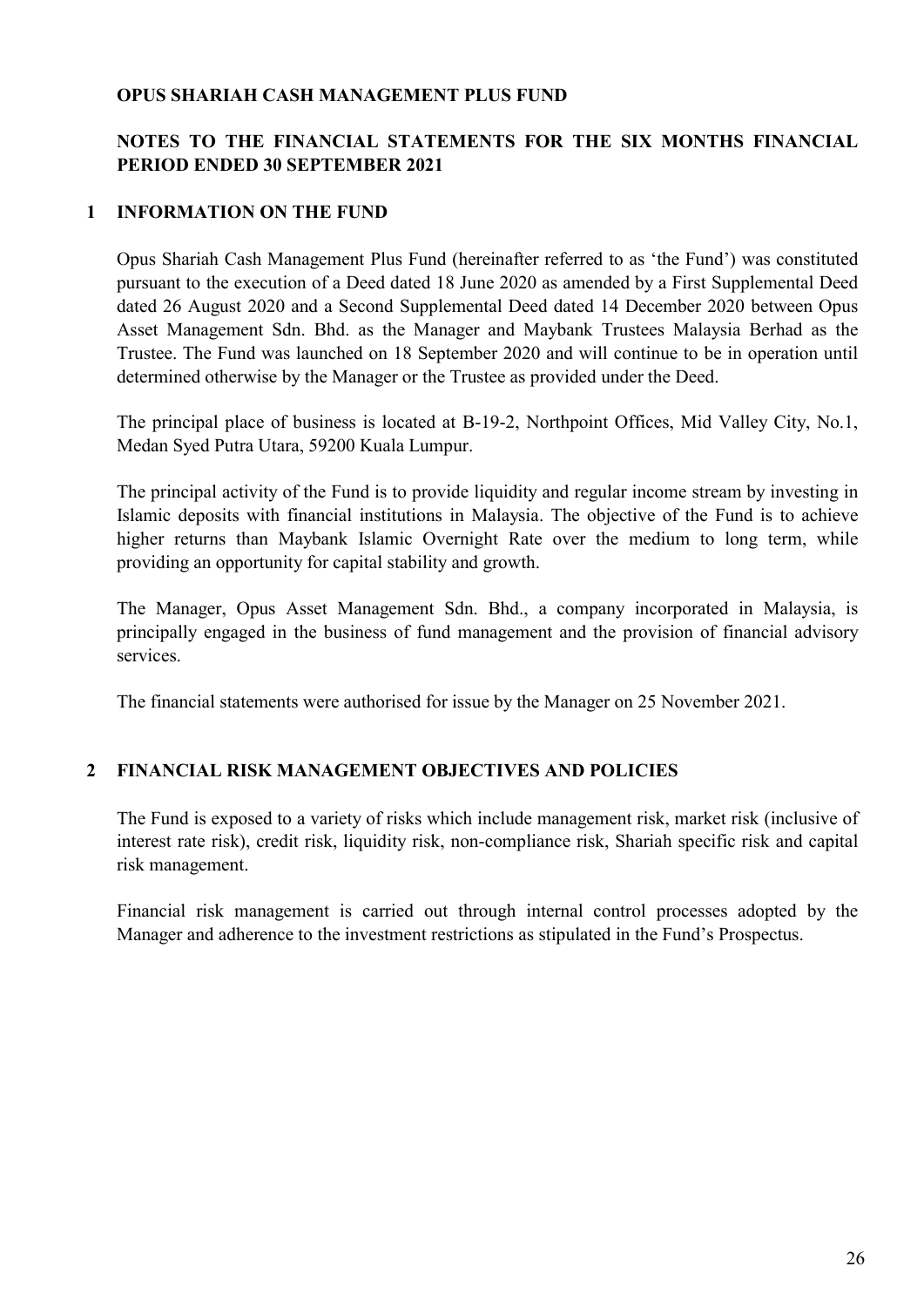## NOTES TO THE FINANCIAL STATEMENTS FOR THE SIX MONTHS FINANCIAL PERIOD ENDED 30 SEPTEMBER 2021 (CONTINUED)

## 2 FINANCIAL RISK MANAGEMENT OBJECTIVES AND POLICIES (CONTINUED)

Financial instruments of the Fund are as follows:

|                                                     | <b>Amortised cost</b> | <b>Total</b>  |
|-----------------------------------------------------|-----------------------|---------------|
|                                                     | <b>RM</b>             | <b>RM</b>     |
| 30.09.2021 (Unaudited)<br>Cash and cash equivalents | 1,244,397,857         | 1,244,397,857 |
| 30.03.2021 (Audited)<br>Cash and cash equivalents   | 2,894,272,671         | 2,894,272,671 |

#### Management risk

Poor management of the Fund may jeopardise the investment of each unitholder. Therefore, it is important for the Manager to set the investment policies and appropriate strategies to be in line with the investment objective before any investment activities can be considered. However, there can be no guarantee that these measures will produce the desired results.

#### Credit risk

Credit risk is the risk that the counterparty to a financial instrument will cause financial loss for the Fund by failing to discharge an obligation. The Fund is exposed to the risk of credit-related losses that can occur as a result of a counterparty or issuer being unable or unwilling to honour its contractual obligations to make timely payments of profit, principal and proceeds from realisation of investments. These credit exposures exist within financing relationships, derivatives and other transactions.

The Fund Manager manages the Fund's credit risk by undertaking credit evaluation and close monitoring of any changes to the issuer/counterparty's credit profile to minimise such risk. It is the Fund's policy to buy financial instruments with reputable counterparties. The Manager also closely monitors the creditworthiness of the Fund's counterparties by reviewing their credit ratings and credit profiles on a regular basis.

At the reporting date, the Fund's maximum exposure to credit risk is represented by the carrying amount of each class of financial assets recognised in the statement of financial position. None of the Fund's financial assets were past due or impaired as at the end of the reporting period.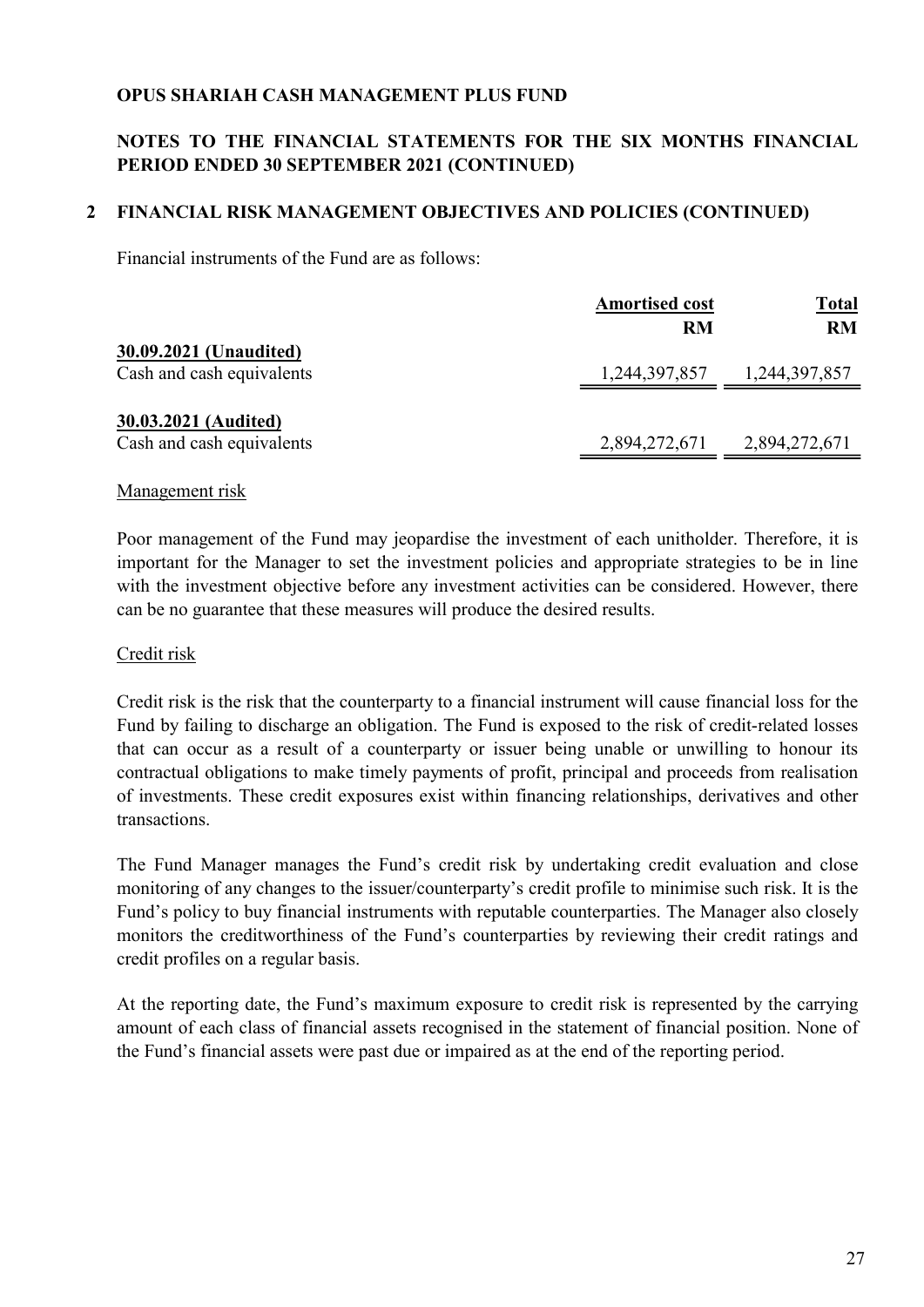## NOTES TO THE FINANCIAL STATEMENTS FOR THE SIX MONTHS FINANCIAL PERIOD ENDED 30 SEPTEMBER 2021 (CONTINUED)

#### 2 FINANCIAL RISK MANAGEMENT OBJECTIVES AND POLICIES (CONTINUED)

#### Credit risk (continued)

The following table sets out the credit risk concentration of the Fund:

|                        | Cash and cash<br>equivalents | <b>Total</b>  |
|------------------------|------------------------------|---------------|
|                        | <b>RM</b>                    | RM            |
| 30.09.2021 (Unaudited) |                              |               |
| $-AAA$                 | 745,185,603                  | 745,185,603   |
| $-AA2$                 | 228,095,993                  | 228,095,993   |
| $-AA3$                 | 271,116,261                  | 271,116,261   |
|                        | 1,244,397,857                | 1,244,397,857 |
| 31.03.2021 (Audited)   |                              |               |
| $-AAA$                 | 1,667,240,304                | 1,667,240,304 |
| $-AA2$                 | 325, 104, 116                | 325,104,116   |
| $-AA3$                 | 901,928,251                  | 901,928,251   |
|                        | 2,894,272,671                | 2,894,272,671 |

#### Liquidity risk

Liquidity risk is the risk that the Fund will encounter difficulty in meeting its financial obligations. Liquidity risk exists when particular investments are difficult to sell, possibly preventing the Fund from selling such illiquid securities at an advantageous time or price. Wholesale funds with principal investment strategies that involve securities or securities with substantial market and/or credit risk tend to have the greater exposure to liquidity risk. As part of its risk management, the Manager will attempt to manage the liquidity of the Fund through asset allocation and diversification strategies within the portfolio. The Manager will also conduct constant fundamental research and analysis to forecast future liquidity of its investments.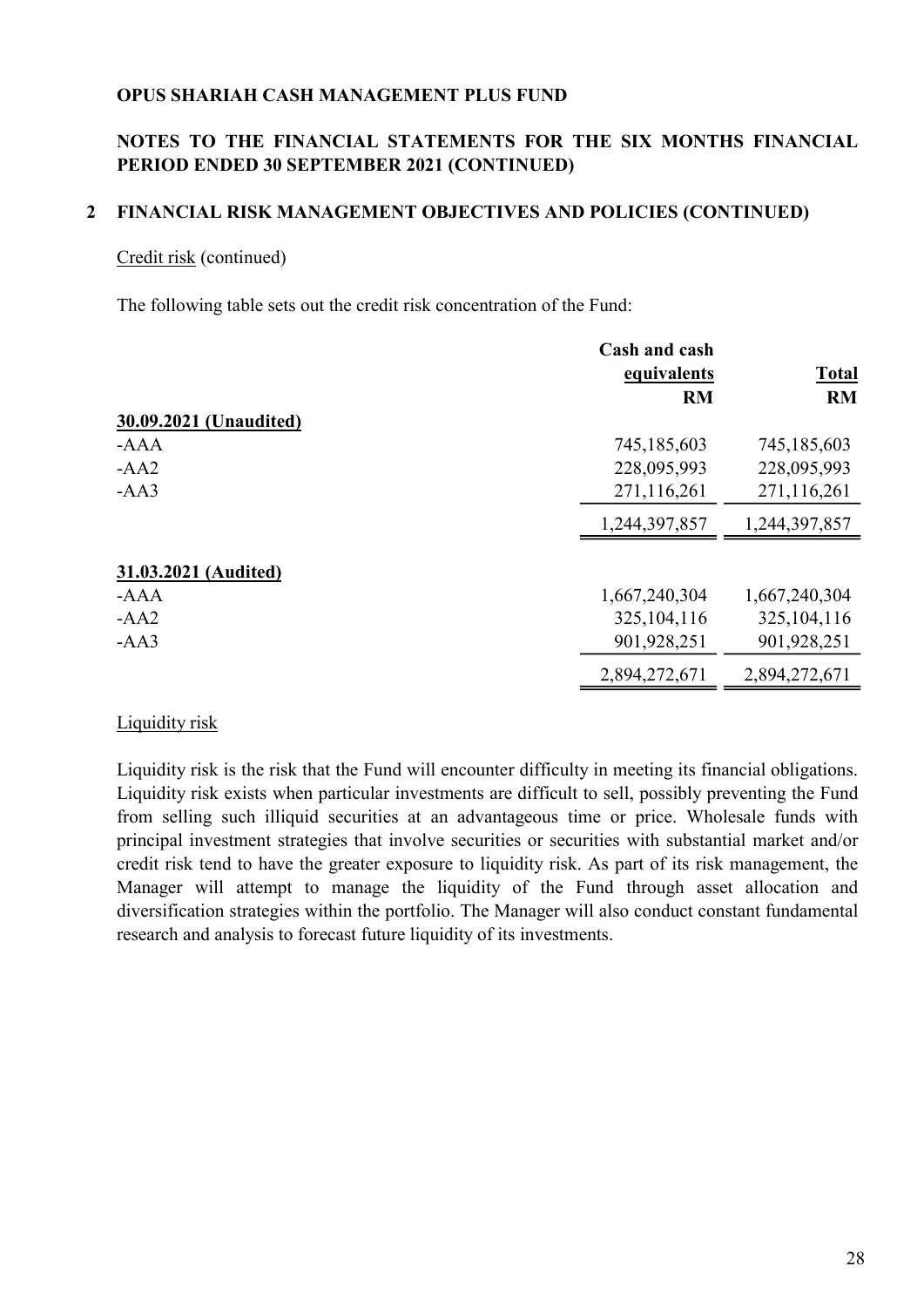## NOTES TO THE FINANCIAL STATEMENTS FOR THE SIX MONTHS FINANCIAL PERIOD ENDED 30 SEPTEMBER 2021 (CONTINUED)

## 2 FINANCIAL RISK MANAGEMENT OBJECTIVES AND POLICIES (CONTINUED)

#### Liquidity risk (continued)

The table below summarises the Fund's financial liabilities into relevant maturity groupings based on the remaining year as at the statement of financial position date to the contractual maturity date. The amounts in the table are the contractual undiscounted cash flows.

#### Maturity Analysis

|                        | <b>Less than</b><br>1 month<br><b>RM</b> | <b>Between</b><br>1 month<br>to 1 year<br><b>RM</b> | <b>Total</b><br><b>RM</b> |
|------------------------|------------------------------------------|-----------------------------------------------------|---------------------------|
| 30.09.2021 (Unaudited) |                                          |                                                     |                           |
| Amount due to Manager  | 42,666                                   | 53,309                                              | 95,975                    |
| Amount due to Trustee  | 12,605                                   | 59,217                                              | 71,822                    |
|                        | 55,271                                   | 112,526                                             | 167,797                   |
| 31.03.2021 (Audited)   |                                          |                                                     |                           |
| Amount due to Manager  | 110,277                                  | 175,427                                             | 285,704                   |
| Amount due to Trustee  | 12,193                                   | 62,687                                              | 74,880                    |
|                        | 122,470                                  | 238,114                                             | 360,584                   |

#### Non-compliance risk

This is the risk of the Manager not complying with the internal policies, the Deeds of the Fund, all applicable laws or guidelines issued by the regulators. This may occur as a result of system failure or the inadvertence of the Manager. The magnitude of such risk and its impact on the Fund and/or unitholders are dependent on the nature and severity of the non-compliance. Non-compliance may adversely affect the Fund especially if the investment of the Fund has to be disposed of at a lower price to rectify the non-compliance.

#### Shariah specific risk

The risk that the investments do not conform to the principle of Shariah may result in those investments being Shariah non-compliant. Should the situation arise, necessary steps shall be taken to dispose of such investments in accordance with the rules of divestment of Shariah noncompliant investments. If this occurs, the Fund could suffer losses from the disposal and thus, adversely affecting the value of the Fund.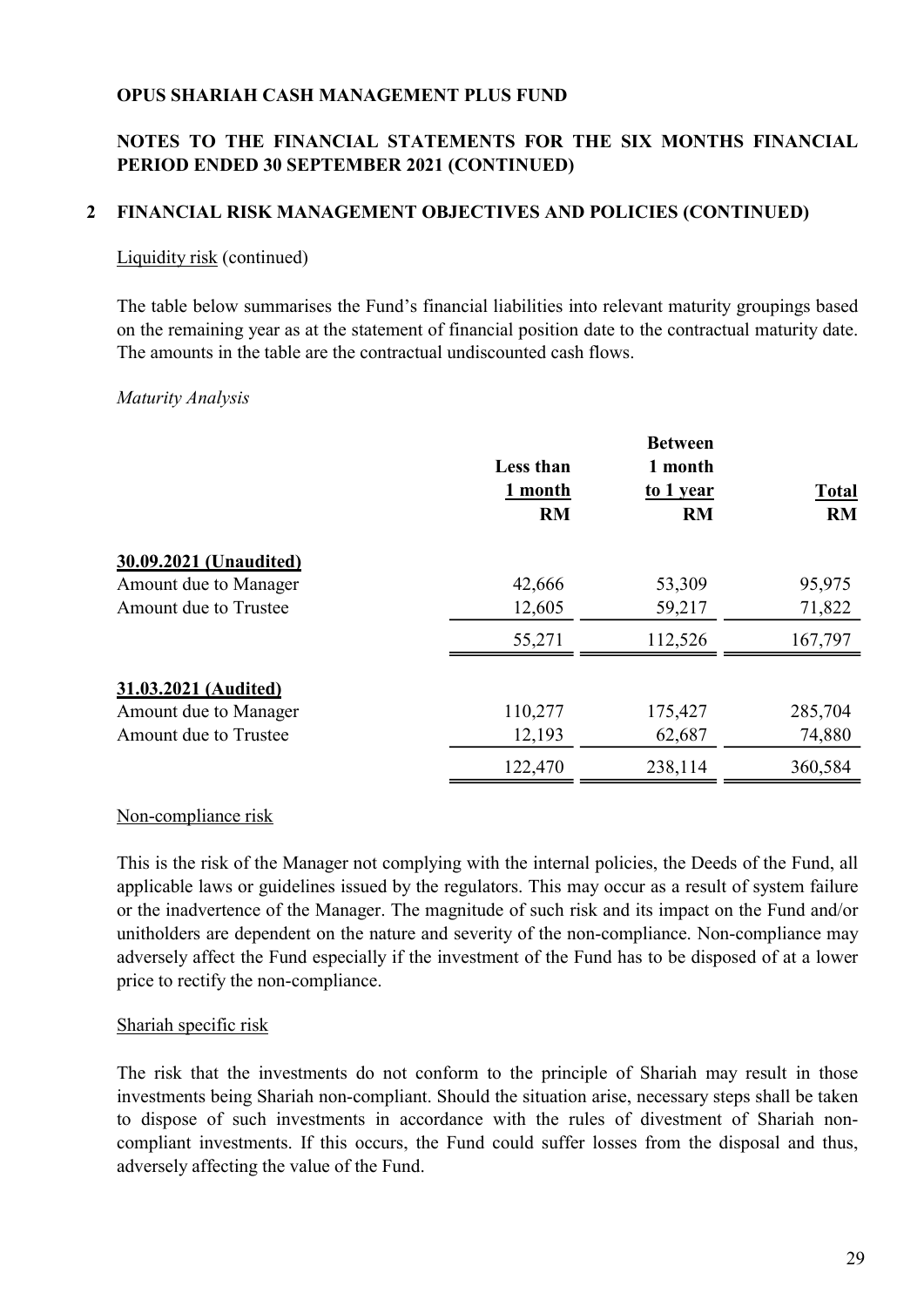#### NOTES TO THE FINANCIAL STATEMENTS FOR THE SIX MONTHS FINANCIAL PERIOD ENDED 30 SEPTEMBER 2021 (CONTINUED)

#### 2 FINANCIAL RISK MANAGEMENT OBJECTIVES AND POLICIES (CONTINUED)

#### Capital risk management

The unaudited capital of the Fund is represented by equity consisting of unitholders' capital of RM1,242,184,683 and retained earnings of RM2,045,377 (31.03.2021 (audited): RM2,890,392,934 and RM3,519,153 respectively). The amount of equity can change significantly on a daily basis as the Fund is subject to daily subscriptions and redemptions at the discretion of unitholders. The Fund's objective when managing capital is to safeguard the Fund's ability to continue as a going concern in order to provide returns for unitholders and benefits for other stakeholders and to maintain a strong capital base to support the development of the investment activities of the Fund.

#### 3 CASH AND CASH EQUIVALENTS

|                                                                       | 30.09.2021<br><b>Unaudited</b><br><b>RM</b> | 31.03.2021<br><b>Audited</b><br><b>RM</b> |
|-----------------------------------------------------------------------|---------------------------------------------|-------------------------------------------|
| Islamic deposits with licensed financial institutions<br>Bank balance | 1,244,343,425<br>54,432                     | 2,894,222,332<br>50,339                   |
|                                                                       | 1,244,397,857                               | 2,894,272,671                             |

Islamic deposits with licensed financial institutions include profit receivable of RM564,124 (2020 : RM1,306,908)

|                                 | 30.09.2021 | 31.03.2021 |
|---------------------------------|------------|------------|
| Weighted average rate of return | 1.71%      | 1.76%      |
| Average maturity                | 13 days    | 18 days    |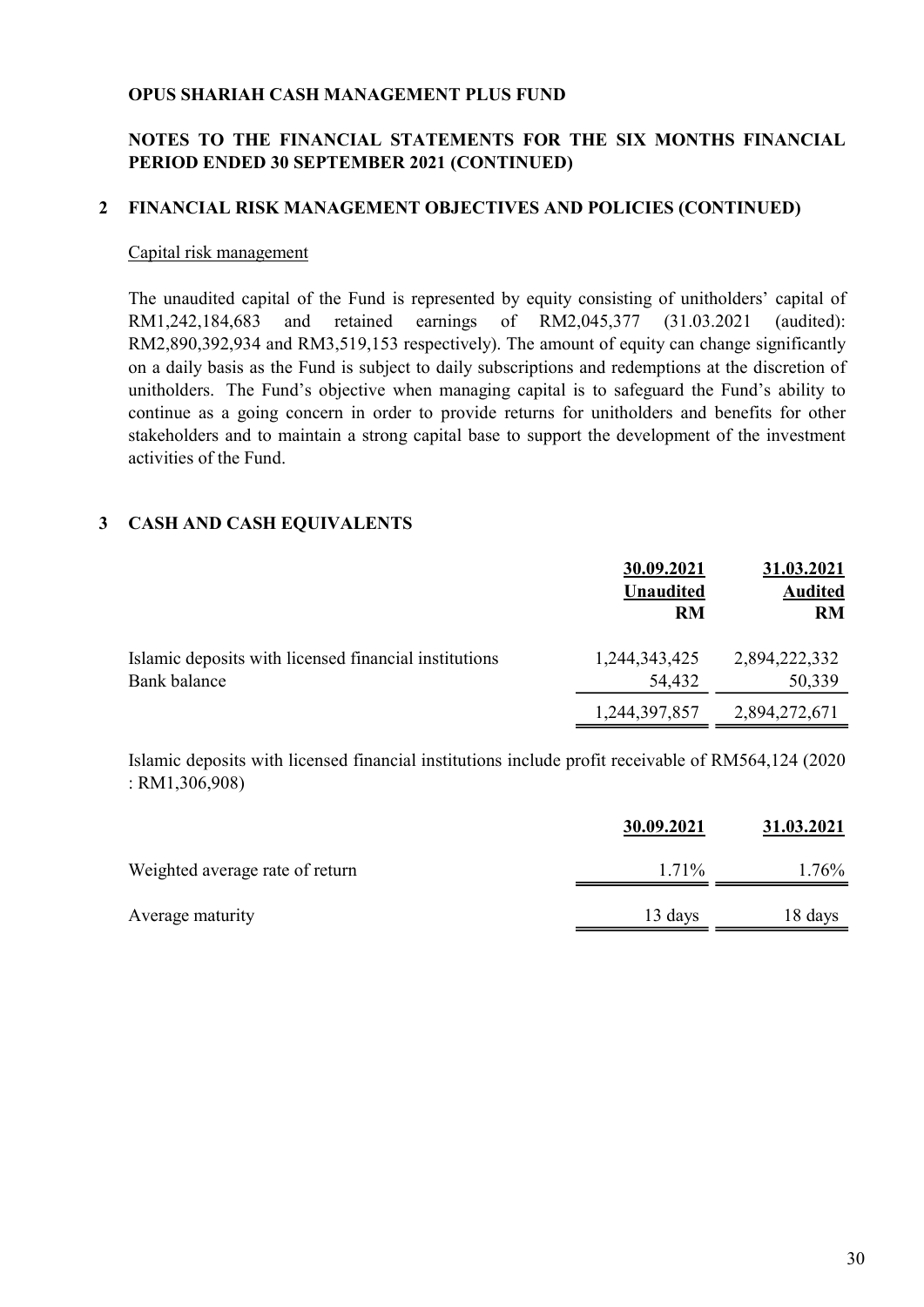### NOTES TO THE FINANCIAL STATEMENTS FOR THE SIX MONTHS FINANCIAL PERIOD ENDED 30 SEPTEMBER 2021 (CONTINUED)

## 4 UNITS IN CIRCULATION

| <b>Unaudited</b><br>financial<br>period ended<br>30.09.2021 | <b>Audited</b><br><b>6 months</b> Financial period<br>from 18.09.2020<br>(date of launch)<br>to 31.03.2021<br><b>Units</b> |
|-------------------------------------------------------------|----------------------------------------------------------------------------------------------------------------------------|
|                                                             |                                                                                                                            |
|                                                             |                                                                                                                            |
| 117,421                                                     | 55,549                                                                                                                     |
| 99,853,420                                                  | 1,142,688,431                                                                                                              |
| (116, 371, 780)                                             | (1, 113, 954, 172)                                                                                                         |
| 12,388,869                                                  | 28,789,808                                                                                                                 |
|                                                             |                                                                                                                            |
|                                                             |                                                                                                                            |
|                                                             |                                                                                                                            |
|                                                             |                                                                                                                            |
|                                                             |                                                                                                                            |
|                                                             |                                                                                                                            |
|                                                             |                                                                                                                            |
|                                                             |                                                                                                                            |
|                                                             |                                                                                                                            |
|                                                             |                                                                                                                            |
|                                                             | 1,918<br>1,089,887,018                                                                                                     |
|                                                             | (1,089,888,936)                                                                                                            |
|                                                             |                                                                                                                            |
|                                                             |                                                                                                                            |
|                                                             |                                                                                                                            |
| 28,789,808                                                  |                                                                                                                            |
|                                                             | 53,631                                                                                                                     |
| 99,853,420                                                  | 52,801,413                                                                                                                 |
| (116,371,780)                                               | (24,065,236)                                                                                                               |
| 12,388,869                                                  | 28,789,808                                                                                                                 |
|                                                             | <b>Units</b><br>28,789,808<br>117,421                                                                                      |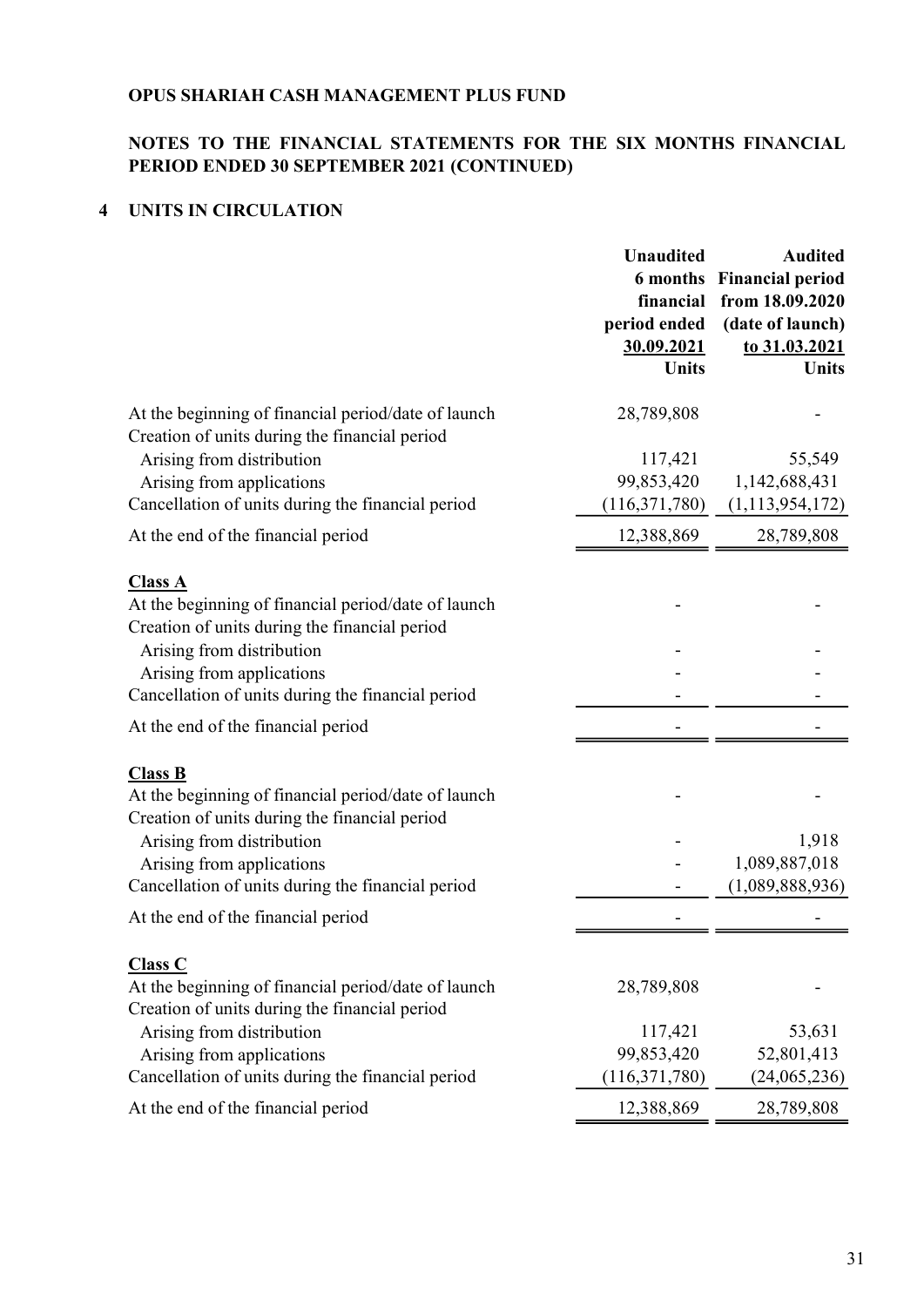#### NOTES TO THE FINANCIAL STATEMENTS FOR THE SIX MONTHS FINANCIAL PERIOD ENDED 30 SEPTEMBER 2021 (CONTINUED)

#### 5 MANAGEMENT FEE

In accordance with the Deed, the Manager is entitled to a management fee at a rate not exceeding 3.00% per annum of the net asset value of the class, calculated on a daily basis and payable on a monthly basis.

The management fee provided in the financial statements based on the net asset value of the class, calculated on a daily basis for the financial period as follows:

| Class   | 2021                     |
|---------|--------------------------|
| Class A | Up to $0.20\%$ per annum |
| Class B | Up to $0.20\%$ per annum |
| Class C | Up to $0.06\%$ per annum |

There will be no further liability to the Manager in respect of the management fee other than the amounts recognised above.

#### 6 TRUSTEE'S FEE

In accordance with the Deed, the Trustee is entitled to a trustee fee at a rate not exceeding 0.02% per annum of the net asset value of the Fund, subject to a minimum of RM12,000 per annum calculated on a daily basis and payable on a monthly basis.

The trustee's fee provided in the financial statements based on the net asset value of the Fund, calculated on a daily basis for the financial period as follows:

| Fund's NAV (RM)     | Trustee Fees (RM)                                     |
|---------------------|-------------------------------------------------------|
| Up to $0.5$ billion | 0.020% of the NAV of the Fund subject to a minimum of |
|                     | RM12,000 p.a.                                         |
| $0.51 - 1$ billion  | $0.015\%$ of the NAV                                  |
| More than 1 billion | $0.010\%$ of the NAV                                  |

There will be no further liability to the Trustee in respect of the Trustee's fee other than the amounts recognised above.

#### 7 AUDIT FEE AND TAX AGENT'S FEES

No accruals were made in respect of auditors' remuneration and tax agent's fees for the current financial period as the amounts were borne by the Manager.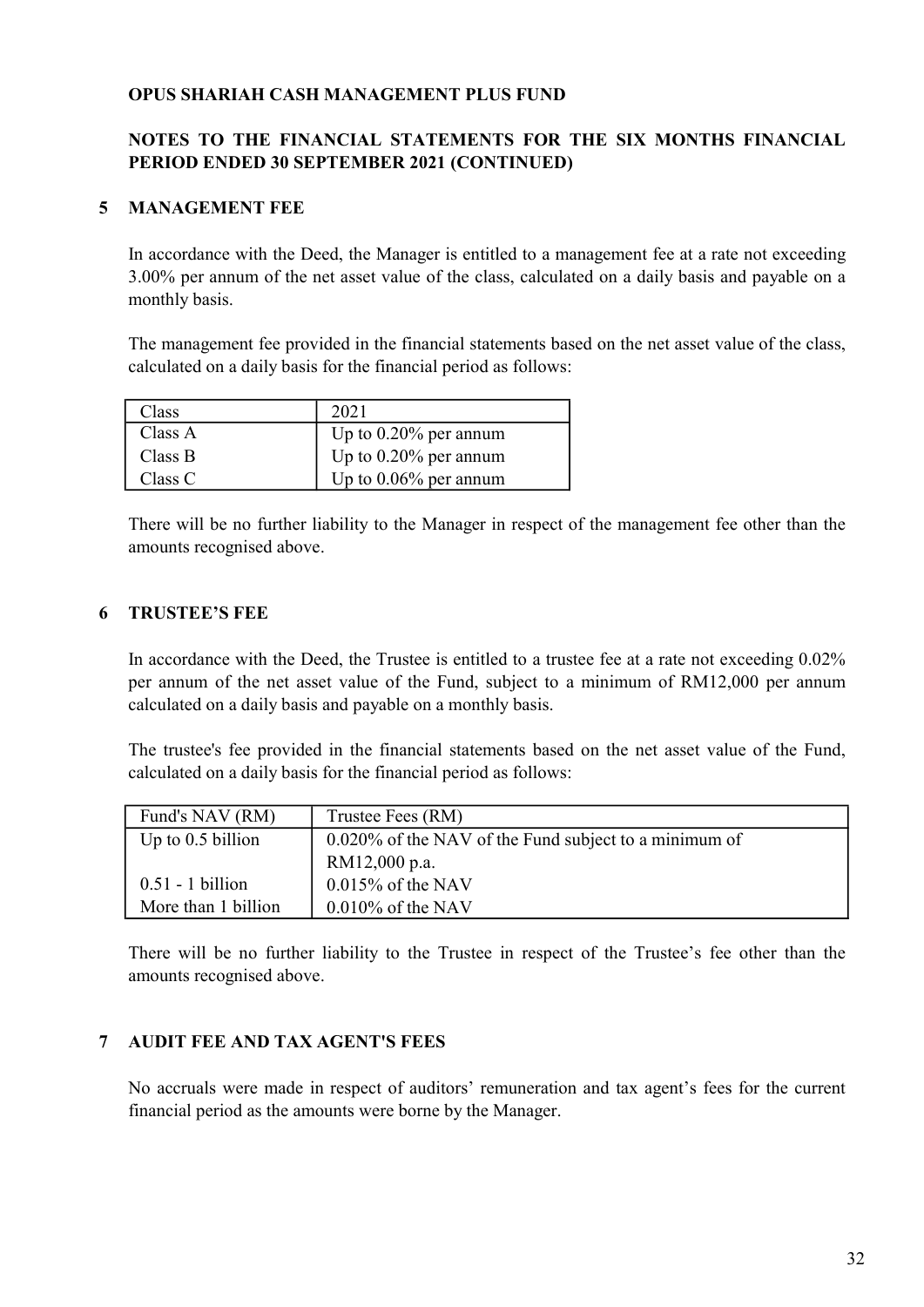#### NOTES TO THE FINANCIAL STATEMENTS FOR THE SIX MONTHS FINANCIAL PERIOD ENDED 30 SEPTEMBER 2021 (CONTINUED)

#### 8 TAXATION

(a) Tax charge for the financial period

| <b>Unaudited</b>                             | <b>Audited</b>                |
|----------------------------------------------|-------------------------------|
|                                              | 6 months Financial period     |
|                                              | financial from 18.09.2020     |
|                                              | period ended (date of launch) |
| 30.09.2021                                   | to 31.03.2021                 |
| <b>RM</b>                                    | <b>RM</b>                     |
|                                              |                               |
| Current taxation<br>$\overline{\phantom{a}}$ |                               |

(b) Numerical reconciliation of income tax expense

The numerical reconciliation between profit before taxation multiplied by the Malaysian statutory income tax rate and the tax expense of the Fund is as follows:

|                                                       | <b>Unaudited</b><br>period ended<br>30.09.2021<br><b>RM</b> | <b>Audited</b><br>6 months Financial period<br>financial from 18.09.2020<br>(date of launch)<br>to 31.03.2021<br>RM |
|-------------------------------------------------------|-------------------------------------------------------------|---------------------------------------------------------------------------------------------------------------------|
| Profit before taxation                                | 10,317,973                                                  | 8,912,086                                                                                                           |
| Tax calculated at a tax rate of 24%                   | 2,476,313                                                   | 2,138,900                                                                                                           |
| Tax effects of :-                                     |                                                             |                                                                                                                     |
| Income not subject to tax                             | (2,589,114)                                                 | (2,233,645)                                                                                                         |
| Expenses not deductible for tax purposes              | 89,240                                                      | 76,774                                                                                                              |
| Restriction on tax deductible expenses for unit trust | 23,561                                                      | 17,971                                                                                                              |
| Tax expense                                           |                                                             |                                                                                                                     |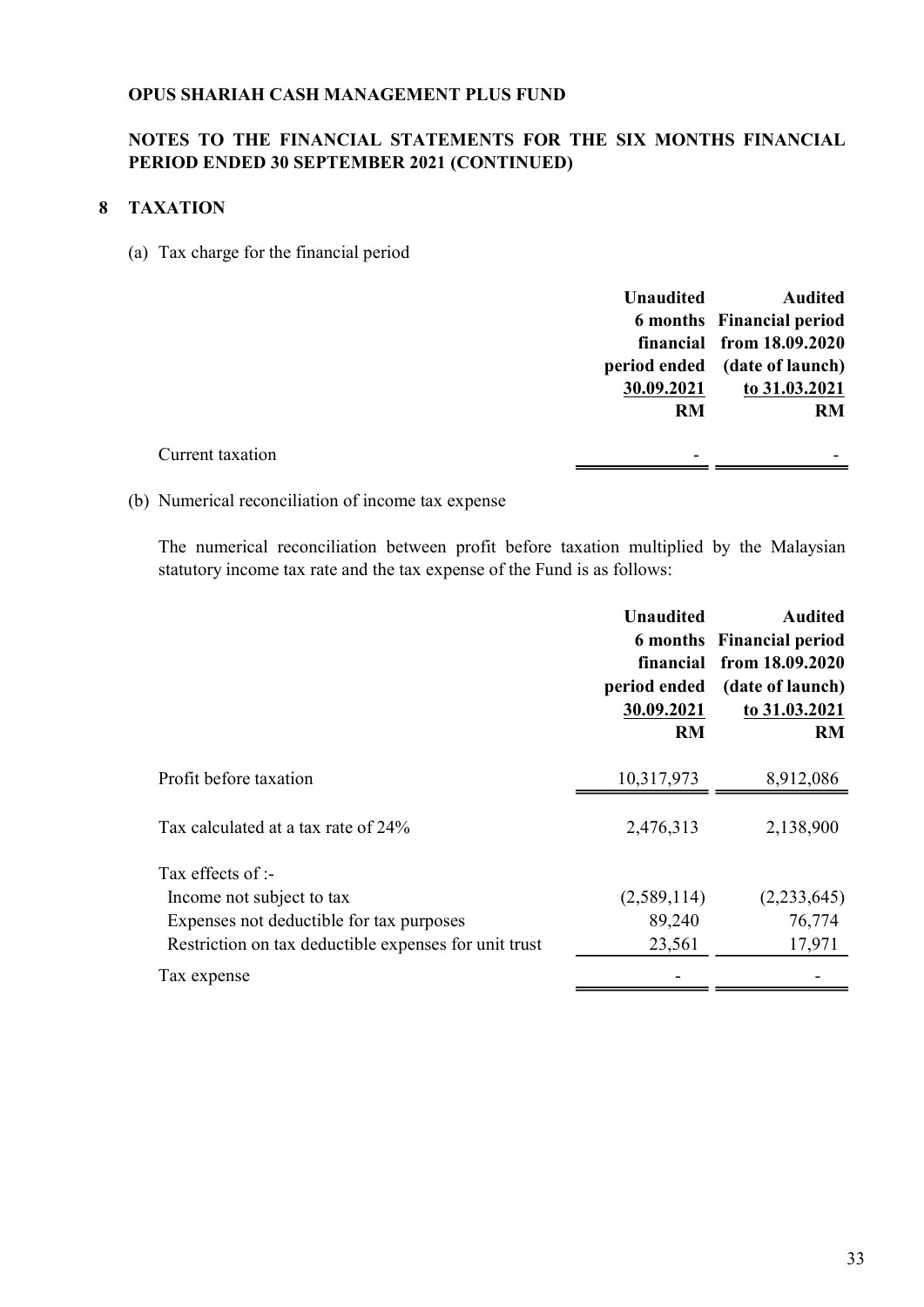## NOTES TO THE FINANCIAL STATEMENTS FOR THE SIX MONTHS FINANCIAL PERIOD ENDED 30 SEPTEMBER 2021 (CONTINUED)

## 9 DISTRIBUTION

|                                                                               |                    |             | <b>Unaudited</b> | <b>Audited</b>          |
|-------------------------------------------------------------------------------|--------------------|-------------|------------------|-------------------------|
|                                                                               |                    |             | <b>6</b> months  | <b>Financial period</b> |
|                                                                               |                    |             | financial        | from 18.09.2020         |
|                                                                               |                    |             | period ended     | (date of launch)        |
|                                                                               |                    |             | 30.09.2021       | to 31.03.2021           |
|                                                                               |                    |             | <b>RM</b>        | <b>RM</b>               |
| Distribution to unitholders are from the following sources:                   |                    |             |                  |                         |
| Profit income from Islamic deposits with                                      |                    |             |                  |                         |
| licensed financial institutions                                               |                    |             | 8,649,428        | 5,656,212               |
| Prior year' realised income                                                   |                    |             | 3,519,153        |                         |
|                                                                               |                    |             | 12,168,581       | 5,656,212               |
| Less: Expenses                                                                |                    |             | (376, 832)       | (263, 279)              |
| Gross distribution amount                                                     |                    |             | 11,791,749       | 5,392,933               |
| Less: Taxation                                                                |                    |             |                  |                         |
| Net distribution amount                                                       |                    |             | 11,791,749       | 5,392,933               |
|                                                                               |                    |             |                  |                         |
|                                                                               |                    |             | <b>Unaudited</b> | <b>Audited</b>          |
|                                                                               |                    |             | <b>6</b> months  | <b>Financial period</b> |
|                                                                               |                    |             | financial        | from 18.09.2020         |
|                                                                               |                    |             | period ended     | (date of launch)        |
|                                                                               |                    |             | 30.09.2021       | to 31.03.2021           |
|                                                                               |                    |             | <b>RM</b>        | <b>RM</b>               |
| <b>Class B</b><br>Distribution to unitholders are from the following sources: |                    |             |                  |                         |
| Profit income from Islamic deposits with                                      |                    |             |                  |                         |
| licensed financial institutions                                               |                    |             |                  | 2,010                   |
| Less: Expenses                                                                |                    |             |                  | (92)                    |
| Gross distribution amount                                                     |                    |             |                  |                         |
| Less: Taxation                                                                |                    |             |                  |                         |
| Net distribution amount                                                       |                    |             |                  | 1,918                   |
|                                                                               |                    |             |                  |                         |
|                                                                               |                    |             | <b>Gross</b>     | <b>Net</b>              |
|                                                                               | <b>Entitlement</b> | Payment     | distribution     | distribution            |
| Class B                                                                       | <u>date</u>        | date        | per unit (sen)   | per unit (sen)          |
| <u>31.03.2021</u><br><u>(Audited)</u>                                         | 31-Dec-2020        | 31-Dec-2020 | 0.13             | 0.13                    |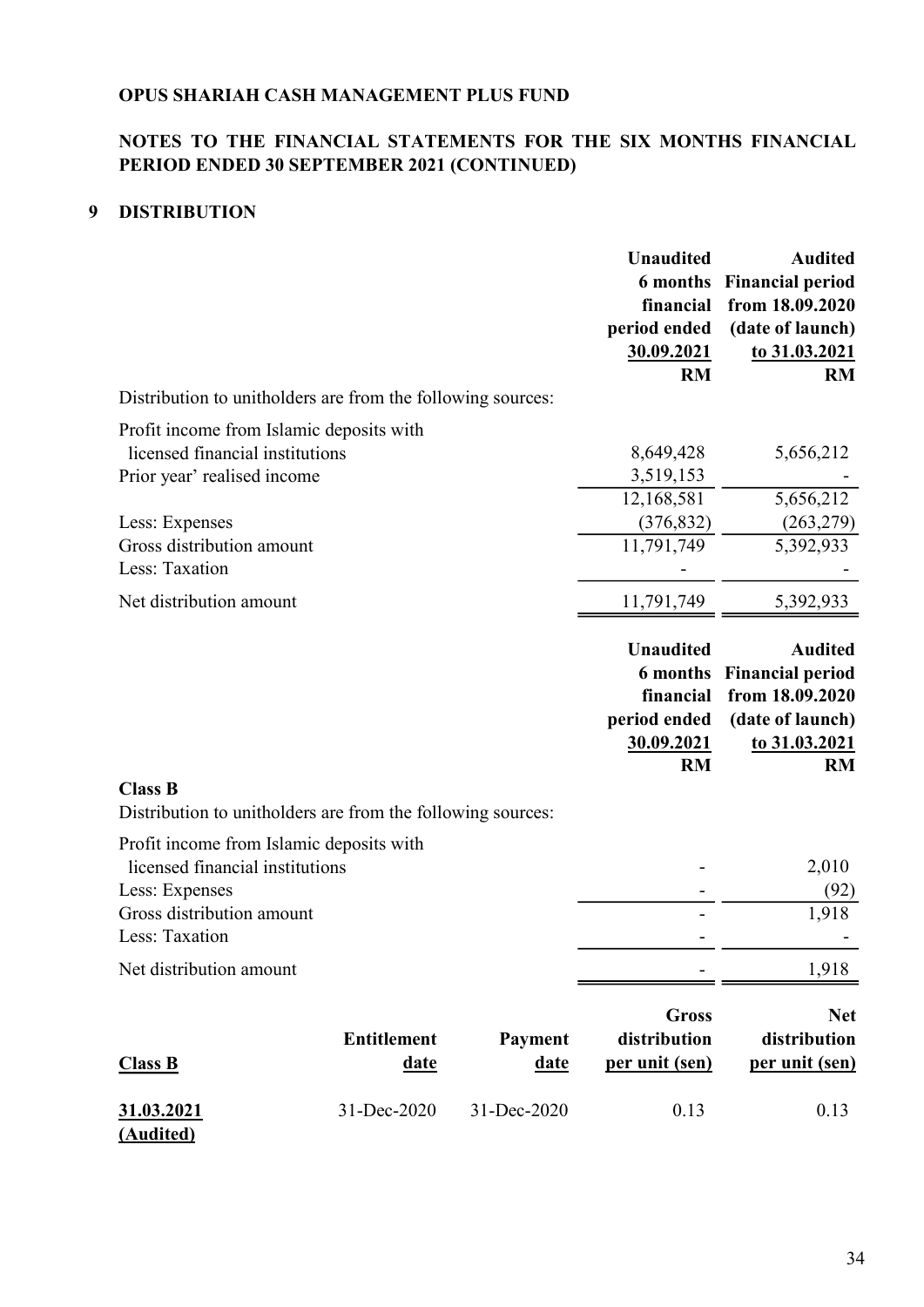## NOTES TO THE FINANCIAL STATEMENTS FOR THE SIX MONTHS FINANCIAL PERIOD ENDED 30 SEPTEMBER 2021 (CONTINUED)

## 9 DISTRIBUTION (CONTINUED)

|                                                             |                  |              | <b>Unaudited</b> | <b>Audited</b>          |
|-------------------------------------------------------------|------------------|--------------|------------------|-------------------------|
|                                                             |                  |              | <b>6</b> months  | <b>Financial period</b> |
|                                                             |                  |              | financial        | from 18.09.2020         |
|                                                             |                  |              | period ended     | (date of launch)        |
|                                                             |                  |              | 30.09.2021       | to 31.03.2021           |
|                                                             |                  |              | <b>RM</b>        | <b>RM</b>               |
| <b>Class C</b>                                              |                  |              |                  |                         |
| Distribution to unitholders are from the following sources: |                  |              |                  |                         |
| Profit income from Islamic deposits with                    |                  |              |                  |                         |
| licensed financial institutions                             |                  |              | 8,649,428        | 5,654,202               |
| Prior year' realised income                                 |                  |              | 3,519,153        |                         |
|                                                             |                  |              | 12,168,581       | 5,654,202               |
| Less: Expenses                                              |                  |              | (376, 832)       | (263, 187)              |
| Gross distribution amount                                   |                  |              | 11,791,749       | 5,391,015               |
| Less: Taxation                                              |                  |              |                  |                         |
| Net distribution amount                                     |                  |              | 11,791,749       | 5,391,015               |
|                                                             |                  |              | Gross            | Net                     |
|                                                             |                  |              | distribution     | distribution            |
| <b>Class C</b>                                              | Entitlement date | Payment date | per unit (sen)   | per unit (sen)          |
|                                                             |                  |              |                  |                         |
| 30.09.2021                                                  | $30-Apr-21$      | 30-Apr-21    | 28.27            | 28.27                   |
| (Unaudited)                                                 | 31-May-21        | 31-May-21    | 10.55            | 10.55                   |
|                                                             | 30-Jun-21        | 30-Jun-21    | 10.45            | 10.45                   |
|                                                             | 30-Jul-21        | 30-Jul-21    | 12.34            | 12.34                   |
|                                                             | $30-Aug-21$      | $30-Aug-21$  | 15.79            | 15.79                   |
|                                                             | 30-Sep-21        | $30-Sep-21$  | 15.66            | 15.66                   |
|                                                             |                  |              | 93.06            | 93.06                   |
| 31.03.2021                                                  | 29-Jan-2021      | 29-Jan-2021  | 0.15             | 0.15                    |
| (Audited)                                                   | 26-Feb-2021      | 26-Feb-2021  | 2.58             | 2.58                    |
|                                                             | 31-Mar-2021      | 31-Mar-2021  | 17.33            | 17.33                   |
|                                                             |                  |              | 20.06            | 20.06                   |
|                                                             |                  |              |                  |                         |

Gross distribution is derived using total income less total expenses.

Gross distribution per unit is derived from gross realised income less expenses divided by the number of units in circulation, while net distribution per unit is derived from gross realised income less expenses and taxation divided by the number of units in circulation.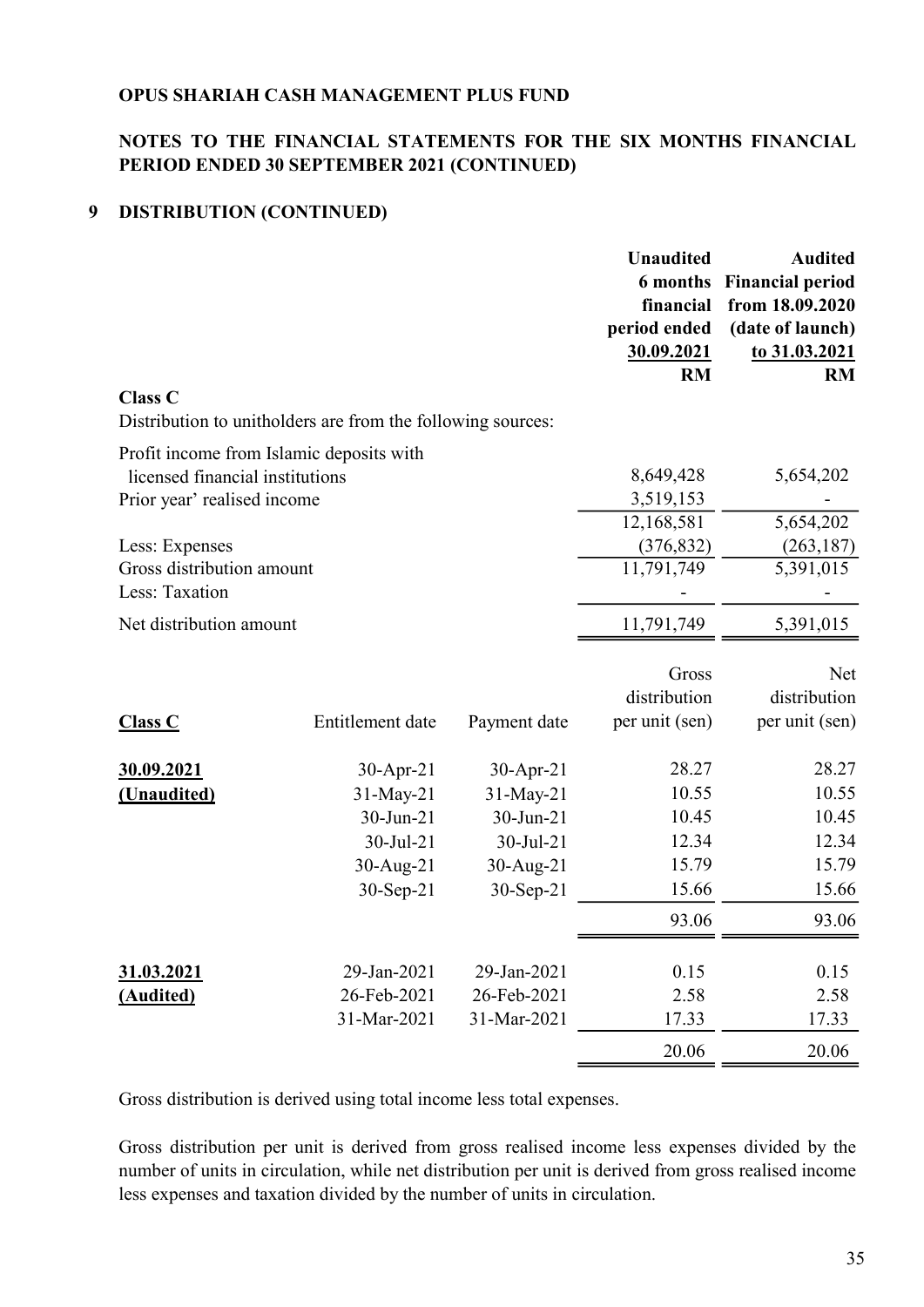## NOTES TO THE FINANCIAL STATEMENTS FOR THE SIX MONTHS FINANCIAL PERIOD ENDED 30 SEPTEMBER 2021 (CONTINUED)

#### 10 MANAGEMENT EXPENSE RATIO ("MER")

|            |         | <b>Unaudited</b> | <b>Audited</b>                   |
|------------|---------|------------------|----------------------------------|
|            |         |                  | <b>6 months</b> Financial period |
|            |         |                  | financial from 18.09.2020        |
|            |         | period ended     | (date of launch)                 |
|            |         | 30.09.2021       | to 31.03.2021                    |
|            |         | $\frac{0}{0}$    | $\frac{6}{6}$                    |
| <b>MER</b> | Class B |                  | 0.01                             |
|            | Class C | 0.04             | 0.02                             |

Management expense ratio includes management fee and trustee's fee which is calculated as follows:

 $MER = (A + B) \times 100$  C  $A =$ Management fee  $B =$ Trustee's fee

 $C =$  Average net asset value of the Fund for the financial period, calculated on a daily basis

The management expenses incurred during the financial period for Class B and Class C were Nil and RM470,003 respectively. For period from 18.09.2020 (date of launch) to 31.03.2021 (Audited), the management expenses for Class B and C were RM70,705 and RM324,065

The average net asset value of the Fund during the financial period for Class B and Class C, calculated on a daily basis were Nil and RM1,238,395,766 respectively. For period from 18.09.2020 (date of launch) to 31.03.2021 (Audited), the average net asset values for Class B and C were RM564,757,321 and RM1,919,949,643 respectively.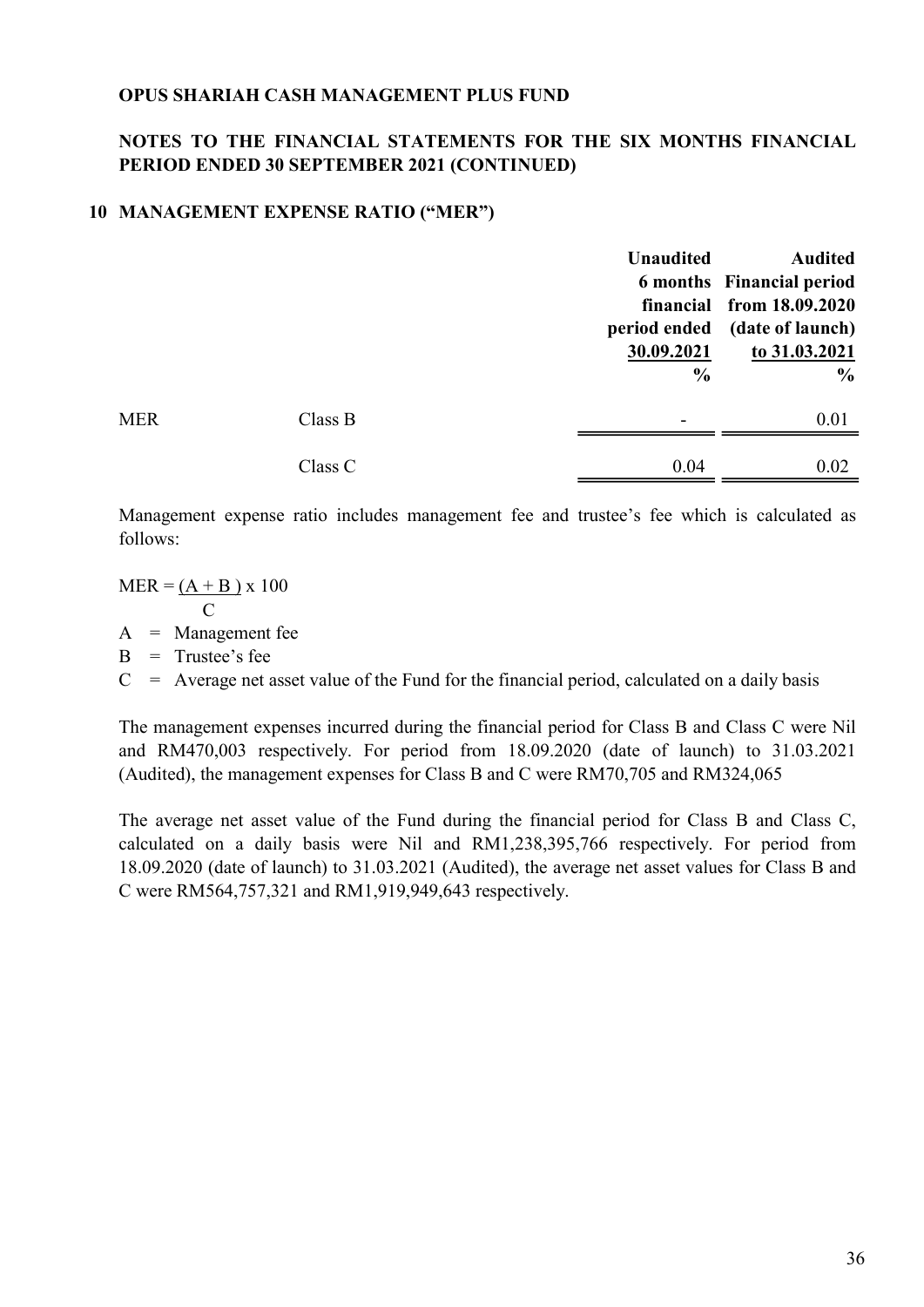### NOTES TO THE FINANCIAL STATEMENTS FOR THE SIX MONTHS FINANCIAL PERIOD ENDED 30 SEPTEMBER 2021 (CONTINUED)

## 11 PORTFOLIO TURNOVER RATIO ("PTR")

|            |         | <b>Unaudited</b> | <b>Audited</b>                |
|------------|---------|------------------|-------------------------------|
|            |         |                  | 6 months Financial period     |
|            |         |                  | financial from 18.09.2020     |
|            |         |                  | period ended (date of launch) |
|            |         | 30.09.2021       | to 31.03.2021                 |
|            |         | <b>Times</b>     | <b>Times</b>                  |
| <b>PTR</b> | Class B |                  | 2.43                          |
|            | Class C | 13.00            | 4.09                          |
|            |         |                  |                               |

(Total acquisition for the financial period + total disposal for the financial period)  $\div 2$ Average net asset value of the Fund for the financial period calculated on a daily basis

#### Where:

Total acquisition (values of Islamic deposits placed) for the financial period Class B - RM Nil (Unaudited) (2021 : RM1,373,019,544 (Audited)) Class C - RM15,278,962,248 (Unaudited) (2021 : RM9,301,898,513 (Audited))

Total disposal (maturity proceeds of Islamic deposits) for the financial period Class B - RM Nil (Unaudited) (2021 : RM1,371,505,925 (Audited)) Class C - RM16,928,098,371 (Unaudited) (2021 : RM6,410,496,708 (Audited))

#### 12 UNITS HELD BY THE MANAGER AND PARTIES RELATED TO THE MANAGER

The related parties and their relationship with the Fund are as follows:

#### Related parties Relationship

Opus Asset Management Sdn Bhd The Manager

There were no units held by directors or parties related to the Manager as at the end of the financial period.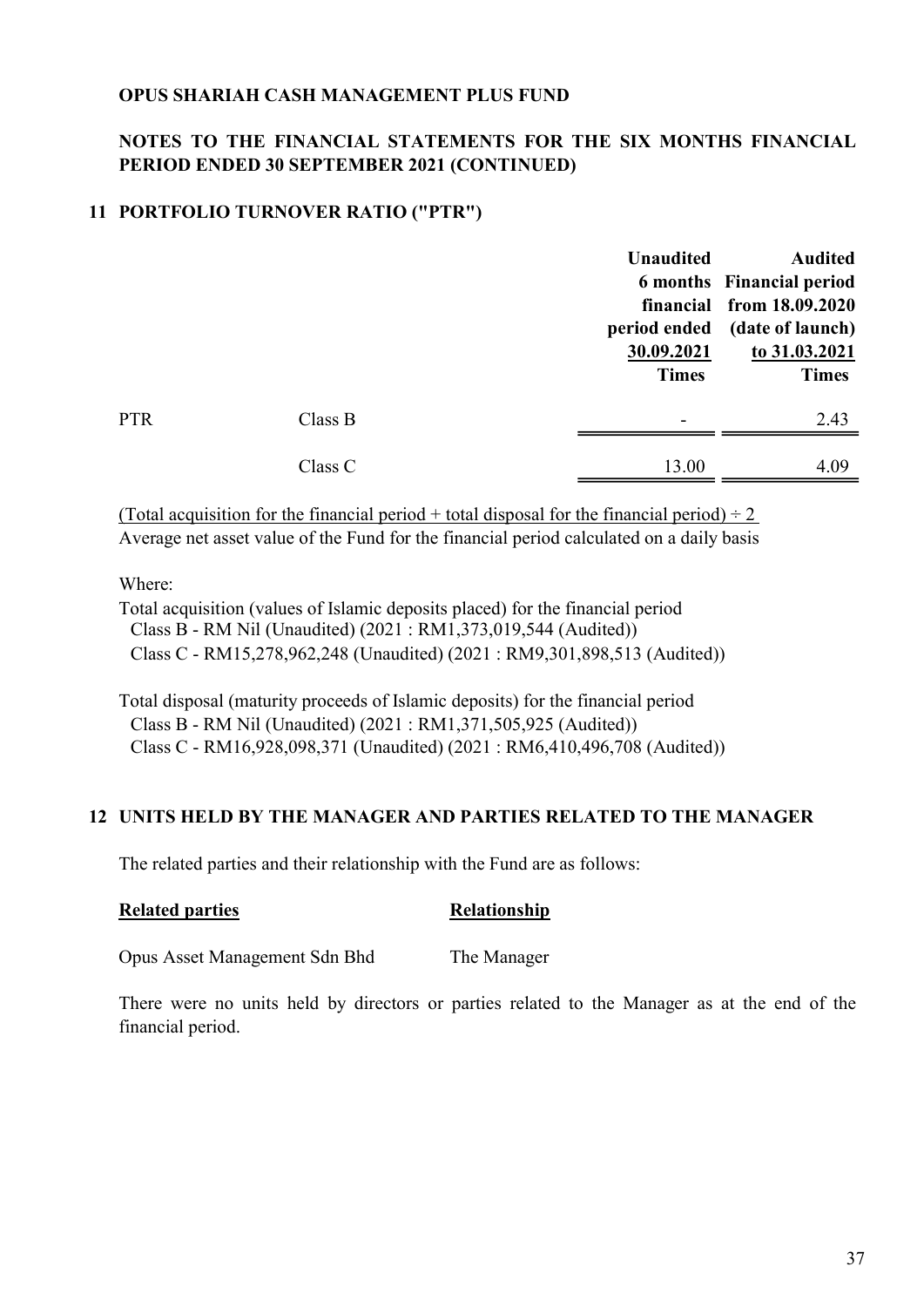### NOTES TO THE FINANCIAL STATEMENTS FOR THE SIX MONTHS FINANCIAL PERIOD ENDED 30 SEPTEMBER 2021 (CONTINUED)

#### 13 TRANSACTIONS WITH FINANCIAL INSTITUTIONS

Details of transaction, primarily Islamic deposits with licensed financial institutions for the financial period from 01 April 2021 to 30 September 2021 are as follows:

|                                  |                  | <b>Unaudited</b> |
|----------------------------------|------------------|------------------|
|                                  | <b>Unaudited</b> | Percentage of    |
| Broker/                          | Value of         | total placement  |
| financial institution            | placement        | placements       |
|                                  | <b>RM</b>        | $\frac{6}{9}$    |
| Affin Islamic Bank Berhad        | 1,596,650,819    | 10.45            |
| AmBank Islamic Berhad            | 2,156,000,000    | 14.11            |
| Bank Islam Malaysia Berhad       | 500,999,504      | 3.28             |
| <b>CIMB Islamic Bank Berhad</b>  | 2,327,981,262    | 15.24            |
| Hong Leong Islamic Bank Berhad   | 2,024,951,610    | 13.25            |
| Maybank Islamic Berhad           | 1,551,602,062    | 10.16            |
| Public Islamic Bank Berhad       | 2,247,224,027    | 14.70            |
| RHB Islamic Bank Berhad          | 1,868,000,000    | 12.23            |
| Standard Chartered Saadiq Berhad | 1,005,552,963    | 6.58             |
|                                  | 15,278,962,248   | 100.00           |

Details of transaction, primarily Islamic deposits with licensed financial institutions for the financial period from 18 September 2020 (Date of Launch) to 31 March 2021 are as follows:

|                                  |                 | <b>Audited</b>    |
|----------------------------------|-----------------|-------------------|
|                                  | <b>Audited</b>  | Percentage of     |
| Broker/                          | <b>Value of</b> | total placement   |
| financial institution            | placement       | <b>placements</b> |
|                                  | <b>RM</b>       | $\frac{6}{9}$     |
| Affin Islamic Bank Berhad        | 997,713,225     | 9.35              |
| Ambank Islamic Berhad            | 1,719,628,978   | 16.11             |
| Bank Islam Malaysia Berhad       | 205,671,000     | 1.93              |
| <b>CIMB Islamic Bank Berhad</b>  | 2,028,476,467   | 19.00             |
| Hong Leong Islamic Bank Berhad   | 1,262,927,479   | 11.83             |
| Maybank Islamic Berhad           | 1,897,906,457   | 17.78             |
| OCBC Al-Amin Bank Berhad         | 98,333,000      | 0.92              |
| Public Islamic Bank Berhad       | 1,747,760,300   | 16.37             |
| RHB Islamic Bank Berhad          | 325,000,000     | 3.04              |
| Standard Chartered Saadiq Berhad | 391,501,151     | 3.67              |
|                                  | 10,674,918,057  | 100.00            |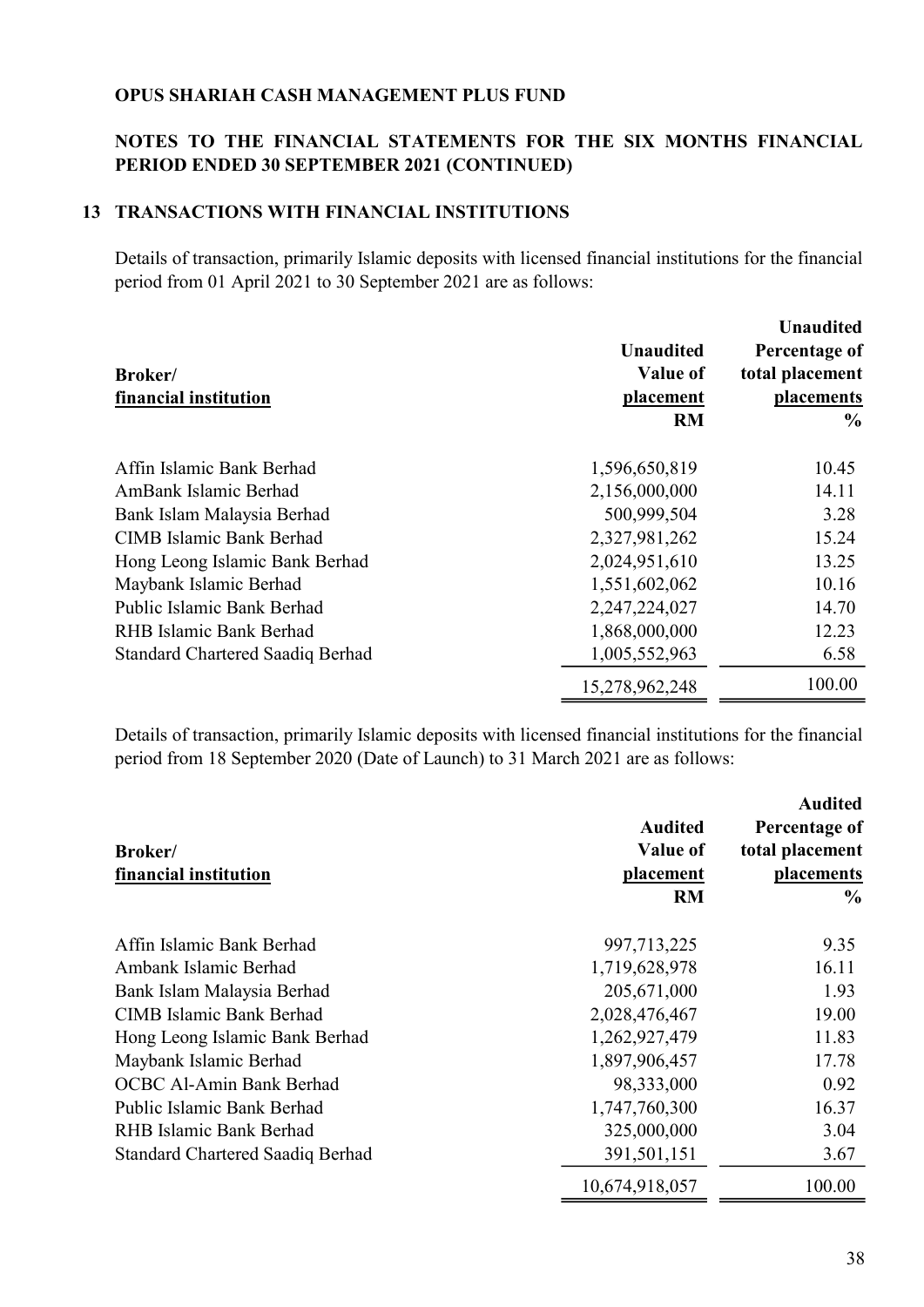## NOTES TO THE FINANCIAL STATEMENTS FOR THE SIX MONTHS FINANCIAL PERIOD ENDED 30 SEPTEMBER 2021 (CONTINUED)

#### 14 SEGMENTAL INFORMATION

The internal reporting provided to the Committee for the Fund's assets, liabilities and performance is prepared on a consistent basis with the measurement and recognition principles of MFRS and IFRS. The Committee is responsible for the performance of the Fund and considers the business to have a single operating segment located in Malaysia. Asset allocation decisions are based on a single, integrated investment strategy and the Fund's performance is evaluated on an overall basis.

The reportable operating segment derives its income by seeking investments to achieve targeted returns consummate with an acceptable level of risk within the portfolio. These returns consist of profit and gains on the appreciation in the value of investments which is derived from Islamic deposits with licensed financial institutions in Malaysia.

There were no changes in the reportable operating segments during the financial period.

#### 15 SIGNIFICANT EVENT DURING THE FINANCIAL PERIOD AND SUBSEQUENT EVENT

On 11 March 2020, the World Health Organisation declared the COVID-19 outbreak as global pandemic. Following the declaration, the Government of Malaysia has on 18 March 2020 imposed the Movement Control Order ("MCO") and subsequently entered into various phases of the MCO to curb the spread of the COVID-19 pandemic in Malaysia.

The management has assessed the impact on the Fund and of the opinion that there were no material financial impacts arising from the pandemic. Nevertheless, the fund manager has taken and will continue to take necessary steps to safeguard and preserve its financial condition, emphasising on liquidity management to meet its continuing financial commitments and liquidity needs.

Given the dynamic nature of the COVID-19 pandemic, it is not practicable to provide a reasonable estimate of its impacts on the Fund's financial position, operating results and cash flows at the date on which these financial statements are authorised for issue.

#### 16 INTERIM ACCOUNT

The interim accounts for the 6-month period ended 30 September 2021 have not been audited.